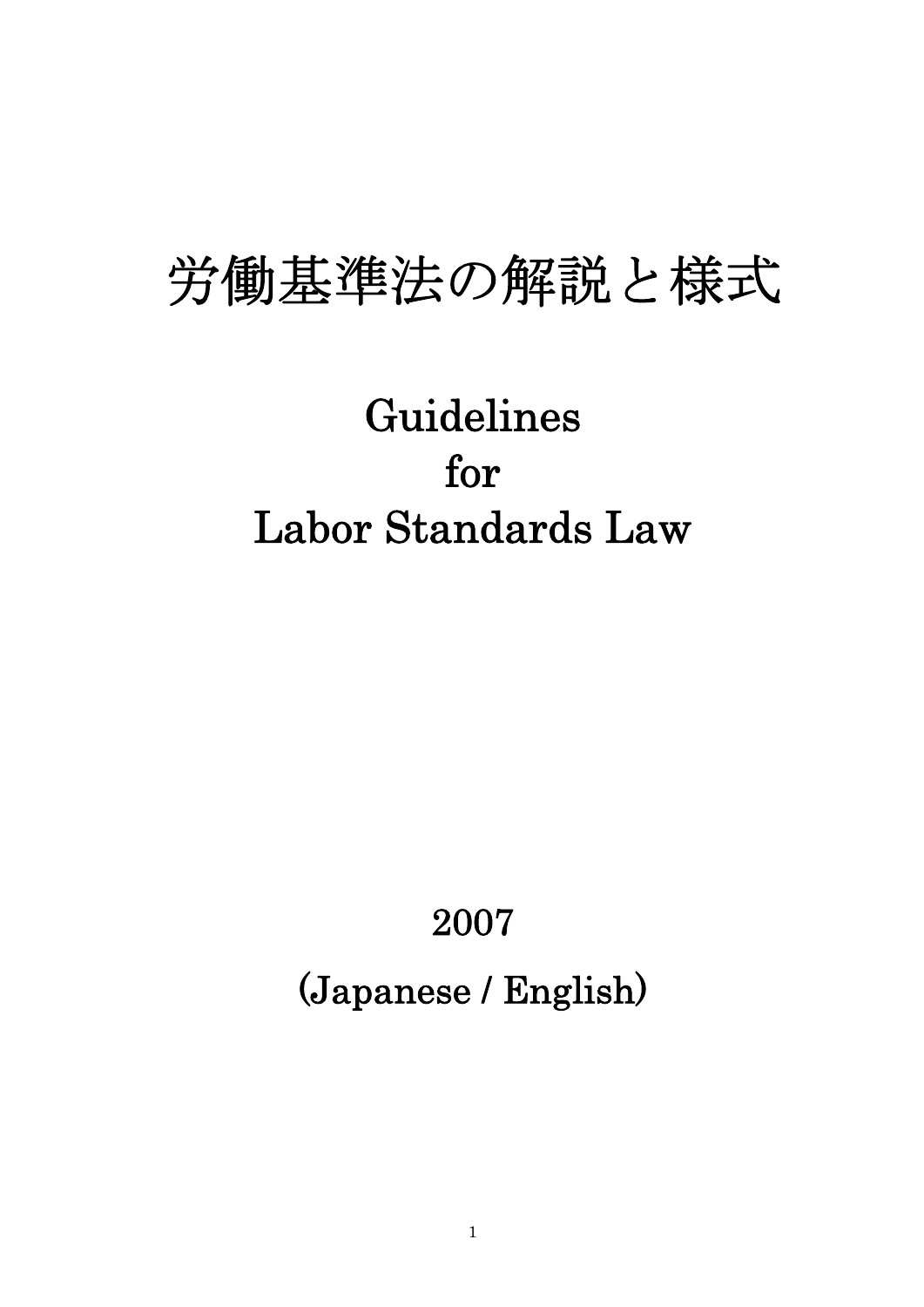## ① 定義等

## 1. Definitions

## 労働者(第9条)

 この法律で「労働者」とは,職業の種類を問わず,事業又は事務所に使用される者で,賃金を支払わ れるものをいう。

## Worker (Article 9)

In this Law, "Worker" shall mean a person who is employed at an enterprise or place of business and receives wages, regardless of the kind of occupation.

## 労働基準法上の労働者性の判断基準



## Evaluation of Work Standards according to the Labor Standards Law



## 賃金(第11条)

賃金とは、賃金、給料、手当、賞与その他名称の如何を問わず、労働の対償として使用者が労働者に 支払うすべてのものをいう。

## Wages (Article 11)

Wages shall mean the wage, salary, allowance, bonus and every other payment to the worker from the emloyer as remuneration for labor, regardless of the name by which such payment may be called.

## 平均賃金(第12条)

平均賃金とは、これを算定すべき事由の発生した日以前3か月間にその労働者に対し支払われた賃金 の総額を、その期間の総日数で除した金額をいう。

・賃金締切日がある場合は、その起算日は直前の賃金締切日です。

・雇い入れ後3か月に満たない者については、計算期間は雇い入れ後の期間です。

## Average Wages (Article 12)

The amount of the average wages shall mean the amount obtained by dividing the total amount of wages for a period of three months preceding the day on which the calculation of average wage became necessary by the number of all days during the same period.

・ When there is a fixed day for closing the wage account, the period shall be calculated from the last such fixed day.

・For a worker who has been employed for less than three months, the period shall be the period of his or her employment.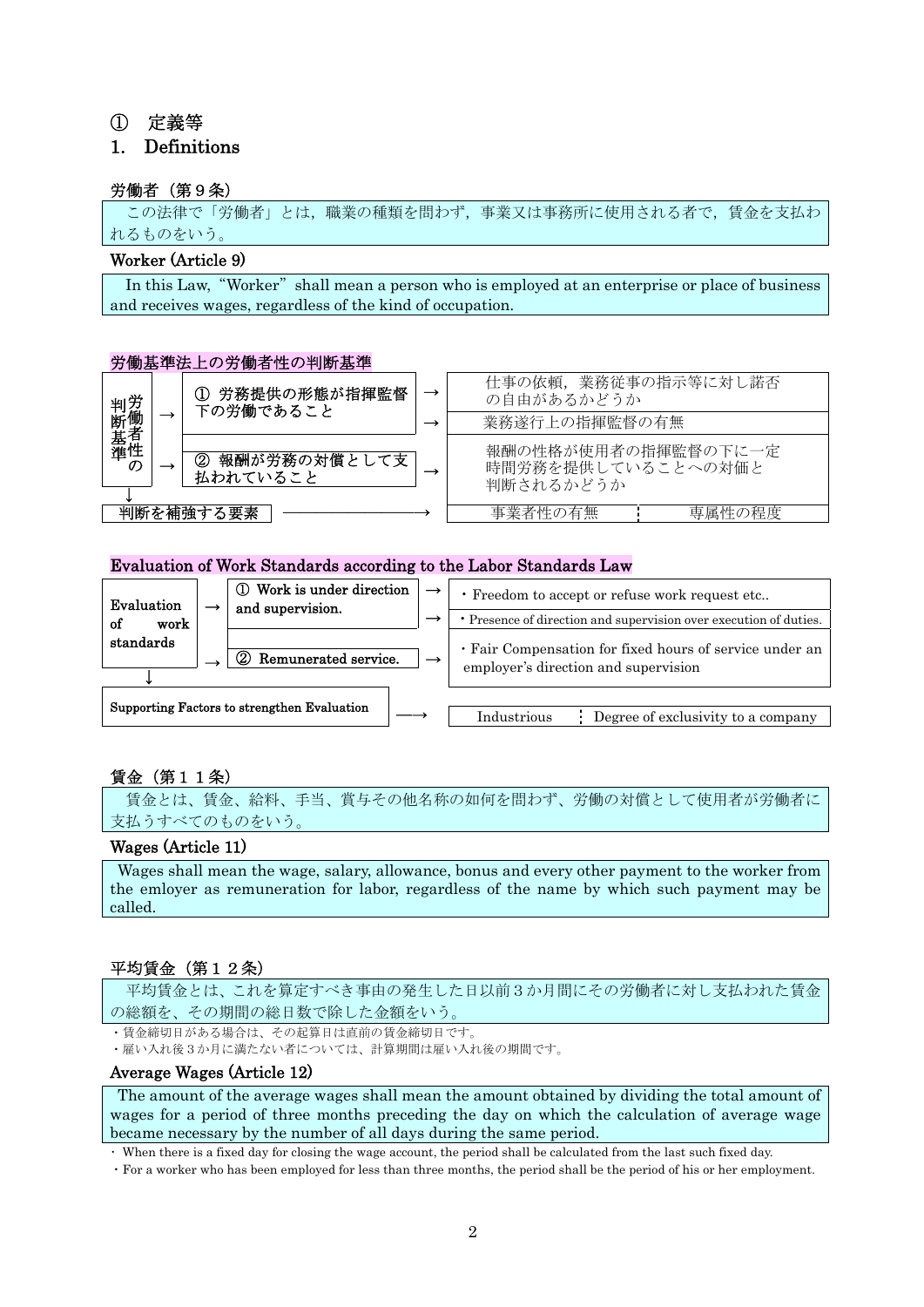## ② 労働契約と解雇・退職

## 2. Labor Contract and Dismissal / Retirement

## 労働基準法違反の契約(第13条)

この法律で定める基準に達しない労働条件を定める労働契約は、その部分については無効とする。 の場合において、無効となった部分は、この法律で定める基準による

/所

づき、

|時間外労働に対する | と規定しても無効となり、 | 時間外労働に対しては2割<br>割増賃金は支払わない ← 労働基準法第37条に基 → 5分以上の割増賃金を支払 割増賃金は支払わない ♪ 労働基準法第 37 条に基 → 15分以上の割増賃金を支払う 。 となります。

## Labor Contract in Violation of the Labor Standards Law (Article 13)

A labor contract which provides for working conditions which do not meet the standards of Labor Standards Law shall be invalid with respect to such portions. In such a case the portions which have become invalid shall be governed by the standards set forth in this Law.

Example

In the event an employer decides not to pay extra wages for overtime, the labor contract shall be cancelled as a breach of Article 37, Labor Standards Law.

Concerning overtime work, more than twenty-five percent in increased wages shall be paid.

## 労働契約期間(第14条)

労働契約の期間は、期間の定めのないものを除き、一定の事業の完了に必要な期間を定めるもののほかは、3年 (次のいずれかに該当する労働契約にあっては 5 年)を超える期間について締結してはならない。 3.行政官庁は、前項の基準に関し、期間の定めのある労働契約を締結する使用者に対し、必要な助言及び指導を 行うことができる。

## Period of Contract (Article 14)

No labor contract, other than one with an indefinite term or one providing for a term that is necessary for the completion of a pecified project, shall have a term of over three years (or five years, in the event of any of the following labor contracts).

3. The administrative office may, with respect to the standards described in the preceding paragraph, issue recommendations or guidance as necessary to employers who have entered into labor contracts based on a definite term.



(2) 満 60 歳以上の労働者を雇い入れる場合



## To one of the following:

1) employment of a worker with high technical knowledge, skills or experience which fall under the standards of the Minister of Health, Labor and Welfare in a field which needs high technical knowledge etc. 2) employment of a worker who is sixty years old or more.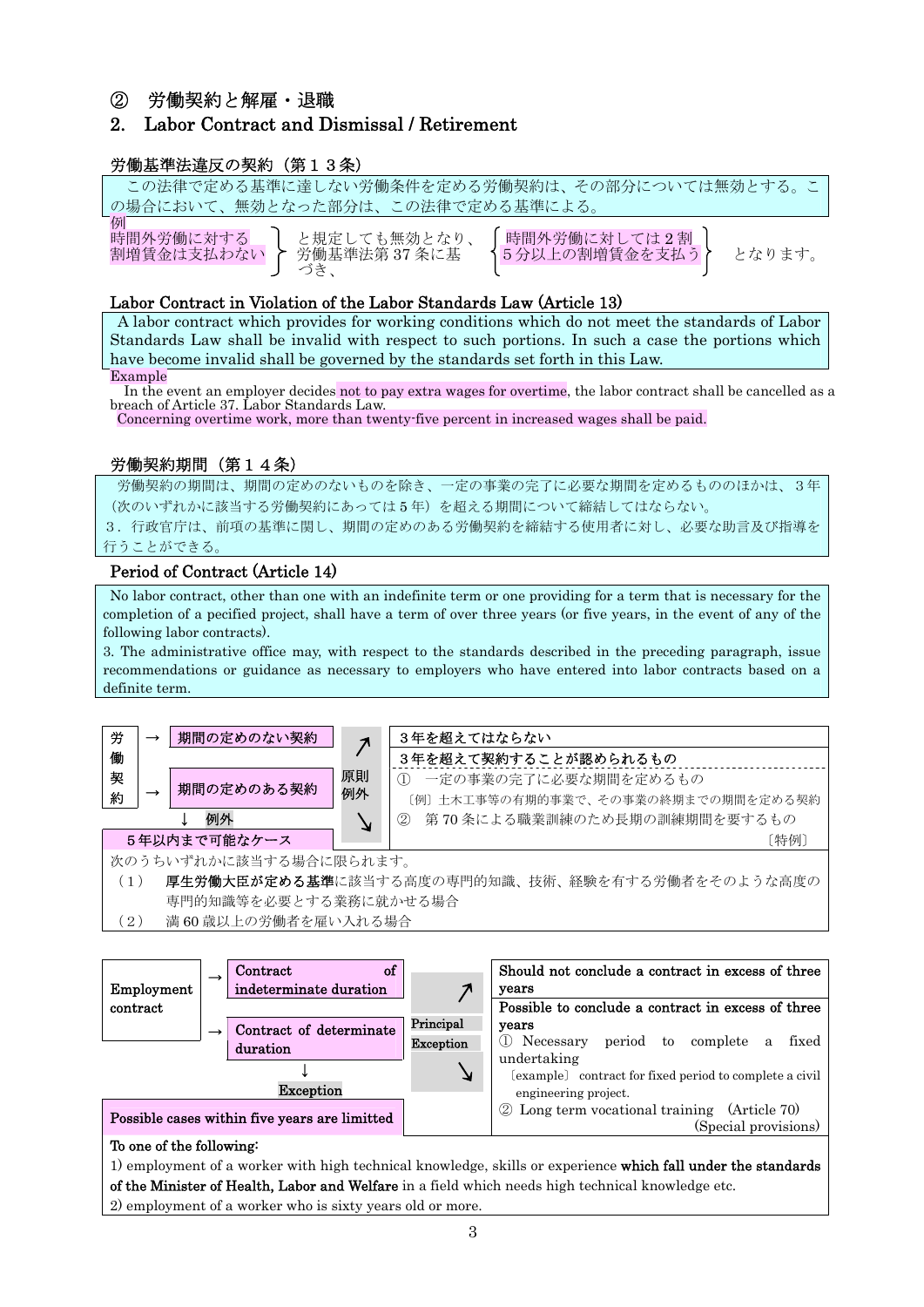| 5年までの契約が認められる高度の専門的知識等を有する者として厚生労働大臣が定める基準            |
|-------------------------------------------------------|
| $\mathbb{O}$<br> 博士の学位(外国において授与されたこれに該当する学位を含む)を有する者  |
| (2)<br>次のいずれかの資格を有する者                                 |
| ア.公認会計士、イ 医師、ウ 歯科医師、エ 獣医師、オ 弁護士、カ 一級建築士、キ 税理士、ク 薬剤師、  |
| ケ.社会保険労務士、コ.不動産鑑定士、サ.技術士、シ.弁理士                        |
| 次のいずれかの能力評価試験の合格者<br>(3)                              |
| ア. システムアナリスト資格試験合格者                                   |
| イ.アクチュアリーに関する資格試験合格者                                  |
| 次のいずれかに該当する者<br>(4)                                   |
| ア.特許法上の特許発明の発明者                                       |
| イ.意匠法上の登録意匠の創作者                                       |
| ウ. 種苗法上の登録品種の育成者                                      |
| (1)一定の学歴及び実務経験(注)を有する次の者で年収が 1075 万円以上の者<br>(5)       |
| ア.農林水産業の技術者、イ.鉱工業の技術者、ウ.機械・雷気技術者、エ.十木・建築技術者、オ.システムエン. |
| ジニア、カ.デザイナー                                           |
| (注)学歴及び実務経験の要件                                        |
| 実務経験<br>学歴                                            |
| 大学卒<br>5年以上                                           |
| 短大・高専卒<br>6年以上                                        |
| 高卒<br>7年以上                                            |
| (2) システムエンジニアとして5年以上の実務経験を有するシステムコンサルタントで、年収が         |

1075 万円以上の者

⑥ 国などによりその有する知識、技術、経験が優れたものであると認定されている者

The standards under which the Minister of Health, Labor and Welfare shall permit the conclusion of a contract up to five years with a person who shall have high technical knowledge, etc.

1. A person with a Ph.d (including Ph.d which was granted abroad)

2. A person with one of the following licenses::

A. certified public accountant, B. doctor, C. dentist, D. veterinarian, E. lawyer, F. first class architect, G. tax accountant, H. pharmacist, I. public consultant on social and labor insurance, J. real estate appraiser, K. technical worker and L. patent attorney.

3. A person who has successfully completed one of the following proficiency examinations:

A. system analyst B. actuary

- 4. A person classified as one of the following:
	- A. inventor of a patented invention under the Patent Act.
	- B. creator of a registered design under the Designs Act.

C. plant breeder of a registered plant breeding under the Seedling Act.

5. (1) A person with a fixed school and business background, who draws an annual income of ¥10,750,000.

A. technical expert for the agricultural, forestry and fisheries industries, B. technical expert for the mining industry, C. technical expert for machinery and electricity, D. technical expert for civil engineering and construction, E. system engineer and F. designer.

|  |  |  |  |  | (Note) School and Business Background Requirements |
|--|--|--|--|--|----------------------------------------------------|
|--|--|--|--|--|----------------------------------------------------|

| .<br><u>outoof and Bashloss Bacheround roquibines</u> |                     |  |  |  |  |  |
|-------------------------------------------------------|---------------------|--|--|--|--|--|
| <b>School Background</b>                              | Business background |  |  |  |  |  |
| University Graduate                                   | 5 years or more     |  |  |  |  |  |
| Junior college / Technical college Graduate           | 6 years or more     |  |  |  |  |  |
| High school Graduate                                  | 7 years or more     |  |  |  |  |  |

(2) A system consultant, who has five years business experience as a system engineer, shall draw an annual income of  $\text{\yen}10,750,000$  or more.

6. A person who is recognized to hold superior knowledge, skills and experience by the nation.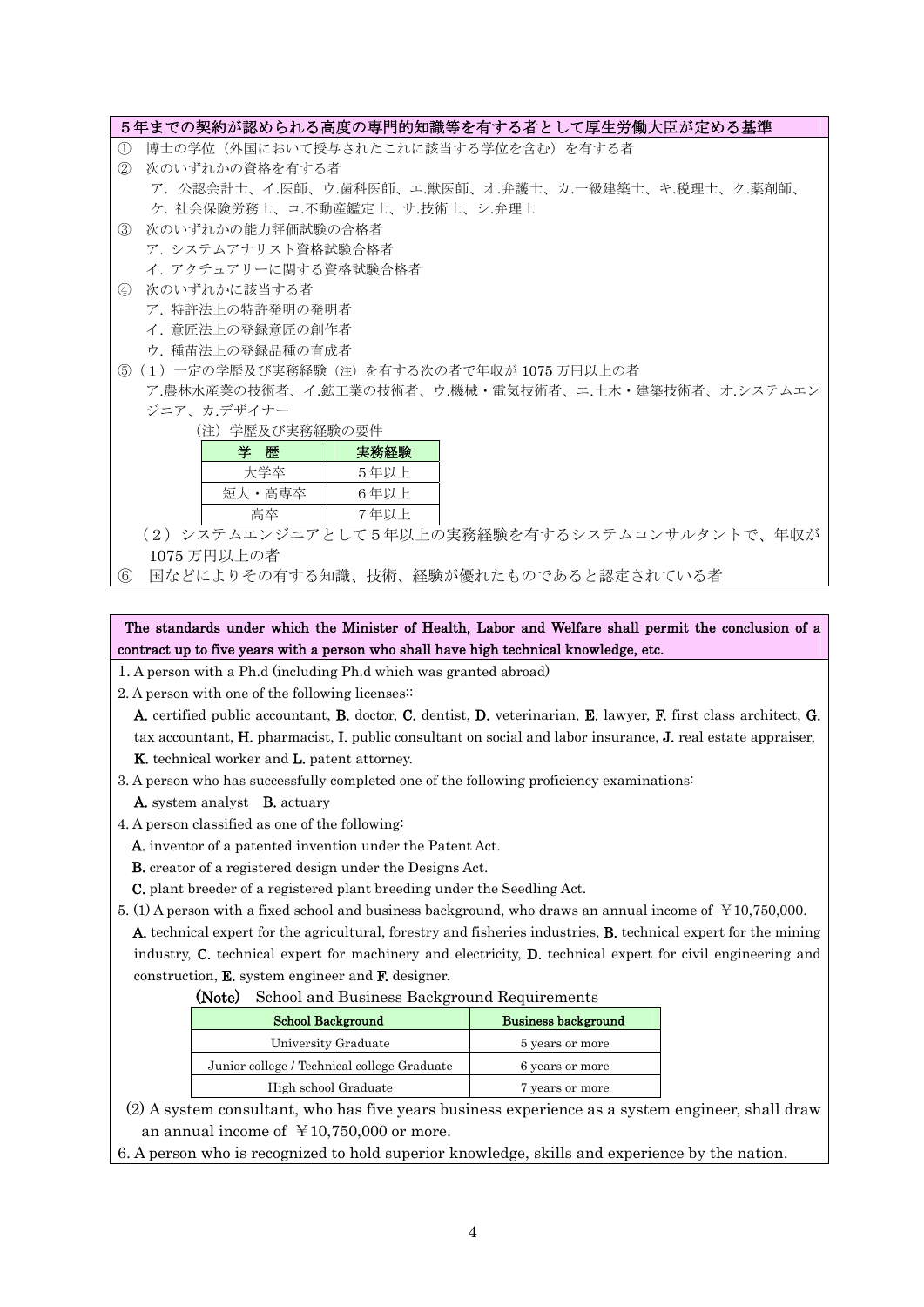## 労働条件の明示(第15条)

使用者は労働契約の締結に際し、労働者に対し賃金、労働時間その他の労働条件を明示しなければならない。 2 前項の規定によって明示された労働条件が事実と相違している場合においては、労働者は即時に労働契約を 解除することができる。

3 前項の場合、就業のために住居を変更した労働者が、契約解除の日から 14 日以内に帰郷する場合においては、 使用者は、必要な旅費などを負担しなければならない。

## Clear Statement of Working Conditions (Article 15)

In concluding a labor contract, an employer shall clearly state wages, working hours and other working conditions to a worker.

2. In the event that the working conditions as clearly stated under the provisions of the preceding Paragraph differ from actual fact, the worker may immediately cancel the labor contract. 3. In case under the preceding paragraph in the event a worker who has changed his or her residence for the work returns home within fourteen days from the date of cancellation, the employer shall bear the necessary traveling expenses for the worker.

| 書面の交付による明示事項              | 口頭の明示でもよい事項                      |
|---------------------------|----------------------------------|
| 労働契約の期間                   | 昇給に関する事項<br>$\langle 1 \rangle$  |
| 就業の場所・従事する業務の内容<br>(2)    | 退職手当の定めが適用される労働者の範囲、退職手当の<br>(2) |
| 始業・終業時刻、所定労働時間を超える労働<br>3 | 決定、計算・支払の方法、支払の時期に関する事項          |
| の有無、休憩時間、休日、休暇、交替制勤務を     | 臨時に支払われる賃金・賞与などに関する事項<br>3       |
| させる場合は就業時転換に関する事項         | 労働者に負担させる食費・作業用品その他に関する事項<br>(4) |
| 4 賃金の決定·計算·支払の方法、賃金の締切    | 安全衛生に関する事項<br>(5)                |
| り・支払の時期に関する事項             | 職業訓練に関する事項<br>$\left( 6\right)$  |
| 退職に関する事項(解雇の事由を含む)<br>(5) | 災害補償、業務外の傷病扶助に関する事項<br>(7)       |
|                           | 表彰、制裁に関する事項<br>(8)               |
|                           | 休職に関する事項<br>(9)                  |

| Points that need to be told<br>in the written ducument                                     | Points that can be told orally                                                                    |
|--------------------------------------------------------------------------------------------|---------------------------------------------------------------------------------------------------|
| 1. Period of labor contract                                                                | 1. Items concerning wage raise                                                                    |
| 2. Place of employment; contents of duties                                                 | 2. Items concerning the range of workers to which                                                 |
| 3. Opening time; closing time; presence of<br>overtime work $\cdot$ (Yes/No); rest period; | the rules of retirement allowance, calculation and<br>payment method, time of payment are applied |
| days off; leave; items which the following                                                 | 3. Items concerning extraordinary wages and bonus                                                 |
| systems apply to workers. $\cdot$ irregular                                                | 4. Items concerning food expenses and other related costs                                         |
| labor system, flex time system etc.                                                        | 5. Items concerning safety and health                                                             |
| 4. Amount; decision, calculation; payment                                                  | 6. Items concerning vocational training                                                           |
| method for wages; items concerning                                                         | 7. Items concerning accident compensation and relief                                              |
| closing day of payroll and pay day.                                                        | for injury and disease not resulting from duty                                                    |
| 5. Items concerning retirement (including)                                                 | 8. Items concerning commendation and sanction                                                     |
| reasons for the dismissal)                                                                 | 9. Items concerning temporary retirement                                                          |

## 賠償予定の禁止(第16条)

使用者は、労働契約の不履行について違約金を定め、又は損害賠償額を予定する契約をしてはなら ない。

## Ban on Predetermined Indemnity (Article 16)

An employer shall not make a contract which fixes in advance either a sum payable to the employer for breach of contract or an amount of indemnity for damages.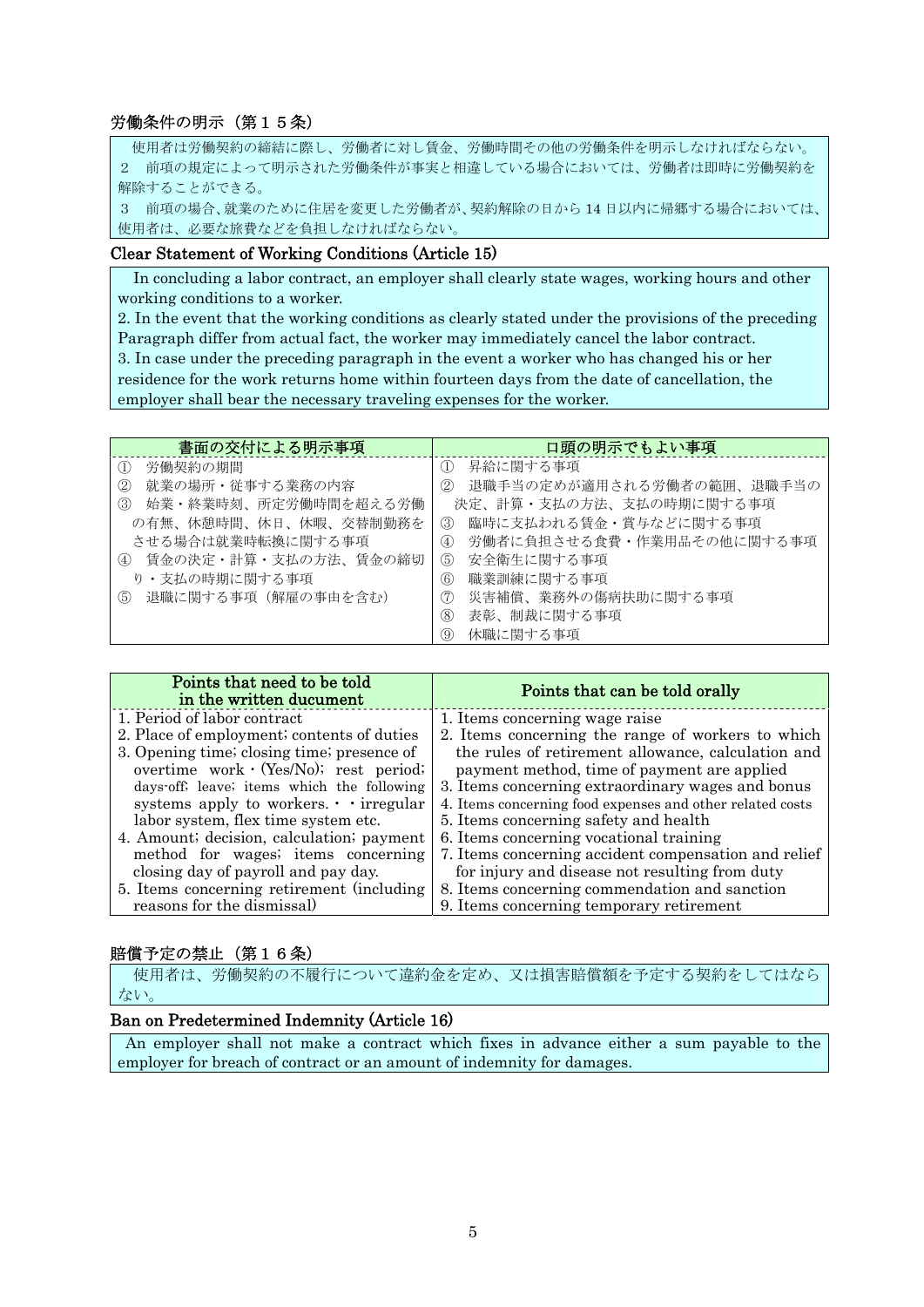## 解雇制限(第19条)

使用者は、労働者が業務上負傷し、又は疾病にかかり療養のために休業する期間及びその後30日間 並びに産前産後の女性が第65条の規定によって休業する期間及びその後30日間は、解雇してはなら ない。ただし、使用者が、第80条の規定によって打切補償を支払う場合又は天災事変その他やむを得 ない事由のために事業の継続が不可能になった場合においては、この限りでない。

2 前項但書後段の場合においては、その事由について行政官庁の認定を受けなければならない。

## Restrictions on Dismissal of Workers (Article 19)

An employer shall not dismiss a worker during a period of rest for medical treatment with respect to injuries or illnesses suffered in the course of duty nor within thirty days thereafter, and shall not discharge a woman during a period of rest before and after childbirth in accordance with the provisions of Article 65 nor within thirty days thereafter; provided, however, that this shall not apply in the event that the employer pays compensation for termination in accordance with Article 81 nor when the continuance of the enterprise has been made impossible by a natural disaster or other unavoidable cause.

2. In the event of a circumstance under the latter part of the proviso of the preceding paragraph,the employer shall obtain the approval from the Director of the Labor Standards Inspection Office with respect to the reason in question.

## 解雇制限期間

(1)業務上負傷または疾病で休業する場合

|     | 解             | 雇   | 制  | 限 | 期    | 間    |      |  |
|-----|---------------|-----|----|---|------|------|------|--|
|     | 入・通院で治療の為     |     |    |   |      |      | その後  |  |
| 被災日 | 休業する期間        |     |    |   | 再出社日 |      | 30日間 |  |
| 2)  | 産前産後休業 (第65条) | の場合 |    |   |      |      |      |  |
|     | 解             | 雇   | 制  | 限 | 期    | 間    |      |  |
|     | 産前休業6週間       |     |    |   | 産後休業 |      | その後  |  |
|     | (多胎妊娠14週間)    |     | 出産 |   | 8週間  | 再出社日 | 30日間 |  |

## ■ Disallowed Periods for Dismissal of Workers

| (1) Period of rest for medical treatment with respect to injuries or illness suffered during the course of duty |                              |                                             |             |  |
|-----------------------------------------------------------------------------------------------------------------|------------------------------|---------------------------------------------|-------------|--|
|                                                                                                                 |                              | Disallowed Periods for Dismissal of Workers |             |  |
|                                                                                                                 | Period for lost time to have |                                             | After       |  |
| <b>Casualty Day</b>                                                                                             | treatment in or go hospital  | <b>Start Work Again</b>                     | thirty days |  |

(2) Period of Rest before and after Childbirth (Article 65)

|                                  |            | Period of Dismissal Restriction |                         |             |  |
|----------------------------------|------------|---------------------------------|-------------------------|-------------|--|
| Six weeks rest days before       |            | Eight weeks                     |                         | After       |  |
| childbirth (Fourteen weeks)      | Childbirth | rest davs                       | <b>Start Work Again</b> | thirty days |  |
| in the case of twins or greater) |            | after childbirth                |                         |             |  |

## 解雇の予告(第20条)

 使用者は、労働者を解雇しようとする場合においては、少なくとも30日前にその予告をしなければ ならない。30日前に予告をしない使用者は、30日分以上の平均賃金を支払わなければならない。

## Notice of Dismissal (Article 20)

In the event that an employer wishes to dismiss a worker, the employer shall provide at least thirty days advance notice. An employer who does not give thirty days advance notice shall pay the average wages for a period of not less than thirty days.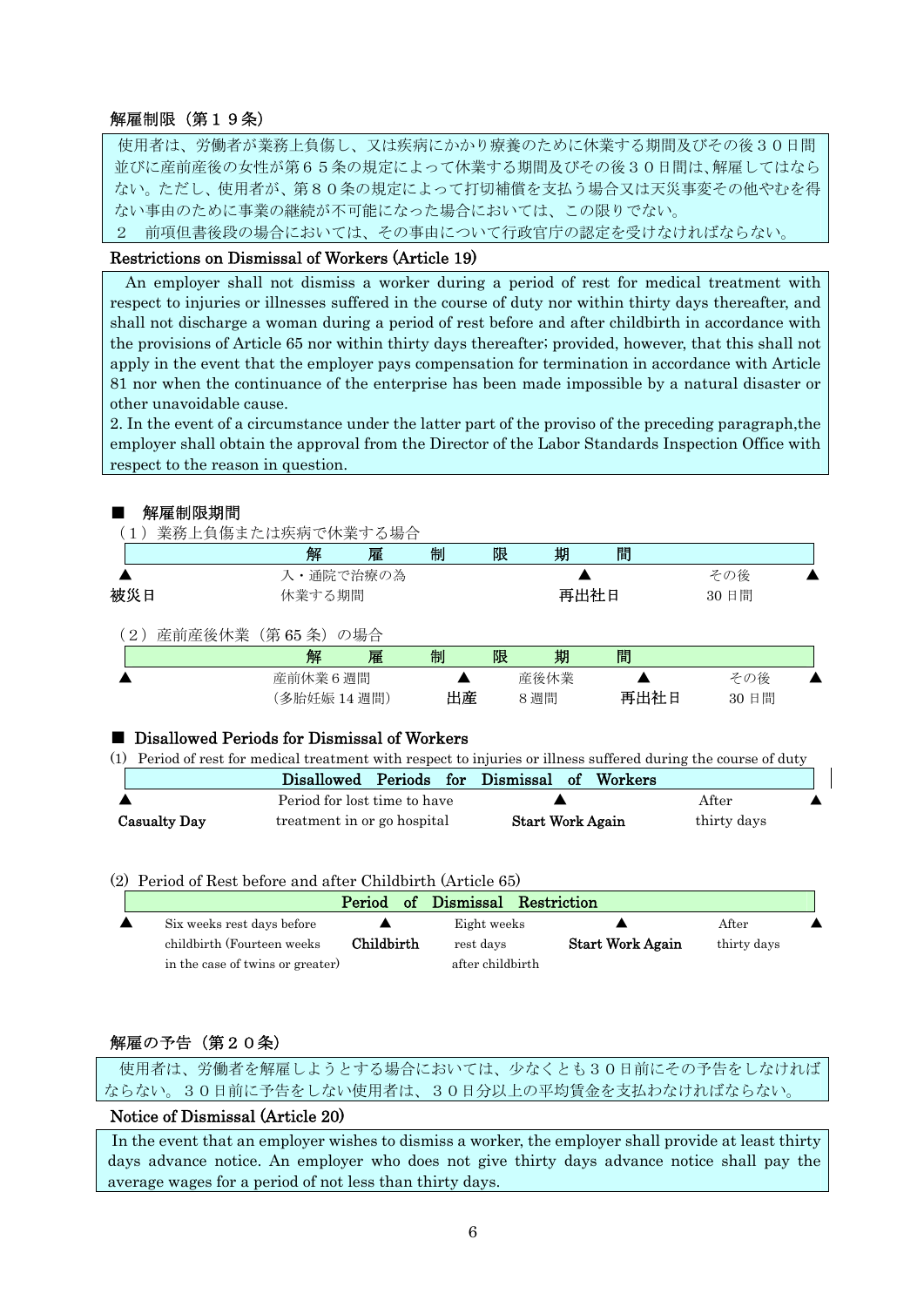## ■1 解雇をする場合

使用者は、 30 日以上前に解雇予告をすれば

30日分以上の平均賃金を支払えば J 労働基準法違反とはならない。

(平均賃金を何日分か支払った場合には、その日数分だけ予告期間が短縮されます。)

## ■1. Dismissal of a Worker

If the employer {shall provide at least thirty days advance notice / shall pay the average wages for a period of not less than thirty days}, this action does not breach the Labor Standards Law. (If an employer pays some days average wage before dismissal, the period of notice shall be decreased accordingly.)

## ■2 解雇予告などが除外される場合

(1) 天災事変その他やむを得ない事由で事業の継続が不可能となり、所轄の労働基準監督署長の認定 を受けたとき → 例;火災による焼失、地震による倒壊など。

(2) 労働者の責めに帰すべき事由によって解雇するときで、所轄の労働基準監督署長の認定を受けた とき。この認定は、解雇の意思表示をなす前に受けるのが原則です。

例;横領・傷害、2 週間以上の無断欠勤など

## ■2. Exclusion of Advance Notice

(1) In the event that the continuance of the enterprise has been made impossible by a natural disaster or some other unavoidable cause, the employer shall obtain approval from the Director of the Labor Standards Inspection Office concerned to the reason in question. (for example: fire, earthquake, etc.)

(2) In the event that the worker is dismissed for reasons attributable to the worker, the employer shall obtain approval from the Director of the Labor Standards Inspection Office concerned. As a rule, the employer shall obtain the approval before expression of intention. (for example: usurpation, injuries, not less than two weeks absence without notice, etc.)

## ■3 解雇予告などを行わずに解雇する事ができる者

- ① 日々雇い入れられる者
- ② 2 か月以内の期間を定めて使用される者
- ③ 季節的業務に 4 か月以内の期間を定めて使用される者
- ④ 試の試用期間中の者

ただし、第 1 号に該当する者が 1 か月を超えて引き続き使用されるに至った場合、第 2 号若しくは第 3 号に該当する者 が所定の期間を超えて引き続き使用されるに至った場合又は第 4 号に該当する者が 14 日を超えて引き続き使用されるに 至った場合においては、解雇予告または解雇予告手当の支払が必要となります。

## ■3. Worker Dismissal without Notice

- (1) Workers who are employed on a daily basis
- (2) Workers who are employed for a fixed period not longer than two months
- (3) Workers who are employed in seasonal work for a fixed period not longer than four months
- (4) Workers on Probation

This rule is not applicable to 1) those in category (1) who have been employed consecutively for more than one-month 2) workers who come under either category (2) or category (3) who have been employed consecutively for more than the period set forth in each such category respectively and 3) nor workers who come under category (4) who have been employed consecutively for more than fourteen days.

## 解雇理由の証明(第22条第2項)

2 労働者が、第20条第1項の解雇の予告がされた日から退職の日までの間において、当該解雇の理 由について証明書を請求した場合においては、使用者は遅滞なく、これを交付しなければならない。た だし、解雇の予告がされた日以後に、労働者が当該解雇以外の事由により退職した場合においては、使 用者は、当該退職の日以後、これを交付することを要しない。

3 前2項の証明書には、労働者の請求しない事項を記入してはならない。

## Certificate on the Cause of Dismissal (Paragraph 2 Article 22)

2. In the event that, between the day on which a worker is given an advance notice of dismissal pursuant to paragraph 1 of Article 20 and the day on which such worker leaves employment, the worker requests a certificate stating the reason for dismissal, the employer shall deliver one without delay; provided, however, if after the advance notice of dismissal the worker leaves employment for reasons other than the dismissal, the deliver of such certificate shall not be required.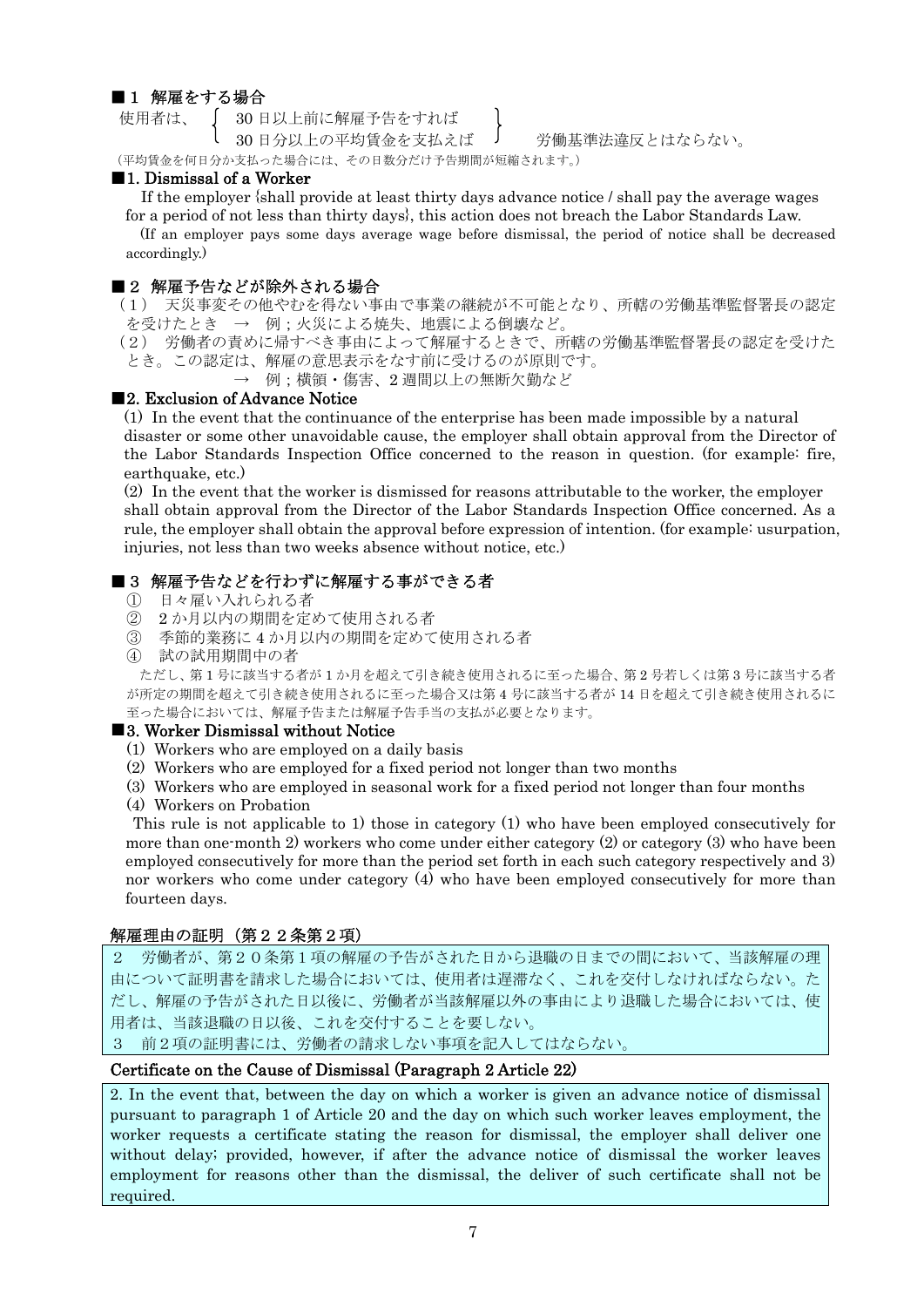| 解雇予告                   |                                                                                                                  | 退職日 | (解雇日)                                                      |
|------------------------|------------------------------------------------------------------------------------------------------------------|-----|------------------------------------------------------------|
|                        | 労働者からの請求があったら、<br>使用者は解雇の理由の証明書                                                                                  |     | 退職時の証明<br>(第22条第1項)                                        |
|                        | を交付しなければなりません。                                                                                                   |     | 下記参照                                                       |
| Notice of<br>Dismissal |                                                                                                                  |     | Retirement day<br>(Dismissal day)                          |
|                        | When a worker requests a certificate<br>stating the cause of dismissal, the<br>employer shall present the worker |     | Certificate upon<br>retirement<br>(Paragraph 1 Article 22) |

## 退職時の証明(第22条第1項・第3項)

労働者が、退職の場合において、使用期間、業務の種類、その事業における地位、賃金又は退職の事 由(退職の事由が解雇の場合にあっては、その理由を含む。)について証明書を請求した場合において は、遅滞なくこれを交付しなければならない。

3 前2項の証明書には、労働者の請求しない事項を記入してはならない。

## Certificate upon Retirement (Paragraph 1, paragraph 3 Article 22)

When a worker on the occasion of leaving employment requests certificate stating the period of emploment, the kind of occupation, the position in the enterprise, the wages, or the cause of the retirement (including the reason in the event that the cause of the retirement is dismissal), the employer shall deliver one without delay.

3. The employer shall not include in the certificate set forth in the two preceding paragraph any matter that the worker has not requested.





## 金品の返還(第23条)

使用者は、労働者の死亡または退職の場合において、権利者の請求があった場合においては、7日以 内に、賃金を支払い、積立金、保証金、貯蓄金その他名称の如何を問わず、労働者の権利に属する金品 を返還しなければならない。 2 前項の賃金または金品に関して争いがある場合には、使用者は、異議のない部分を、同項の期間中

に支払い、または返還しなければならない。

## Return of Money and Other Valuables (Article 23)

Upon a worker's death or leaving of employment, in the event of a request by one having the right thereto, the employer shall pay the wages and return the reserves, security deposits, savings, and any other funds and valuables to which the worker is rightfully entiled, regardless of the name by which such funds and valuables may be called, within seven days.

2. In the event there is a dispute over the wages and/or funds and valuables returned to in the preceding paragraph,, the employer shall pay and/or return any undisputed portions within the period referred to in the preceding paragraph.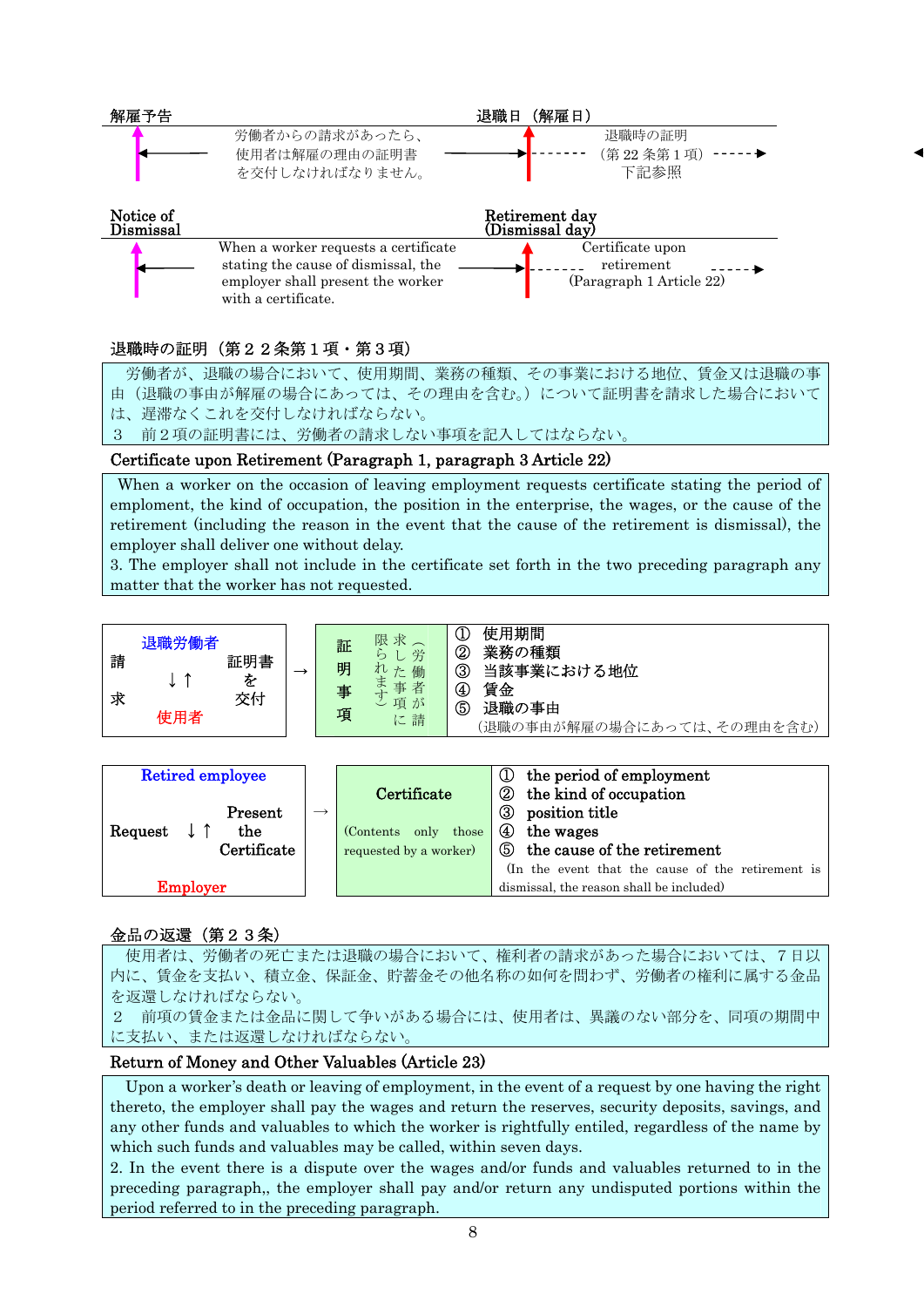## Notice of Employment 労 働 条 件 通 知 書

|                                  |                                                         |                                                                              | Date 年月日                                                                                                                                                                                                                                                             |                              |                                    |                        |   |
|----------------------------------|---------------------------------------------------------|------------------------------------------------------------------------------|----------------------------------------------------------------------------------------------------------------------------------------------------------------------------------------------------------------------------------------------------------------------|------------------------------|------------------------------------|------------------------|---|
| To:                              |                                                         | 殿                                                                            | Company's name 事業場名称                                                                                                                                                                                                                                                 |                              |                                    |                        |   |
|                                  |                                                         |                                                                              | Company's address 事業場所在地                                                                                                                                                                                                                                             |                              |                                    |                        |   |
|                                  |                                                         |                                                                              | Telephone number 電話番号                                                                                                                                                                                                                                                |                              |                                    |                        |   |
|                                  |                                                         |                                                                              | Employer's name and title 使用者職氏名                                                                                                                                                                                                                                     |                              |                                    |                        |   |
|                                  |                                                         |                                                                              |                                                                                                                                                                                                                                                                      |                              |                                    |                        |   |
| 契約期間<br>Term of employment       | 期間の定めなし<br>期間の定めあり(平成                                   | Non-fixed<br>年                                                               | 月<br>日                                                                                                                                                                                                                                                               | $\sim$ 平成                    | 年<br>月                             | $\vert$ $\vert$        |   |
| 就業の場所                            | Fixed (From                                             |                                                                              |                                                                                                                                                                                                                                                                      | to                           |                                    |                        |   |
| Place of employment              |                                                         |                                                                              |                                                                                                                                                                                                                                                                      |                              |                                    |                        |   |
| 従事すべき業務の内容<br>Contents of duties |                                                         |                                                                              |                                                                                                                                                                                                                                                                      |                              |                                    |                        |   |
| 労働時間等<br>Working hours, etc.     | 始業 (<br>1 Opening Time<br>による。<br>始業 (<br>А<br>Opening( | 1. Opening and Closing Times<br>時<br>分)<br>【以下のような制度が労働者に適用される場合】<br>時<br>分) | <b>If the following systems apply to workers</b><br>変形労働時間制等;() 単位の変形労働時間制·交替制として、次の勤務時間の組み合わせ<br>2 Irregular labor system, etc.; Depending on the following combination of<br>duty hours as an irregular () unit work or shift system.<br>終業 (<br>時<br>$) Closing($ | 終 業 (<br>Closing Time(<br>分) | 分)<br>時<br>(適用日<br>$(Day$ applied: | $\lambda$<br>$\lambda$ |   |
|                                  | 始業 (<br>B<br>Opening(                                   | 時<br>分)                                                                      | 終業 (<br>時<br>)Closing(                                                                                                                                                                                                                                               | 分                            | (適用日<br>$(Oay$ applied:            | $\lambda$              | , |
|                                  | 始業(                                                     | 時<br>分)                                                                      | 終業 (<br>時                                                                                                                                                                                                                                                            | 分                            | (適用日                               |                        |   |
|                                  | $\mathcal{C}$<br>Opening(                               |                                                                              | ) <i>Closing</i>                                                                                                                                                                                                                                                     |                              | $(Oay)$ applied:                   |                        |   |
|                                  | (3)                                                     | [ただし、フレキシブルタイム<br>(始業)<br>(終業)<br>コアタイム<br>(始業)<br>(終業)                      | フレックスタイム制;始業及び終業の時刻は労働者の決定に委ねる。<br>Flextime system: Workers determine opening and closing times<br>時<br>時<br>時<br>時                                                                                                                                                  | 分 から<br>分 から<br>分 から<br>分 から | 時<br>時<br>時<br>時                   | 分<br>分<br>分<br>分 〕     |   |
|                                  |                                                         | Flextime : (Opening)<br>$\left(\text{Closing}\right)$                        | from<br>from                                                                                                                                                                                                                                                         |                              | $\mathop{\mathrm{to}}$<br>to       |                        |   |
|                                  |                                                         | Core time: (Opening) from                                                    |                                                                                                                                                                                                                                                                      |                              | $\mathop{\mathrm{to}}$             |                        |   |
|                                  |                                                         | (Closing) from                                                               |                                                                                                                                                                                                                                                                      |                              | to                                 |                        |   |

 $\overline{\phantom{a}}$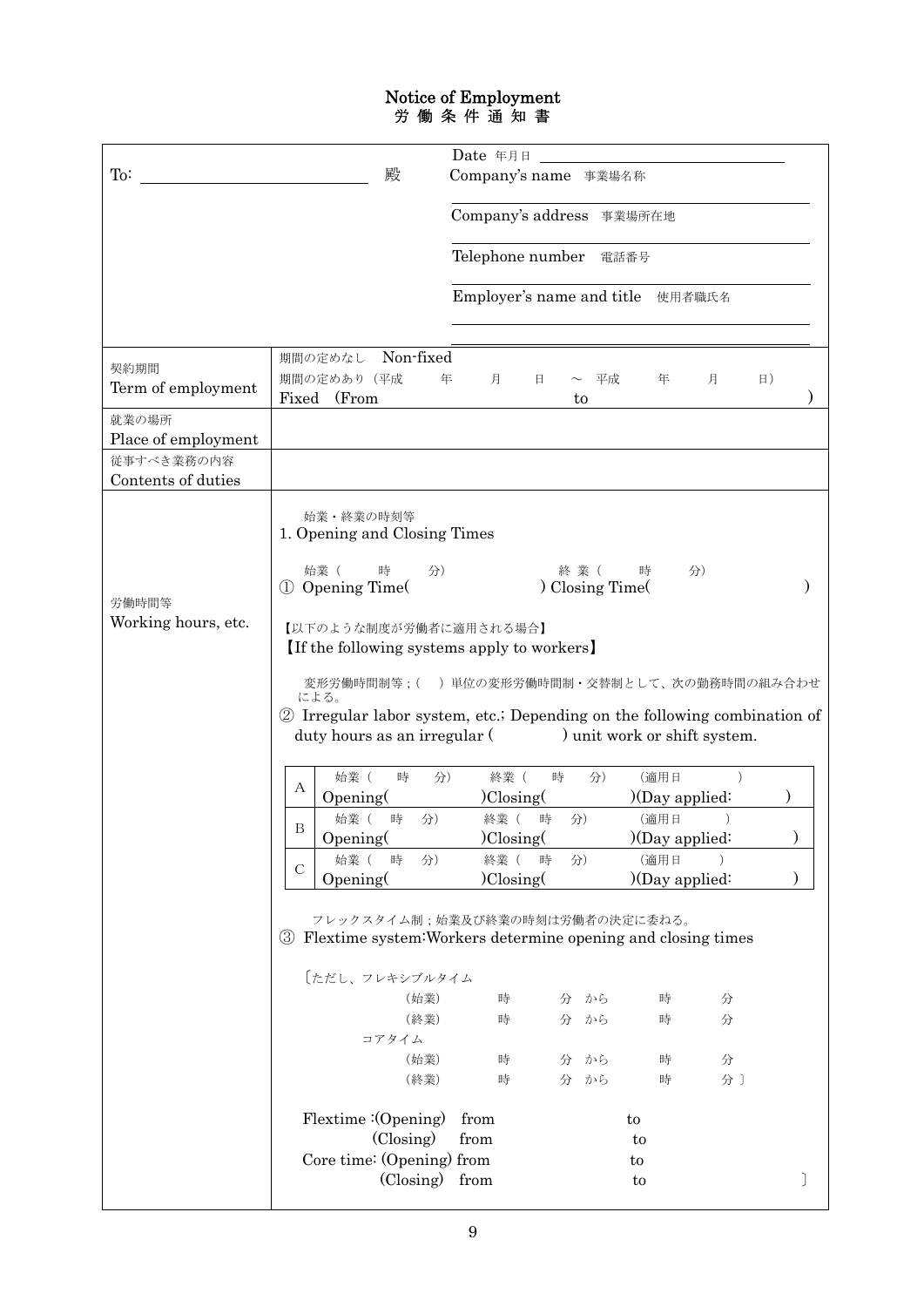|                | 事業場外みなし労働時間制;始業(   時   分)終業(<br>時<br>分<br>4 System of Deemed Working Hours outside Workplace;<br>Opening (<br>$)$ Closing (<br>$\mathcal{E}$<br>裁量労働制;始業( 時 分)終業( 時 分)を基本とし労働者の決定に委ねる。<br>5 Arbitrary Working System: As determined by workers based on<br>).<br>Opening (<br>$\int$ Closing $\int$<br>詳細は、就業規則第 条、第 条、第 条・・・<br>$\circ$ Details are stipulated in Article ( ), Article ( ), Article<br>$($ $) \cdot \cdot \cdot$ of the Employment Regulations. |
|----------------|------------------------------------------------------------------------------------------------------------------------------------------------------------------------------------------------------------------------------------------------------------------------------------------------------------------------------------------------------------------------------------------------------------------------------------------------------------------|
|                | 休憩時間 ( ) 分<br>2. Rest period () minutes<br>所定時間外労働〔有(1週 時間、1か月 時間、1年 時間)、 無〕<br>3. Presence of overtime work: (Yes (one week __________ hours,                                                                                                                                                                                                                                                                                                                   |
|                | one month ____________ hours, one year ______________ hours), No<br>休日労働〔有(1か月 日、1年 日)、無〕<br>4. Work on rest days<br>[Yes (one month days, one year days), No]                                                                                                                                                                                                                                                                                                   |
|                | 定例日;毎週土·日曜日、国民の祝日、その他<br>• Regular days off: Every Saturday, Sunday, national holidays, and<br>others (                                                                                                                                                                                                                                                                                                                                                          |
| 休日<br>Days off | 非定例日;週·月当たり 日、その他(<br>$\cdot$ Additional days off: ( ) days per week/month, others<br>€                                                                                                                                                                                                                                                                                                                                                                          |
|                | 1年単位の変形労働時間制の場合一年間<br>日<br>• In the case of irregular labor system, (<br>) days for each year.                                                                                                                                                                                                                                                                                                                                                                   |
|                | 条、第 条 ・・・<br>詳細は、就業規則第<br>条、第<br>$\bigcirc$ Details are stipulated in Article ( ), Article ( ), Article ( ), $\cdots$ of the<br><b>Employment Regulations.</b>                                                                                                                                                                                                                                                                                                   |
| 休暇<br>Leave    | 年次有給休暇 6か月継続勤務した場合 → 10日<br>継続勤務6か月以内の年次有給休暇 (有・無) → か月経過で<br>日<br>1. Annual paid leave:<br>Those working continuously for six months or more, $\rightarrow$ Ten days.<br>Those working continuously up to six months, (Yes, No)<br>$\rightarrow$ After a lapse of ( ) months, (<br>) days.                                                                                                                                                                      |
|                | その他の休暇 有給(<br>)、無給(<br>$)$ , Unpaid $($<br>2. Other leaves: Paid (                                                                                                                                                                                                                                                                                                                                                                                               |
|                | 詳細は、就業規則第  条、第  条、第<br>条 ・・・<br>$\circ$ Details are stipulated in Article ( ), Article (<br>), Article<br>$\ldots$ , $\cdots$ of the Employment Regulations.<br>$\left($                                                                                                                                                                                                                                                                                         |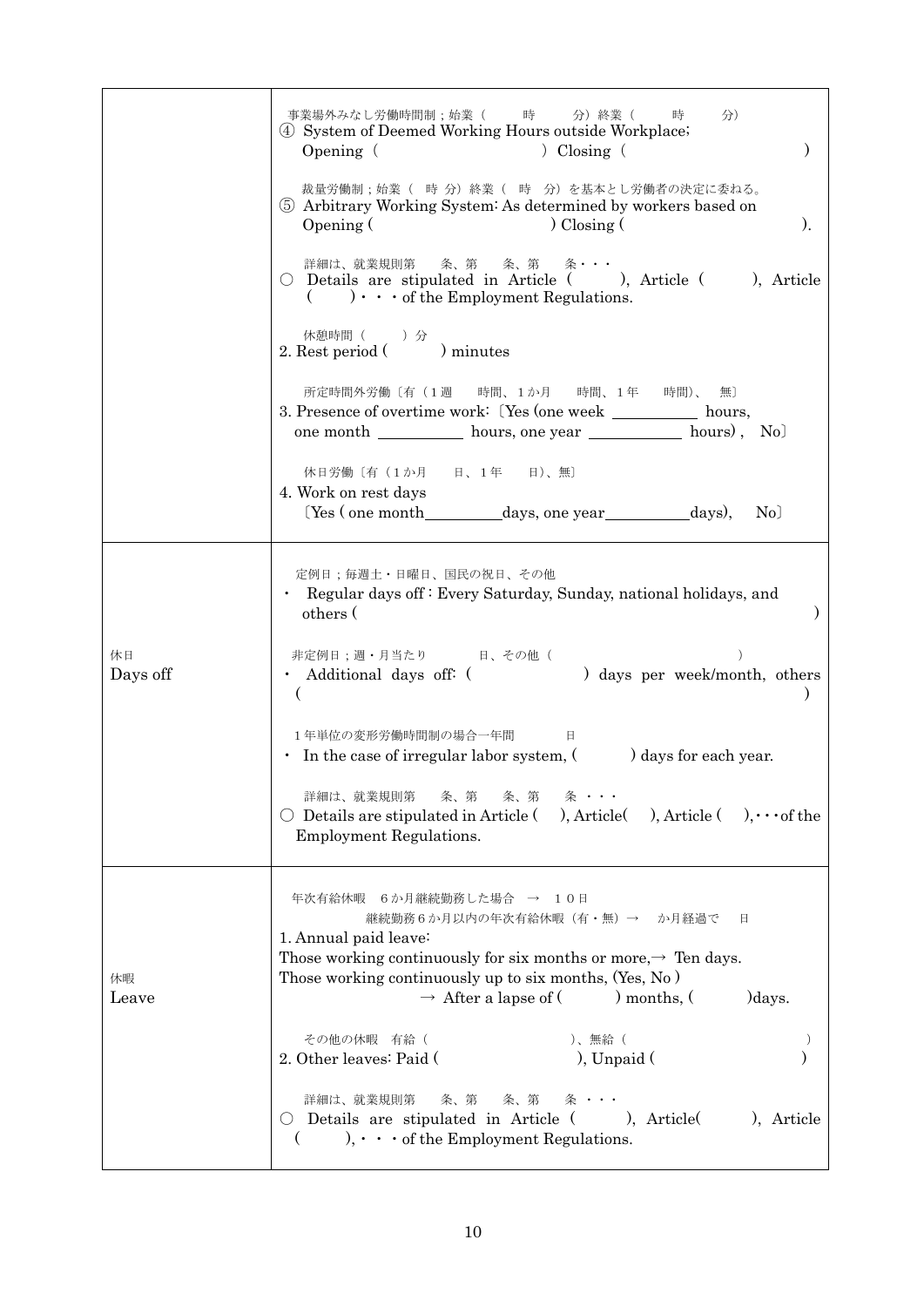|       | 基本賃金 ①<br>月給 ②<br>日給 ③<br>時間給                                   |                 |
|-------|-----------------------------------------------------------------|-----------------|
|       | 出来高給(基本単価<br> H)<br>円、保障給<br>$\left( 4\right)$                  |                 |
|       | その他 (<br> H)<br>(5)                                             |                 |
| 賃金    | $\circled{6}$<br>就業規則に規定されている賃金等級等                              |                 |
| Wages |                                                                 |                 |
|       |                                                                 |                 |
|       |                                                                 |                 |
|       |                                                                 |                 |
|       |                                                                 |                 |
|       |                                                                 |                 |
|       | 1. Basic pay                                                    |                 |
|       | 1 Monthly wage<br>(¥                                            |                 |
|       | 2 Daily wage<br><b>(¥</b>                                       |                 |
|       | 3 Hourly wage<br>(¥                                             |                 |
|       |                                                                 |                 |
|       | 4 Payment by job                                                |                 |
|       |                                                                 |                 |
|       | Employment Insurance pay<br>$\mathbf{\mathbf{\mathbf{\times}}}$ |                 |
|       | 5 Others<br>$\overline{Y}$                                      |                 |
|       | <b>6</b> Wage ranking stipulated in the Employment Regulations. |                 |
|       |                                                                 |                 |
|       |                                                                 |                 |
|       |                                                                 |                 |
|       |                                                                 |                 |
|       |                                                                 |                 |
|       |                                                                 |                 |
|       |                                                                 |                 |
|       |                                                                 |                 |
|       | 諸手当の額又は計算方法                                                     |                 |
|       | 2. Amount and calculation method for various allowance          |                 |
|       | 円 / 計算方法:<br>手当                                                 |                 |
|       | allowance ¥<br>$(1)$ (                                          |                 |
|       | Calculation method                                              |                 |
|       | 手当                                                              |                 |
|       | 円 / 計算方法:                                                       |                 |
|       | $^{\circledR}$<br>allowance ¥                                   |                 |
|       | Calculation method                                              |                 |
|       | 手当<br>円 / 計算方法:                                                 |                 |
|       | ③ (<br>allowance ¥                                              |                 |
|       | Calculation method                                              |                 |
|       | 手当<br>円 / 計算方法:                                                 |                 |
|       | allowance ¥<br>$\circledast$                                    |                 |
|       | Calculation method                                              |                 |
|       |                                                                 |                 |
|       |                                                                 |                 |
|       | 所定時間外、休日又は深夜労働に対して支払われる割増賃金率                                    |                 |
|       | 3. Additional pay rate for overtime, holiday work or night work |                 |
|       | 所定時間外<br>) %、所定超(<br>法定超(<br>$)$ %                              |                 |
|       | 1 Overtime work<br>Legal overtime(                              | ) percent,      |
|       | Fixed overtime(                                                 | ) percent       |
|       | ) %、法定外休日(<br>休日<br>法定休日 (<br>$)$ %                             |                 |
|       | 2 Holiday work<br>Legal holiday work (                          | ) percent,      |
|       | Non-legal holiday work (                                        | ) percent       |
|       |                                                                 |                 |
|       | 深夜 (<br>$)$ %                                                   |                 |
|       | 3 Night work (<br>) percent                                     |                 |
|       |                                                                 |                 |
|       | 賃金締切日 (基本給) 一毎月<br>日、(手当) 一毎月<br>日                              |                 |
|       | 4. Closing day of pay roll: (Basic pay)                         | of every month, |
|       | (Allowances)                                                    | of every month  |
|       |                                                                 |                 |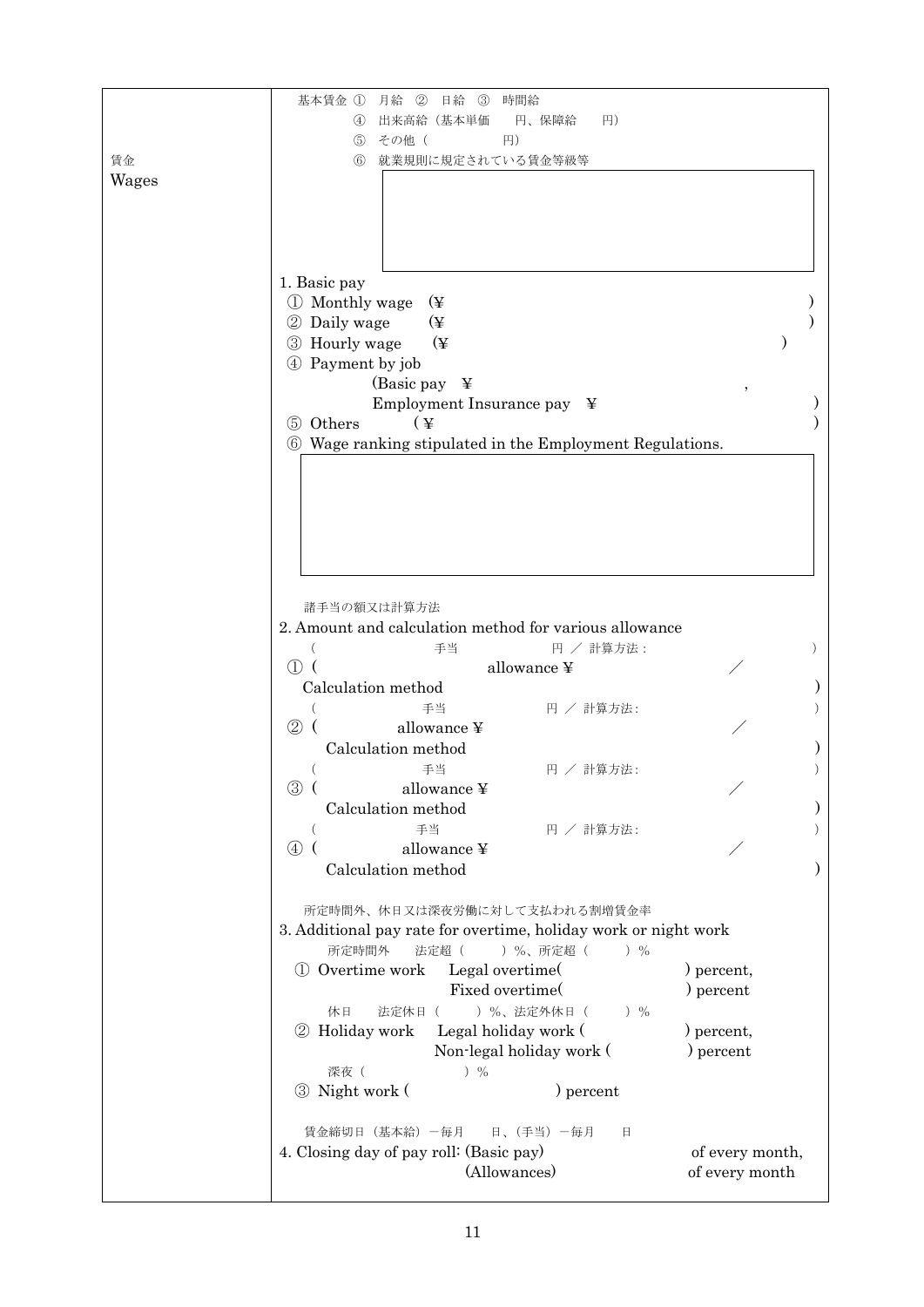|                              | 賃金支払日(基本給)-毎月<br>日、(手当) 一毎月<br>日<br>5. Pay day: (Basic pay)<br>of every month,                                                                                           |
|------------------------------|--------------------------------------------------------------------------------------------------------------------------------------------------------------------------|
|                              | (Allowances)<br>of every month                                                                                                                                           |
|                              | 賃金支払方法(<br>6. Wage Payment Procedure                                                                                                                                     |
|                              | 労使協定に基づく賃金支払時の控除(有( )、無)<br>7. Deduction from wages in accordance with labor-management<br>agreement (Yes)<br>$), No$ )                                                  |
|                              | 昇給 (時間等<br>8. Wage raise : (Time etc.                                                                                                                                    |
|                              | 賞与(有(時期、金額等<br>)、無)<br>$), No$ ]<br>9. Bonus (Yes (Time and amount, etc.                                                                                                 |
|                              | 退職金(有(時期、金額等<br>)、無)<br>10. Retirement allowance<br>(Yes (Time and amount, etc.<br>$), No$ ]                                                                             |
|                              | 定年制 (有、無)<br>1. Retirement Age System [Yes () age, No ]                                                                                                                  |
| 退職に関する事項<br>Items concerning | 自己都合退職の手続き (退職する 日以上前に届け出る事)<br>1. Procedure for retirement for personal reasons [Notification should be<br>made no less than () days before the retirement.             |
| Retirement                   | 解雇の事由及び手続き<br>3. Reasons and procedure for dismissal:                                                                                                                    |
|                              | 詳細は、就業規則第 条、第 条、第<br>条・・・<br>Details are stipulated in Article (<br>), Article (<br>of the Employment Regulations.                                                       |
| その他                          | 社会保険の加入状況〔厚生年金、健康保険、厚生年金基金、その他(<br>$)$ ]<br>· Joining Social Insurance [ Employees' Pension Insurance, Health<br>Insurance, Employees' Pension Fund, others (<br>$\big)$ |
| Others                       | 雇用保険の適用 (有、無)<br>Employment Insurance Applicable (Yes, No)                                                                                                               |
|                              | その他<br>Others                                                                                                                                                            |
|                              |                                                                                                                                                                          |
|                              |                                                                                                                                                                          |
|                              |                                                                                                                                                                          |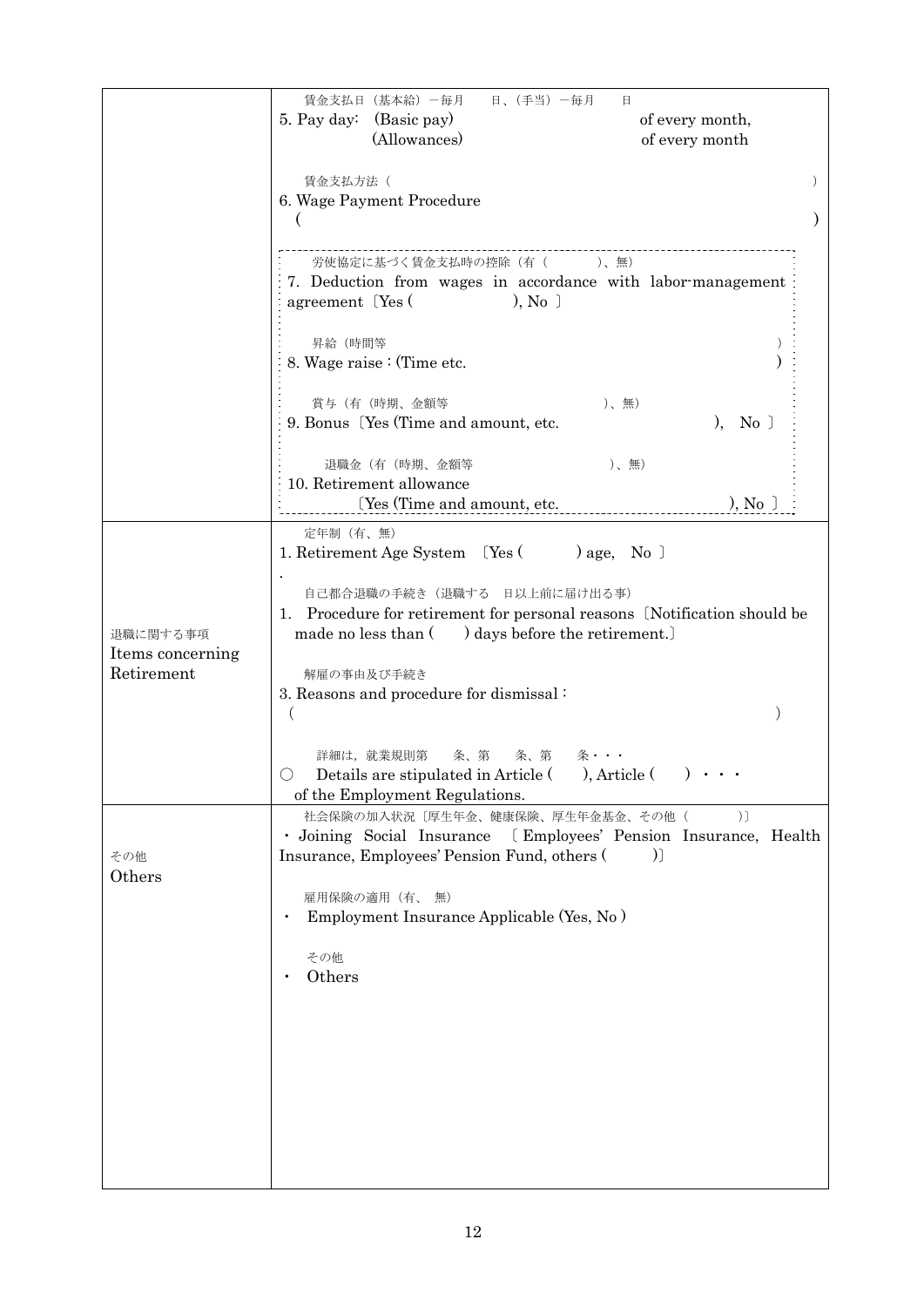## Retirement Certificate 退職証明書

| To:          | 殿<br><u> 1989 - Johann Stein, mars an t-Amerikaansk kommunister (</u>                                                                                                                                                                                                                                                                                                        |  |
|--------------|------------------------------------------------------------------------------------------------------------------------------------------------------------------------------------------------------------------------------------------------------------------------------------------------------------------------------------------------------------------------------|--|
|              | 以下の事由により、あなたは当社を 年 月 日に退職した事を証明します。<br>We certify that you retired from the company for the following reasons on mm.dd.yy                                                                                                                                                                                                                                                    |  |
|              |                                                                                                                                                                                                                                                                                                                                                                              |  |
|              | Date $\overline{B}$ $\overline{C}$ $\overline{C}$ $\overline{C}$ $\overline{C}$ $\overline{C}$ $\overline{C}$ $\overline{C}$ $\overline{C}$ $\overline{C}$ $\overline{C}$ $\overline{C}$ $\overline{C}$ $\overline{C}$ $\overline{C}$ $\overline{C}$ $\overline{C}$ $\overline{C}$ $\overline{C}$ $\overline{C}$ $\overline{C}$ $\overline{C}$ $\overline{C}$ $\overline{C}$ |  |
|              | あなたの自己都合による退職 (2を除く)<br>1. Retirement by employee's personal reasons (Except 2)                                                                                                                                                                                                                                                                                              |  |
| 当社の勧奨による退職   | 2. Retirement due to encouragement from the company                                                                                                                                                                                                                                                                                                                          |  |
| 定年による退職      | 3. Retirement due to age limit                                                                                                                                                                                                                                                                                                                                               |  |
| 契約期間の満了による退職 | 4. Retirement due to limitation of contract                                                                                                                                                                                                                                                                                                                                  |  |
| 移籍出向による退職    | 5. Retirement due to transference or loan out of an employee                                                                                                                                                                                                                                                                                                                 |  |
| 6. Others (  | その他 (具体的には )による退職                                                                                                                                                                                                                                                                                                                                                            |  |
|              |                                                                                                                                                                                                                                                                                                                                                                              |  |
| 解雇(別紙の理由による  | 7. Dismissal (Another reason                                                                                                                                                                                                                                                                                                                                                 |  |
|              |                                                                                                                                                                                                                                                                                                                                                                              |  |
|              |                                                                                                                                                                                                                                                                                                                                                                              |  |

※1 該当する番号に○をつけること

# 1. Circle the number which explains the cause of retirement.

<sup>※2</sup> 解雇された労働者が解雇の理由を請求しない場合には、7の「別紙の理由による」を二重線で消し、別紙は交付しないこと。 # 2. When a being dismissed worker does not request a "cause of dismissal", cross out number seven with double lines and do not attach the separate enclosed paper.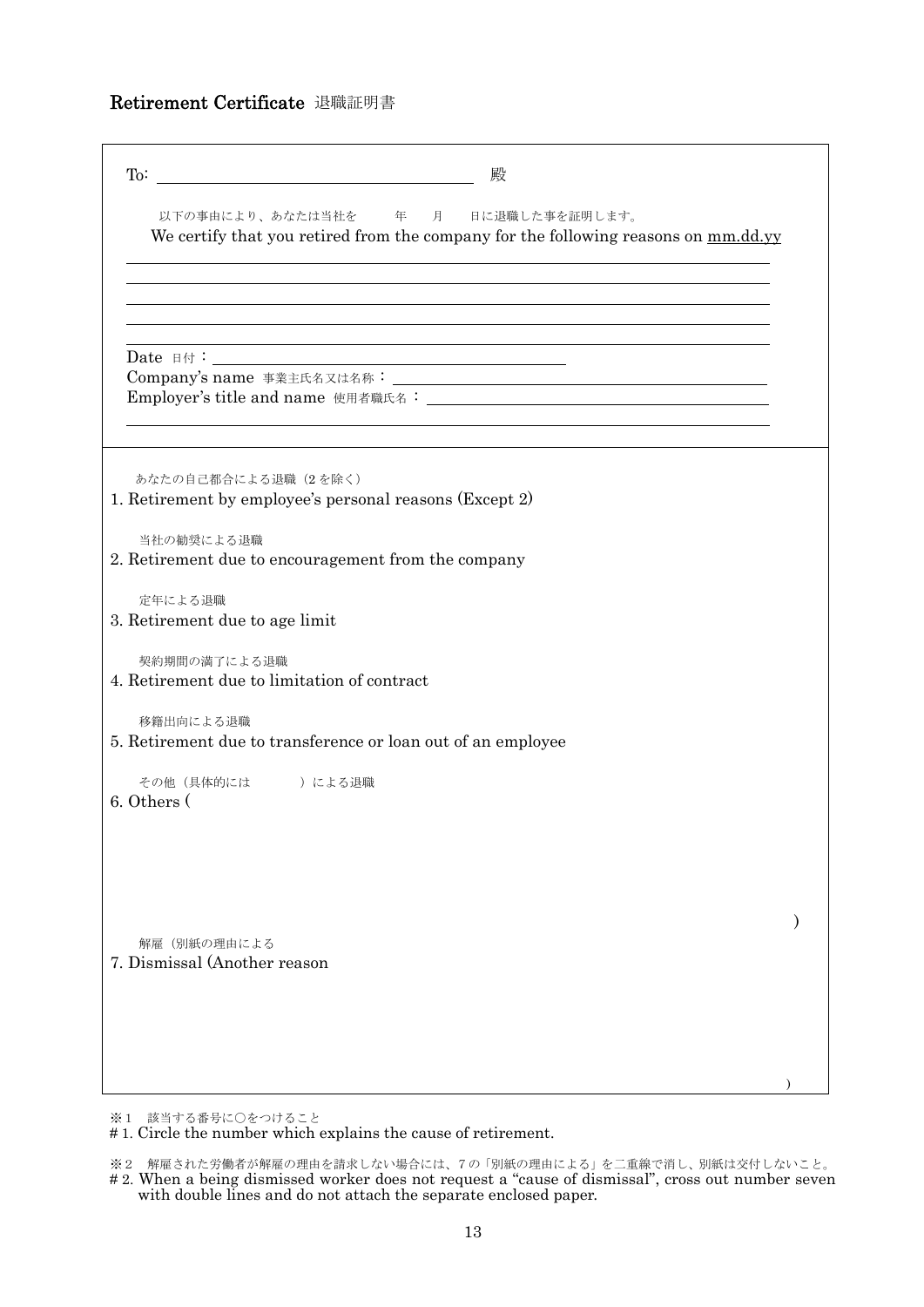## Enclosed paper 別紙

 $\Gamma$ 

| 天災事変その他やむを得ない事由(具体的には、~によって当社の事業の継続が不可能になったこと。)による解雇<br>a. Dismissal by a natural disaster or other unavoidable cause (Specifically, the continuance of the<br>enterprise has become impossible due to |  |
|--------------------------------------------------------------------------------------------------------------------------------------------------------------------------------------------------------|--|
|                                                                                                                                                                                                        |  |
| 事業縮小など当社の都合(具体的には、当社がへとなったこと。)による解雇<br>b. Dismissal for downsizing by company's reason (Specifically, the enterprise has become                                                                        |  |
|                                                                                                                                                                                                        |  |
| 職務命令に対する重大な違反行為(具体的には、あなたが~したこと。)による解雇<br>c. Dismissal due to serious misconduct in violation of work regulations (Specifically, you<br>have                                                           |  |
|                                                                                                                                                                                                        |  |
| 業務について不正な行為(具体的には、あなたが~したこと。)による解雇<br>d. Dismissal due to an illegal or dishonest act (Specifically, you have                                                                                          |  |
|                                                                                                                                                                                                        |  |
| 相当長期間にわたる無断欠勤をしたことなど勤務不良であること(具体的には、あなたが~したこと。)による解雇<br>e. Dismissal by absence without notice or unsatisfactory service (Specifically, you have                                                       |  |
|                                                                                                                                                                                                        |  |
| その他(具体的には、 )による解雇<br>f. Others (                                                                                                                                                                       |  |
|                                                                                                                                                                                                        |  |
|                                                                                                                                                                                                        |  |
|                                                                                                                                                                                                        |  |

※ 該当する番号に○をつけ、具体的な理由等を( )に記入すること。 # Circle the number and specify reasons more in the parenthesis.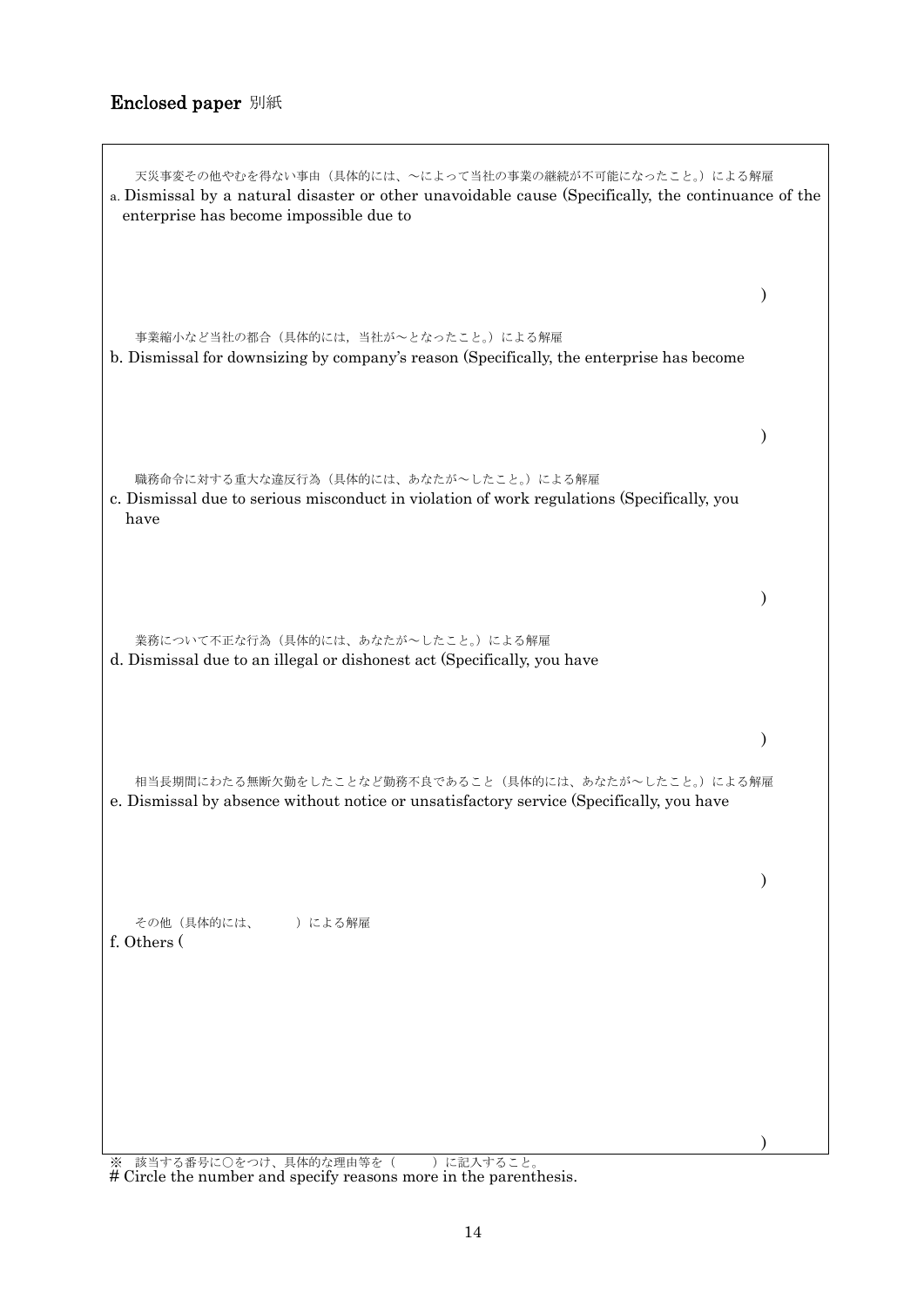## Cause of Dismissal Certificate 解雇理由証明書

| To:                       | 殿<br><u> 1989 - Johann Barbara, martin amerikan basal dan berasal dan berasal dalam basal dalam basal dalam basal dala</u>                                                                                  |  |
|---------------------------|-------------------------------------------------------------------------------------------------------------------------------------------------------------------------------------------------------------|--|
|                           | 当社が、 年 月 日付けであなたに予告した解雇については、以下の理由によるものであることを証明します。<br>We certify that the dismissal notice dated of is based on the following reason.                                                                      |  |
|                           | ${\rm Date}\ \ \texttt{H}\,\texttt{H}\ \texttt{:}\ \ \underline{\hspace{2.5cm}}$                                                                                                                            |  |
|                           |                                                                                                                                                                                                             |  |
|                           | ,我们也不会有一个人的人,我们也不会有一个人的人,我们也不会有一个人的人。""我们,我们也不会有一个人的人,我们也不会有一个人的人。""我们,我们也不会有一个人                                                                                                                            |  |
|                           | [ Reasons of dismissal] Note: 1, 2 [解雇理由] ※1、2                                                                                                                                                              |  |
|                           | 天災その他やむを得ない理由(具体的には、~によって当社の事業の継続が不可能となったこと。)による解雇<br>1. Dismissal due to a natural disaster or other unavoidable cause (Specifically, the<br>continuance of the enterprise has been made impossible due to |  |
|                           | 事業縮小等当社の都合(具体的には、当社が~となったこと)による解雇<br>2. Dismissal due to downsizing of the company (Specifically, the enterprise has become                                                                                 |  |
|                           | 職務命令に対する重大な違反行為(具体的には、あなたがへしたこと。)による解雇<br>3. Dismissal due to serious misconduct against work regulations (Specifically, you have                                                                           |  |
|                           | 業務について不正な行為(具体的には、あなたが~したこと。)による解雇<br>4. Dismissal due to illegal or dishonest act (Specifically, you have                                                                                                  |  |
|                           | 勤務態度又は職務成績が不良であること(具体的には、あなたが~したこと。)による解雇<br>5. Dismissal due to absence without notice or unsatisfactory service (Specifically, you have                                                                   |  |
| その他(具体的には、<br>6. Others ( | )による解雇                                                                                                                                                                                                      |  |
|                           |                                                                                                                                                                                                             |  |

※1 該当するものに○を付け、具体的な理由等を()の中に記入すること。

# 1. Circle the number and specify reasons more in the parenthesis.

<sup>※2</sup> 就業規則の作成を義務付けられている事業場においては、上記解雇理由の記載例に関わらず、当該就業規則に記載された解 雇の事由のうち、該当する解雇の事由を記載すること。

<sup># 2.</sup> In the event that an enterprise has an obligation to make a work rule, regardless of above examples, write applicable reasons under the work rule.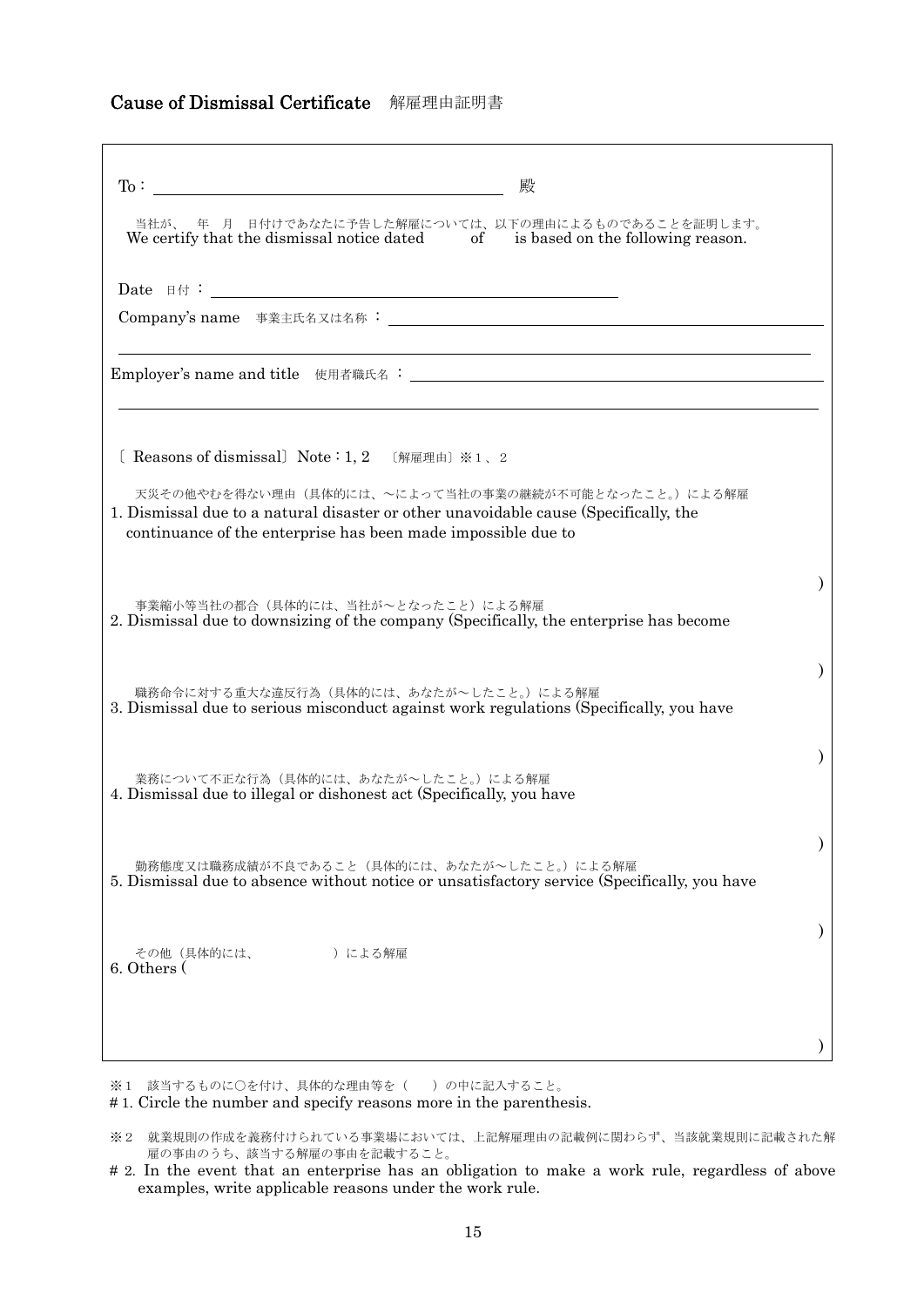## ③ 賃金

## 3. Wages

## 賃金の支払い(第24条)

賃金は、通貨で、直接労働者に、その全額を支払わなければならない。ただし、法令若しくは労働協 約に別段の定めがある場合又は厚生労働省令で定める賃金について確実な支払いの方法で厚生労働省 令で定めるものによる場合においては、通貨以外のもので支払い、また、法令に別段の定めがある場合 又は当該事業場の労働者の過半数で組織する労働組合があるときはその労働組合、労働者の過半数で組 織する労働組合がないときは労働者の過半数を代表する者との書面による協定がある場合においては、 賃金の一部を控除して支払うことができる。

2 賃金は、毎月1回以上、一定の期日を定めて支払わなければならない。ただし、臨時に支払われる 賃金、賞与その他これに準ずるもので厚生労働省令で定める賃金については、この限りでない。

## Payment of Wages (Article 24)

Wages must be paid in cash and in full directly to the workers, however, that payment other than in cash may be permitted in cases otherwise provided for by law or ordinance or collective agreement or in cases where a reliable method of payment of wages defined by a Ministry of Health, Labor and Welfare ordinance is provided for, and partial deduction from wages may be permitted in cases otherwise provided for by law or ordinance or in cases where there exists a written agreement with a trade union organized by a majority of the workers at the workplace, where such a union exists, or with a person representing a majority of the workers, where no such union exists. 2. Wages must be paid at least once a month at a definite date. However, this does not apply to extraordinary wages, bonuses or the equivalent defined by a Ministry of Health, Labor and Welfare ordinance.

## ■1 賃金支払5原則

使用者は ①通貨で、②全額を、③毎月1回以上、④一定期日に、⑤直接労働者に支払う。

## ■1. The five principles of payment

An employer shall pay wages **①in cash, ②in full ③directly, ④at least once a month,** and **⑤ at** definite time.

## ■2 例外

|                                     | (1) 通貨以外のものの支払が認められる場合・・法令・労働協約に現物支給の定めがある場合。<br>(2) 賃金控除が認められる場合 ・ ・・・・法令 (公租公課)、労使協定による場合                                                                                        |
|-------------------------------------|------------------------------------------------------------------------------------------------------------------------------------------------------------------------------------|
| よい場合                                | (3) 毎月1回以上、一定期日払いでなくて・・・・臨時支給の賃金、賞与、査定期間が1か月を超える<br>場合の精勤手当、能率手当等                                                                                                                  |
| $\blacksquare$ 2. Exceptions        |                                                                                                                                                                                    |
|                                     | $\mathbb{D}$ In the case of payment in lieu of currency $\cdots$ statutes, labor agreements concerning payment<br>in kind                                                          |
|                                     | 2 In the case that deduction of wage is permitted $\cdots$ statutes (taxes and other public charges)<br>and labor managemen agreement                                              |
| least once a month or a fixed time. | $\circled{3}$ In the case it is permitted not to pay at $\cdot \cdot \cdot$ extraordinary wage, bonus, attendance allowance<br>for more than one month, efficiency allowance, etc. |

## 休業手当(第26条)

使用者の責に帰すべき事由による休業の場合においては、使用者は、休業期間中当該労働者に、その 平均賃金の100分の60以上の手当を支払わなければならない。

「使用者の責めに帰すべき事由」による休業 ↓ 1日当たりの休業手当=平均賃金×60/100 ↓ 労働者に対する支払義務あり

## Allowance for Suspension of Business (Article 26)

In the event of a suspension of business for reasons attributable to the employer, the employer shall pay an allowance equal to at least sixty percent of the worker's average wage to each worker concerned during the period of business suspension.

A business suspension "for reasons attributable to the employer"<br>  $\Delta$  business suspension a day  $=$  average wage  $\times$  60/100<br>  $\Delta$  The employer shall have a duty of payment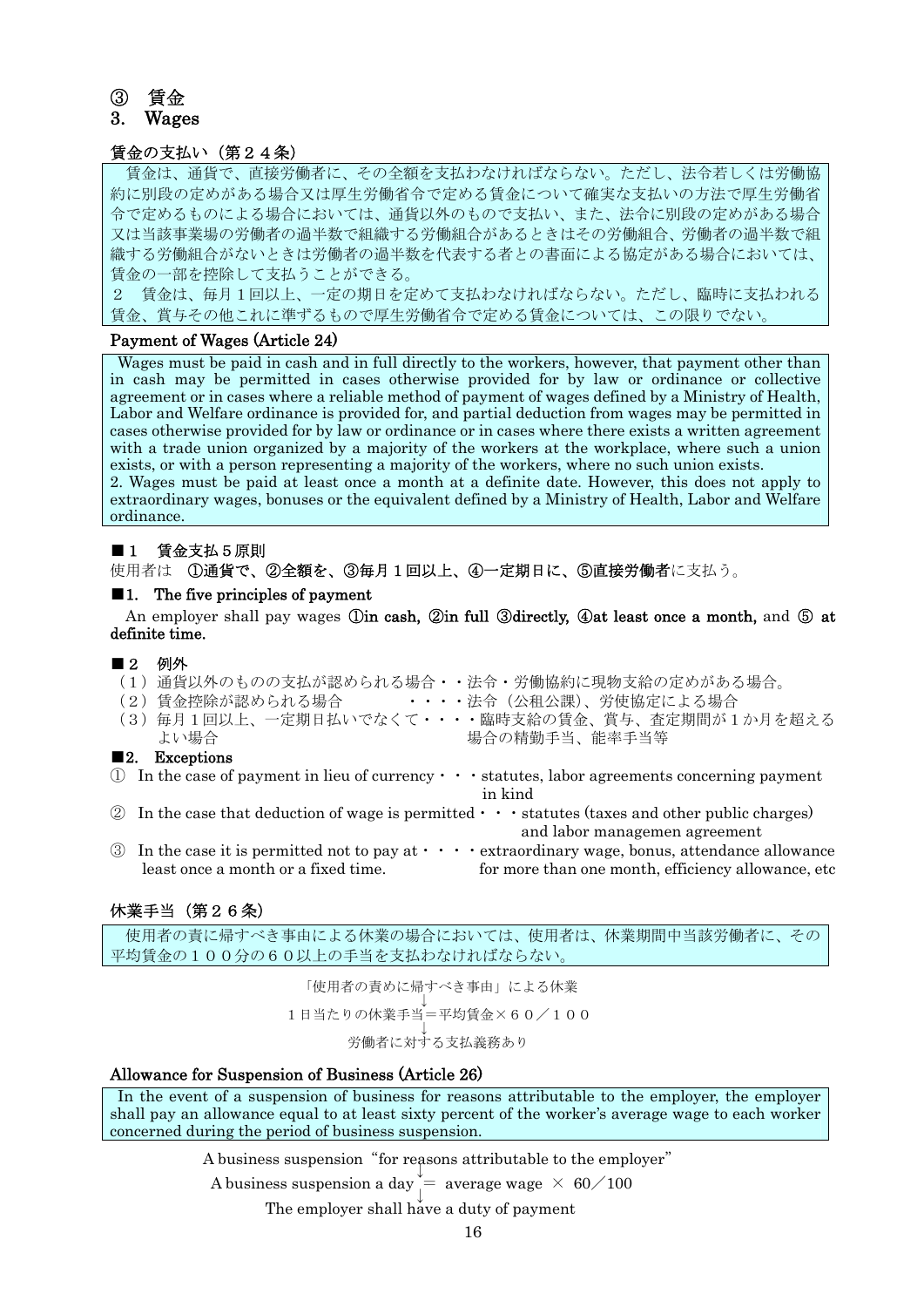参考

## 労使協定などの労働者の過半数代表者の選出(労働基準法施行規則第6条の2)

労使協定の労働者側の締結当事者は、その事業場に労働者の過半数で組織する労働組合(過半数労 働組合)がある場合には、その労働組合がなる。過半数労働組合がない場合に限り、労働者の過半数 を代表する者(過半数代表者)が締結当事者となる。

## Reference

## Election of Majority Labor Representative for Labor-Management Agreement etc. (Article 6-2 Enforcement Regulations of the Labor Standards Law)

A concluding party on behalf of the workers of a labor-management agreement, in the event there is a labor union organizing the majority of the workers (hereinafter referred to as "a labor union of the majority") shall be the labor union.

As far as there is not a labor union of the majority, a person representing a majority of the workers (hereinafter referred to "a representative of the majority") shall be a concluding party.

## ◆ 労使協定が必要な場合

|                                | 労使協定が必要な場合                          | 条文     | 届出 |
|--------------------------------|-------------------------------------|--------|----|
| $\circled{1}$                  | 労働者の委託により社内預金を管理するとき                | 第18条   | 必要 |
| $\circled{2}$                  | 購買代金など賃金から一部控除して支払うとき               | 第 24 条 |    |
| $\circledS$                    | 1か月単位の変形労働時間制を採用するとき                | 第32条の2 | 必要 |
| $\circled{4}$                  | フレックスタイム制を採用するとき                    | 第32条の3 |    |
| $\circledS$                    | 1年単位の変形労働時間制を採用するとき                 | 第32条の4 | 必要 |
| $\circled{6}$                  | 1週間単位の非定型的変形労働時間制を採用するとき            | 第32条の5 | 必要 |
| (7)                            | 交替制など一斉休憩によらないとき                    | 第34条   |    |
| $\circledS$                    | 時間外労働・休日労働について定めるとき                 | 第36条   | 必要 |
| $\circled{9}$                  | 事業場外のみなし労働時間制を採用するとき                | 第38条の2 | 必要 |
| $^{\circledR}$                 | 専門業務型裁量労働制を採用するとき                   | 第38条の3 | 必要 |
| $\textcircled{\scriptsize{1}}$ | 年次有給休暇の計画的付与を行うとき                   | 第39条   |    |
| $\circled{1}$                  | 年次有給休暇取得日の賃金を健康保険の標準報酬日額で支払う制度によるとき | 第39条   |    |

なお、就業規則の作成または変更する場合には、過半数労働組合(ない場合は過半数代表者)の意見を聴取しなければなりません (第 89 条)

## ◆ Obligatory Labor-Management Agreement

|                                   | Obligatory Labor-Management Agreement                                 | Article                  | Report |
|-----------------------------------|-----------------------------------------------------------------------|--------------------------|--------|
| $\circled{1}$                     | When an employer intends to take charge of workers savings            | Article 18               | Need   |
|                                   | entrusted to the employer by worker.                                  |                          |        |
| $^{\circledR}$                    | Partial deduction from wages, such as purchasing price etc.           | Article 24               |        |
| $\circledS$                       | One Month Variable Working Hours System                               | Article 32-2             | Need   |
| $\bigcirc$                        | Flextime system                                                       | Article <sub>32</sub> -3 |        |
| $\circledS$                       | One Year Variable Working Hours System                                | Article <sub>32</sub> -4 | Need   |
| $\circledcirc$                    | One Week Atypical Adjustable Working Hours System                     | Article 32-5             | Need   |
| $\circledT$                       | Shift work, etc.                                                      | Article 34               |        |
| $\circledS$                       | Overtime work and Work on Rest Days                                   | Article 36               | Need   |
| $\circled{9}$                     | Deemed Working Hours System in cases where workers perform their      | Article <sub>38</sub> -2 | Need   |
|                                   | duties outside of the workplace                                       |                          |        |
| $^{\circledR}$                    | Professional Business Type Discretional Work System                   | Article <sub>38</sub> -3 | Need   |
| $^{\textcircled{\scriptsize{1}}}$ | Annual leave with Systematic Pay                                      | Article 39               |        |
| $\circled{1}$                     | System in which a wage of period of rest for annual leave with pay is | Article 39               |        |
|                                   | paid by the daily amount of standard remuneration provided for        |                          |        |
|                                   | under the Health Insurance Law                                        |                          |        |

Besides, in drawing up or changing work regulations, the employer shall ask the opinion of a trade union organized by a majority of the worker (or a representative of the majority). (Article 89)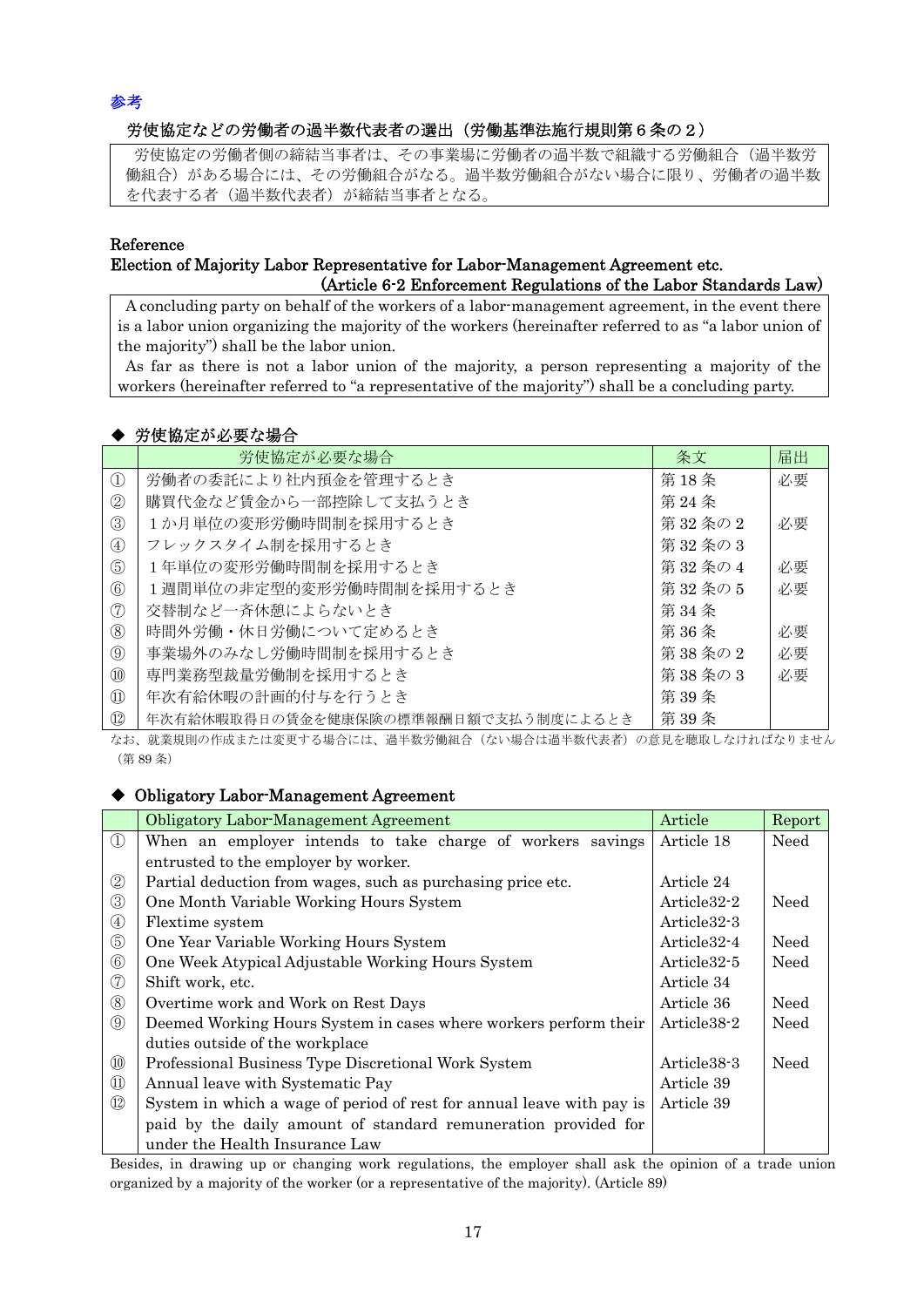## 最低賃金(第 28 条)

賃金の最低基準に関しては、最低賃金法の定めるところによる。

## Minimum wages (Article 28)

Minimum standards for wages shall be in accordance with the provisions of the Minimum Wages Law.

#### ■1 最低賃金額

最低賃金は、賃金の最低限度を定めるものであり、使用者は、最低賃金額以上の賃金を労働者に支払わ なければなりません。当然、その額に達しない賃金額で労働契約をしてもその部分は無効となります。 最低賃金額は、都道府県ごとに最低賃金審議会の調査審議に基づき決定されます。最低賃金には、「地 域別最低賃金」と「産業別最低賃金」の 2 種類があります。



なお、「産業別最低賃金」が適用される場合には「地域別最低賃金」との双方の最低賃金が適用されることになりますが、この場 合は高い方の最低賃金額(「産業別最低賃金額」)以上の賃金を支払わなければなりません。

#### ■1. Minimum wages

Minimum wage may set the limitation of minimum wage. An employer must pay more than the amount of the minimum wage to a worker. Even if a labor agreement is concluded under the minimum wage, of course that section shall be invalidated.

An amount of minimum wage is based on a survey by each prefecture's Minimum Wage Council. The minimum wage includes two types: one is the minimum wage by prefecture and the other is the minimum wage by industry.



In the event that "the minimum wages by industry" applies to an employee, "the minimum wages by prefecture" also applies. In this case, the higher amount of minimum wages ("minimum wages by industry") shall be paid.

#### ■2 滴用除外

最低賃金は、パートタイム労働者や学生アルバイトなどを含め、すべての労働者に適用されますが、次 の労働者については都道府県労働局長の許可を得た場合に限り、適用が除外されます。

- ① 精神または身体の障害により著しく労働能力が低い者
- ② 試みの使用期間中の者
- ③ 職業能力開発促進法に基づく認定職業訓練を受ける者のうち一定の者
	- ア 労働時間が特に短い者
	- イ 軽易な作業に従事する者
	- ウ 継続的労働に従事する者

#### ■2. Exemptions

 Minimum wages system shall apply to all workers including regular part-time workers and part-time student workers . The following workers shall be exempted only when an employer has obtained permission from the Director of the Prefectural Labor Bureau.

- ① Workers who have less ability to work due to his/her mental and/or physical incapacity.
- ② Workers on probation
- ③ Designated person who receives authorized vocational training under the Human Resources Development Promotion Law
	- (a) Worker whose working hours are short.
	- (b) Worker who performs light work
	- (c) Worker who performs intermittent labor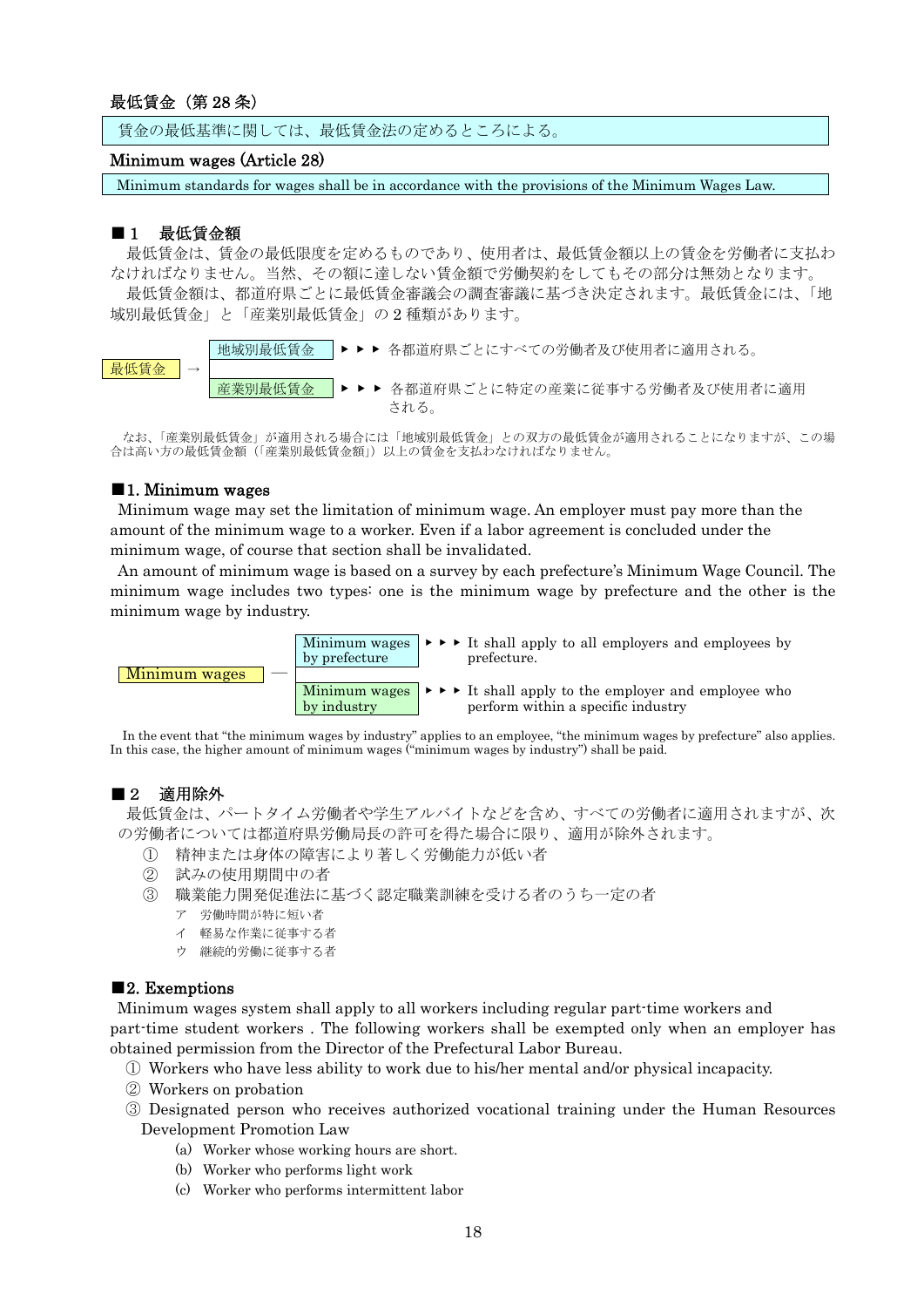## ■3 対象とならない賃金

実際に支払われる賃金から次の賃金を除外したものが最低賃金の対象となります。

- ① 結婚祝金、病気見舞金などの慶弔見舞金等の臨時に支払われる賃金
- ② 賞与、期末手当等の1か月を超える期間ごとに支払われる賃金
- ③ 時間外割増手当、休日出勤手当、深夜勤務手当
- ④ 精勤手当、皆勤手当、通勤手当、家族手当
- 最低賃金の対象となる賃金の例



## ■3. Wages excluded from Minimum Wages

The minimum wage shall be a remuneration which excludes the following allowances from actual wages:

- (a) Temporary allowance, such as, celebratory money for marriage, a gift money for sickness, etc.
- (b) Additional earnings paid over one month, such as, bonus, term-end allowance, etc.
- (c) Increased allowance for overtime work, work on rest days and midnight work
- (d) Attendance allowance, allowance for non-absence service, commutation allowance and family allowance
- ◆ Examples of Minimum Wages

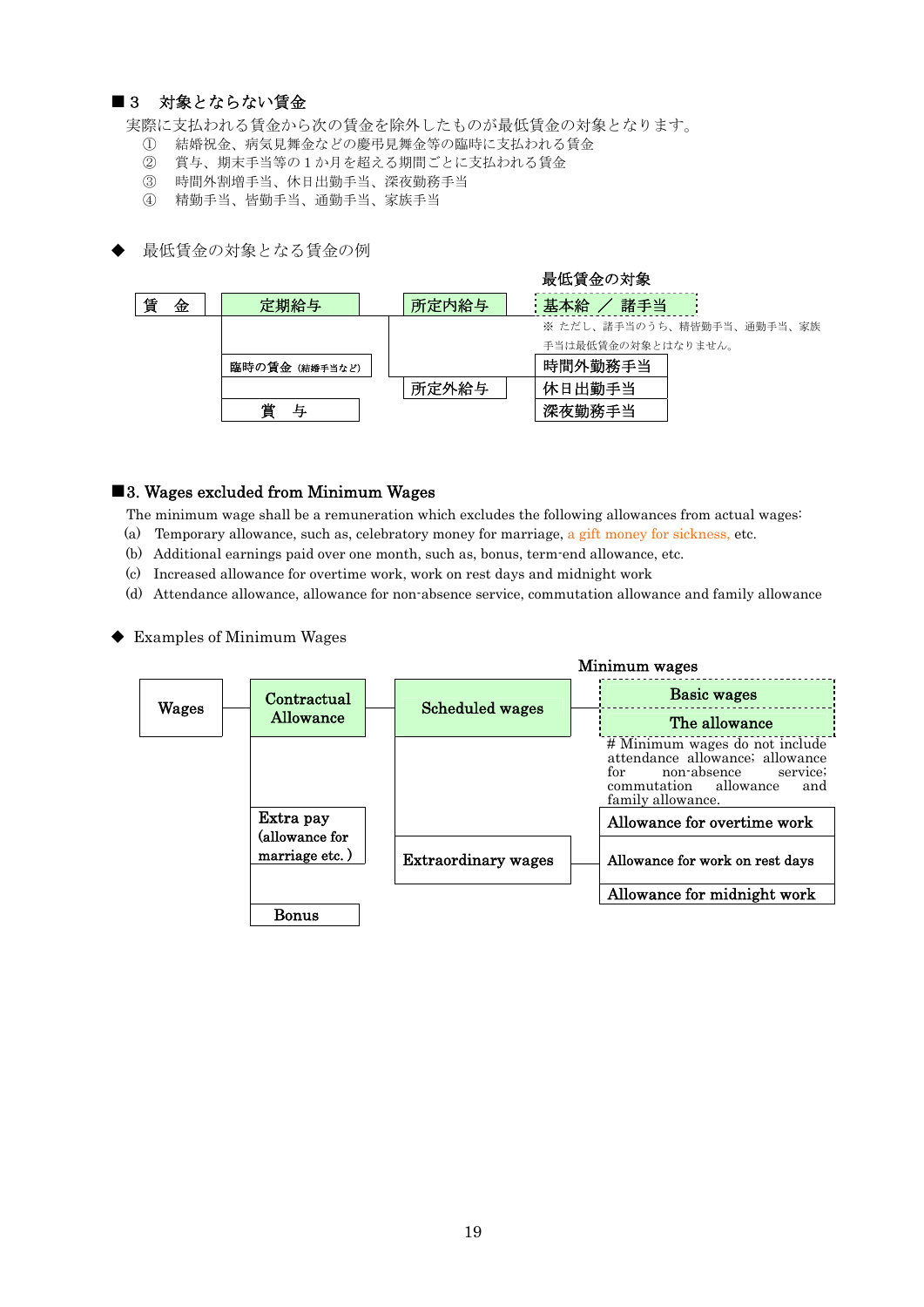## ④ 労働時間・休憩・休日

## 4 Working Hours  $\angle$  Rest Periods  $\angle$  Rest Days

## 労働時間(第32条)

使用者は、労働者に、休憩時間を除き1週間について40時間を超えて労働させてはならない。

## Working Hours (Article 32)

An employer shall not have a worker work more than forty hours per week, excluding rest periods.

## ◆週 40 時間労働制と特例措置対象事業の区分

| 規模                         | 10人以上 | $1 \sim 9$ 人 |
|----------------------------|-------|--------------|
| 業種                         |       |              |
| 製造業 (1号)                   | 40    | 40           |
| 鉱業 (2号)                    | 4 0   | 4 0          |
| 建設業 (3号)                   | 4 0   | 4 0          |
| 運輸交通業<br>$(4 \frac{1}{2})$ | 40    | 40           |
| 貨物取扱業 (5号)                 | 4 0   | 4 0          |
| 林業 (6号)                    | 4 0   | 4 0          |
| 商業 (8号)                    | 40    | 44           |
| 金融・広告業<br>(9号)             | 40    | 40           |
| 映画·演劇業 (10号)               | 4 0   | 4 4          |
| 通信業 (11号)                  | 4 0   | 4 0          |
| 教育·研究業 (12号)               | 4 0   | 40           |
| 保健衛生業 (13号)                | 40    | 4 4          |
| 接客娯楽業 (14号)                | 40    | 4 4          |
| 清掃・と畜業 (15号)               | 4 0   | 4 0          |
| その他の業種(農林、水産、畜産業を除く)       | 40    | 40           |

注 特例措置対象事業:1週44時間、1日8時間

## ◆ 40-Hours Work Week System and Classification of Exceptional Measures Applicable Enterprises

|                                                                                         | Scale | 10 workers | 1 worker |
|-----------------------------------------------------------------------------------------|-------|------------|----------|
| Type of industry                                                                        |       | or more    | To 9     |
| Manufacturing enterprise (Item 1)                                                       |       | 40         | 40       |
| Mining enterprise (Item 2)                                                              |       | 40         | 4 0      |
| Building enterprise (Item 3)                                                            |       | 40         | 40       |
| Transportation enterprise (Item 4)                                                      |       | 40         | 40       |
| Handling cargo enterprise (Item 5)                                                      |       | 40         | 40       |
| Forestry enterprise (Item 6)                                                            |       | 40         | 40       |
| Commercial enterprise (Item 8)                                                          | 40    | 44         |          |
| Banking / Advertising enterprise (Item 9)                                               |       | 40         | 40       |
| Motion picture and theatrical performance enterprise (Item 10)                          |       | 40         | 44       |
| Communication enterprise (Item 11)                                                      |       | 40         | 40       |
| Education and Research enterprise (Item 12)                                             |       | 40         | 4 0      |
| Health and Hygiene enterprise (Item 13)                                                 |       | 40         | 44       |
| Service trade and Reception center enterprise (Item 14)                                 |       | 40         | 44       |
| Sanitation and Livestock enterprise (Item 15)                                           |       | 40         | 40       |
| Others (excluding agricultural and forestry, marine products and livestock enterprises) |       | 40         | 40       |
|                                                                                         |       |            |          |

 $#$  Working hours of , the Exceptional Measures Applicable Enterprises, shall be 44 hours per week or 8 hours per day.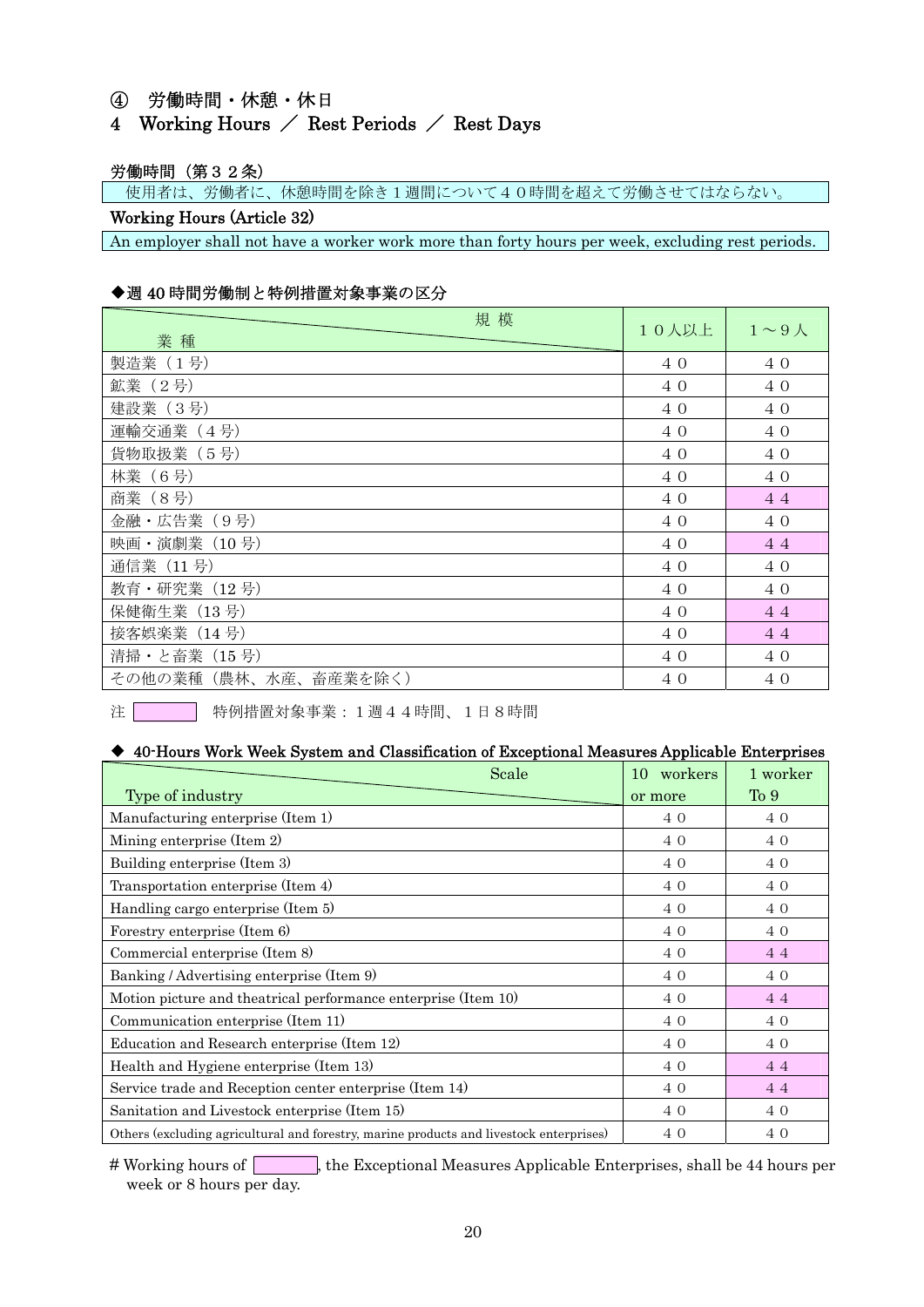## 休憩(第34条)

使用者は、労働時間が6時間を超える場合においては少なくとも 45 分、8 時間を超える場合にお いては少なくとも 1 時間以上の休憩時間を労働時間の途中に与えなければならない。

2 前項の休憩時間は、一斉に与えなければならない。ただし、当該事業場に、労働者の過半数で組織 する労働組合がある場合においてはその労働組合、労働者の過半数で組織する労働組合がない場合にお いては労働者の過半数を代表する者との書面による協定があるときは、この限りでない。

## Rest Period ( Article 34 )

 An employer shall provide rest periods during working hours of at least 45 minutes in the event that working hours exceed six hours and of at least one hour in the event that working hours exceed eight hours.

2. The rest periods under the preceding paragraph shall be provided to all workers at the same time, however, this shall not be required in the event there has been a written agreement either with a trade union organized by a majority of the workers at the workplace concerned where such a trade union exists or with a person representing a majority of the workers at a workplace where no such union exists.

## ◆特定の業種

| $\Delta \text{Hz}$<br>. .<br>$\sim$                              | 业<br><b>Service Contract</b><br>庿<br>⇉<br>--<br>$\sim$                                     | $\Delta \text{Hz}$<br>爲<br><b>LL</b><br>--<br>נדו<br>↗ | 道制学<br>映画<br>--<br>/由 |
|------------------------------------------------------------------|--------------------------------------------------------------------------------------------|--------------------------------------------------------|-----------------------|
| عللد<br>._<br>⇁<br>--<br>讲<br>≂<br>ᆇ<br><u>_</u><br>-<br>-<br>′' | ML<br>$\overline{\phantom{a}}$<br>人土<br>$\mathbf{z}$<br>.<br>4昆<br>.<br>.<br>$\sim$<br>. . | $\Delta$ HA<br>$-1$<br>$\mathcal{L}$                   | m<br>一<br>∸<br>-      |

## ◆ Specified Industries

| Transportation | Commerce           | Banking / Advertising              | Motion Picture / Theatrical performance |
|----------------|--------------------|------------------------------------|-----------------------------------------|
| Communication  | Health and hygiene | Service trade and Reception center | Public agencies                         |

## 休日(第35条)

```
使用者は、労働者に対して、毎週少なくとも1回の休日を与えなければならない。
2.前項の規定は、4週間を通じ4日以上の休日を与える使用者については適用しない。
Ĩ
```
## Rest Days (Article 35)

An employer shall provide workers at least one rest day per week. 2. The provisions of the preceding paragraph shall not apply to an employer who provides at least four rest days during a four week period.

## ■毎週1日の休日の例 1週 1週 1週 1週 はしんしゃ 休 しんしゃ 休 しんしゃ 休 しんしん 休 しんしん はんしんしゃ はんしんしゃ はんしゅう はんしゅう はんしゅう はんしゅう はんしゅう はんしゅう はんしゅう はんしゅう はんしゃ

## ■An example of one rest day per week

| A week     | week                      | week       | A week     |
|------------|---------------------------|------------|------------|
| A rest day | rest day.<br>$\mathsf{A}$ | A rest day | A rest day |
|            |                           |            |            |

## ■4週4日の休日の例

|                                                                                                                    | 週 |                                                                                                                                                                                                                                |
|--------------------------------------------------------------------------------------------------------------------|---|--------------------------------------------------------------------------------------------------------------------------------------------------------------------------------------------------------------------------------|
|                                                                                                                    |   |                                                                                                                                                                                                                                |
| المنافر المنادر والمستوردة والمتعاطفات المتحدث والمتحدث والمستوردة والمستنقل والمستقدان والمستورة والمنافذ المستور |   | renders and the second control of the second control of the second control of the second control of the second of the second control of the second control of the second control of the second control of the second control o |

4週4休を採用する場合は、就業規則などにより4週の起算日を明らかにし、また、できる限り休日は特定してください。

## ■An example of four rest days per four weeks

|               | Four weeks |               |  |
|---------------|------------|---------------|--|
| Iwo rest days |            | Two rest days |  |
|               |            |               |  |

If the worker accepts four rest days per four weeks, the employee shall specify the initial date of calculation and rest days by work regulations and the like.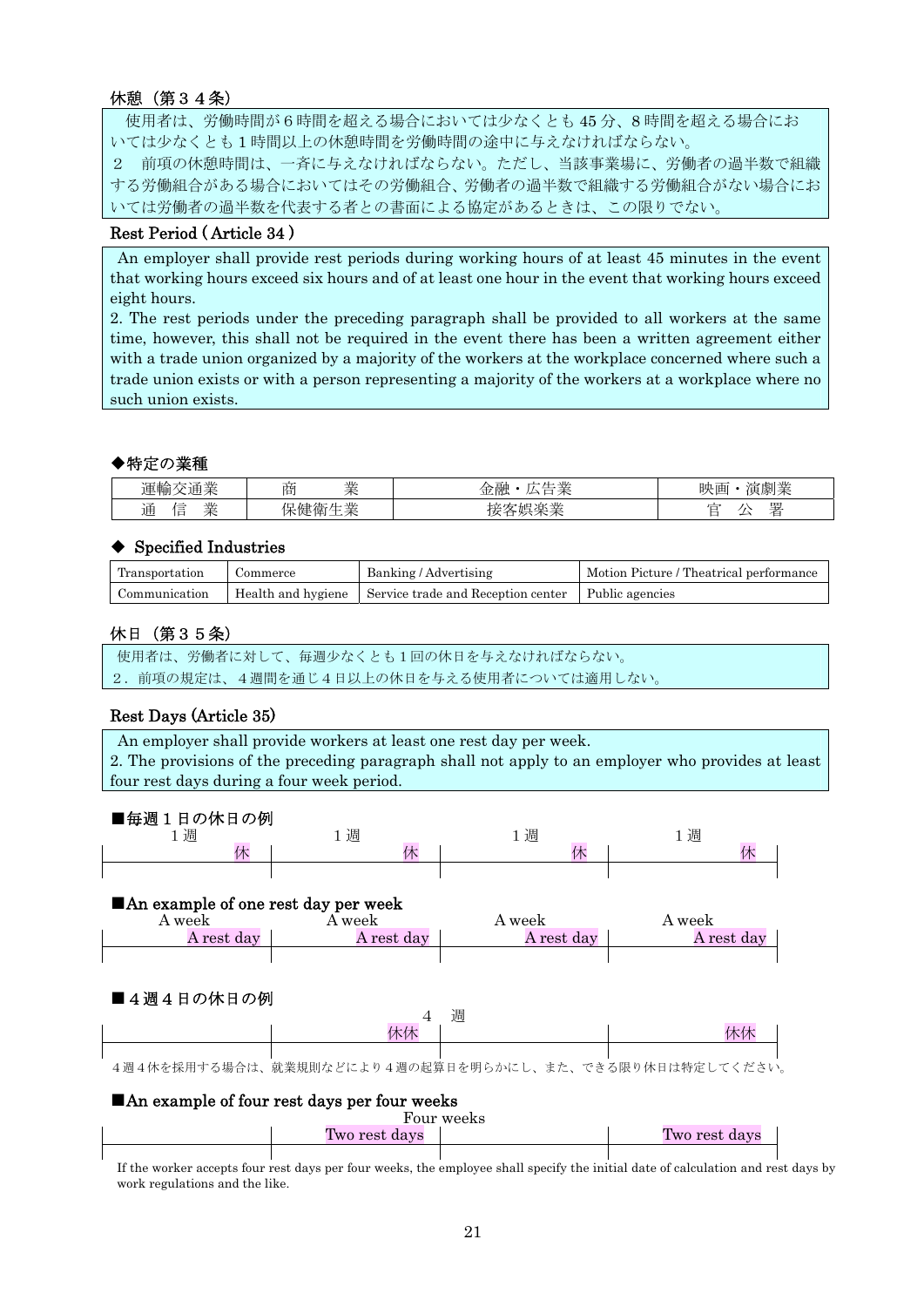## ■休日の与え方

|  |  | 休日 ―→ 原則 ―→ 週1回 ―→ 与え方 ―――――――――― |  |                   | できる限り特定するのが望ましい                    |
|--|--|-----------------------------------|--|-------------------|------------------------------------|
|  |  | 休日 ―→ 例外 ―→ 4週4日 ―→ 変形休日制 ――→ 要件  |  | $\longrightarrow$ | 就業規則その他これに準ずるもので<br>4週間の起算日を明らかにする |

## ■Rest Days Distribution

A rest day  $\rightarrow$  Principle  $\rightarrow$  One rest day per week  $\rightarrow$  How to distribute  $\rightarrow$  Better to specify a rest day.

|            |          | A rest day $\rightarrow$ Exception $\rightarrow$ Four rest days $\rightarrow$ Variable $\rightarrow$ Required $\rightarrow$ Make clear the initial date of |
|------------|----------|------------------------------------------------------------------------------------------------------------------------------------------------------------|
| during     | rest day | calculation of four weeks by work                                                                                                                          |
| four weeks | system   | rules and the like                                                                                                                                         |

## ■休日の意義等

○ 原則 → 暦日 (午前0時~午後12時の継続24時間)の休み

○ 例外 → 継続 24 時間の休み → 交替制勤務等 → 要件(①、②)

① 番方編成による交替制であることを就業規則で定め、制度として運用されていること。

② 各番方の交替が規則的に定められ、勤務割表等でその都度設定されるものでないこと。

## ■Definition of Rest day

- $\bigcirc$  Principle  $\rightarrow$  One calendar day
	- (from 0:00 morning to 12:00 midnight, continuous twenty-four hours)
- $\bigcirc$  Exception → Continuous twenty-four hours rest day → Shift work → Required (# $\oplus$ ,# $\otimes$ ) ① A work regulation shall provide a systematized shift system.
	- ② A shift operation shall be fixed regularly not whenever.

## ■振替休日と代休の相違点

| 項<br>目             | 振<br>替<br>休<br>日                                                 | 代<br>休                                                |
|--------------------|------------------------------------------------------------------|-------------------------------------------------------|
| どんな場合に             | 36協定が締結されていない場合などに休日労働を                                          | 休日労働や長時間労働をさせた場合に、その代                                 |
| 行われるのか             | させる必要が生じたとき                                                      | 償として他の労働日を休日とするとき                                     |
| 行われる場合<br>の要件      | ①就業規則に振替休日を規定<br>②4週4日の休日を確保したうえで、振替休日を<br>特定<br>③遅くとも前日までに本人に予告 | 特になし                                                  |
| 振替後の休日ま<br>たは代休の指定 | あらかじめ使用者が指定                                                      | 使用者が指定することもあるし、労働者の申請<br>によって与える事もある。                 |
| 賃<br>金             | 振替休日が同一週内の場合、休日出勤日に通常の<br>賃金を支払えばよく、振替休日に賃金を支払う必<br>要はない。        | 休日出勤日に割増賃金の支払が必要。代休日に<br>賃金を支払うかどうかは就業規則などの規定<br>による。 |

※ 振替休日が週をまたがった場合、週の法定労働時間を超えて労働させた時間については時間外労働に係る割増賃金の支払が必 要となります。

## ■Differences between Transferring of a Rest Day and a Compensatory Day Off

| Point                                                                                     | Transferring of a Rest Day                                                                                                                                                                                         | Compensatory Day Off                                                                                                                                                 |
|-------------------------------------------------------------------------------------------|--------------------------------------------------------------------------------------------------------------------------------------------------------------------------------------------------------------------|----------------------------------------------------------------------------------------------------------------------------------------------------------------------|
| Occasion                                                                                  | The need to work on a rest day arises but the                                                                                                                                                                      | When a worker works on a rest day, another                                                                                                                           |
|                                                                                           | Article 36 agreement is not settled yet.                                                                                                                                                                           | work day shall be changed to the day off.                                                                                                                            |
| Required<br>conditions                                                                    | 1) Transfer of a rest day shall be settled by<br>work regulations.<br>2 After settlement of four rest days per four<br>weeks, transfer of a rest day shall be fixed.<br>3 Notify a worker before the previous day. | No particular reason                                                                                                                                                 |
| Recognition<br>$\alpha$<br>Transferring<br>of a Rest Day<br>or<br>Compensatory<br>Day Off | An employer settled in advance.                                                                                                                                                                                    | An employer shall settle it or after request<br>by a worker he/she shall receive it.                                                                                 |
| Wages                                                                                     | If the transferred rest day is in the same week,<br>an employer shall pay regular wages for the<br>work on the rest day.                                                                                           | It is necessary to pay extra payment for a<br>work on rest day. To pay wage on the<br>compensatory day off or not shall be follow<br>provisions of work regulations. |

# When the transfer of a rest day extends to the next week, overtime work payment is necessary for the extra working hours of weekly legal working hours.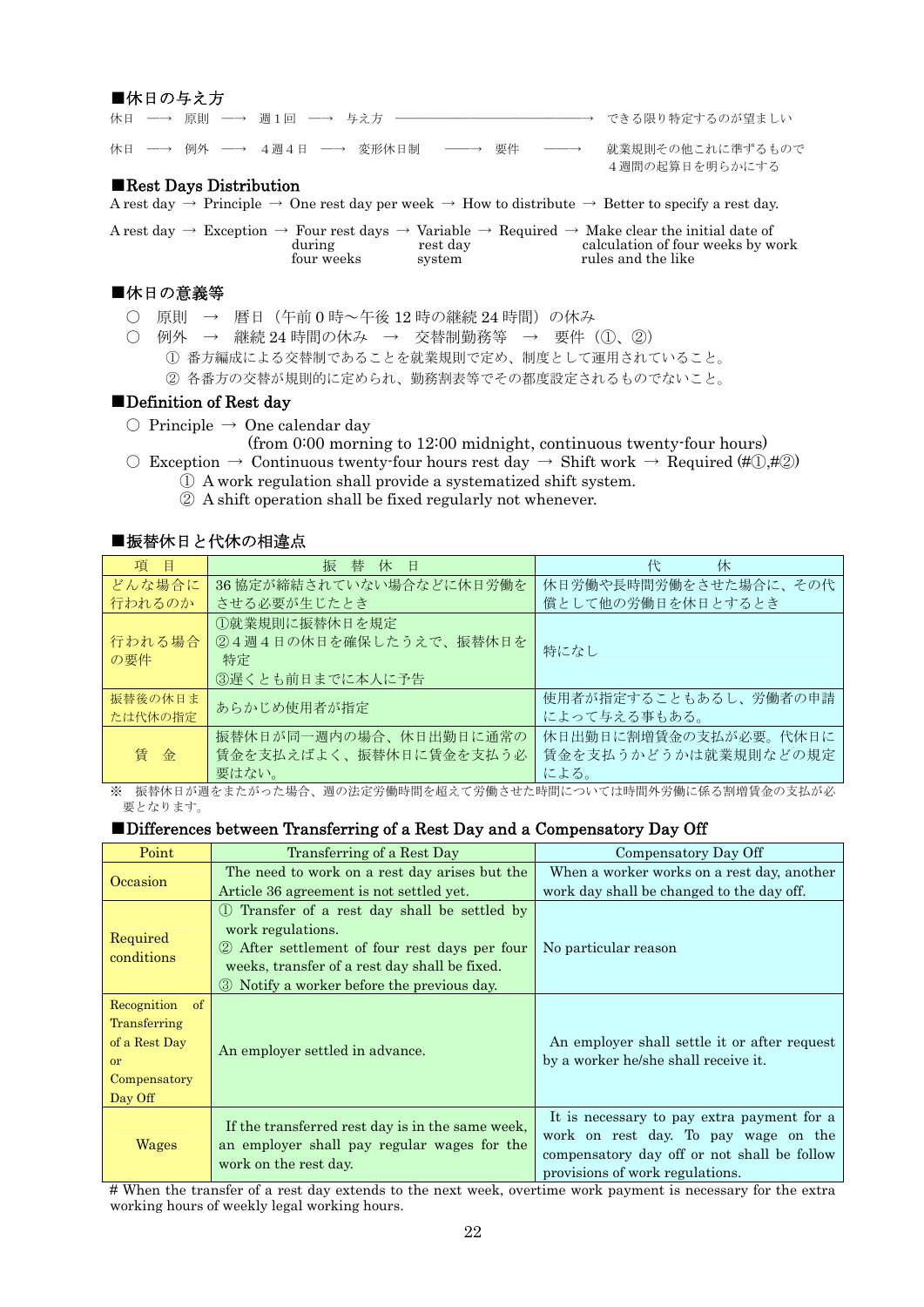## 時間外及び休日の労働(第36条)

使用者は、当該事業場に、労働者の過半数で組織する労働組合がある場合においてはその労働組合、 労働者の過半数で組織する労働組合がない場合においては労働者の過半数を代表する者との書面によ る協定をし、これを行政官庁に届け出た場合においては、その協定で定めるところによって労働時間を 延長し、又は休日に労働させることができる。ただし、坑内労働その他厚生労働省令で定める健康上特 に有害な業務の労働時間の延長は、1日について2時間を超えてはならない。

いわゆる 36 協定において定める労働時間の延長の限度等について、労働者の福祉、時間外労働の動向などを考慮 して基準(告示)が定められています。36 協定の内容は、この基準に適合したものとなるようにしなければなりませ ん。基準の概要は次のとおりです。

## Overtime Work and Work on Rest Days (Article 36)

In the event that the employer has entered a written agreement either with a trade union organized by a majority of the workers at the workplace concerned where such a trade union exists or with a person representing a majority of the workers at a workplace where no such trade union exists and has filed such agreement with the administrative office, the employer may extend the working hours or have workers work on rest days; however, that the extension in working hours for underground work and other work specified by the Minitry of Health, Labor and Welfare ordinance as especially injurious to health shall not exceed two hours per day.

Concerning the limitation for extension of the working hours under the Article 36 Agreement, the standards (a notice) shall be based on workers welfare and overtime work trends. The contents of the Article 36 Agreement must fit the standards.The outlines of the standards are as follows:

## ■1 協定する項目

- ① 時間外または休日の労働をさせる必要のある具体的な事由
- ② 対象労働者の業務、人数
- ③ 1日についての延長時間のほか、1日を超え3か月以内の期間及び1年間についての延長時間
- ④ 休日労働を行う日とその始業・終業時刻
- ⑤ 有効期間

## ■1 Items to be included in an agreement.

- ① Reason for overtime work or work on rest days.
- ② Duty and numbers of applicable workers
- ③ Excluding the extended hours per day, extended hours between one day and three months and during one year
- ④ Days when a worker works on rest days and the opening and closing times.
- ⑤ Valid term

## ■2 時間外労働の限度に関する基準

延長時間は、次の表の左の欄の「期間」の区分に応じて、右の欄の「限度時間」を超えないものとしな ければなりません。

| 一般労働者の場合 |        | 対象期間が3か月を超える1年単位の変形労働時間制の対象者の場合 |        |  |
|----------|--------|---------------------------------|--------|--|
| 期間       | 限度時間   | 間<br>期                          | 限度時間   |  |
| 1週間      | 15 時間  | 1週間                             | 14 時間  |  |
| 2週間      | 27 時間  | 2週間                             | 25 時間  |  |
| 4週間      | 43 時間  | 4週間                             | 40 時間  |  |
| 1か月      | 45 時間  | 1か月                             | 42 時間  |  |
| 2か月      | 81時間   | 2か月                             | 75 時間  |  |
| 3か月      | 120 時間 | 3 か月                            | 110 時間 |  |
| 1年間      | 360 時間 | 1年間                             | 320 時間 |  |

## ■2 Limit of Overtime Work Standards

Extended hours shall be based on the classification of the "term" in the left section of the following table and not exceed the "limit hours" listed in the right section.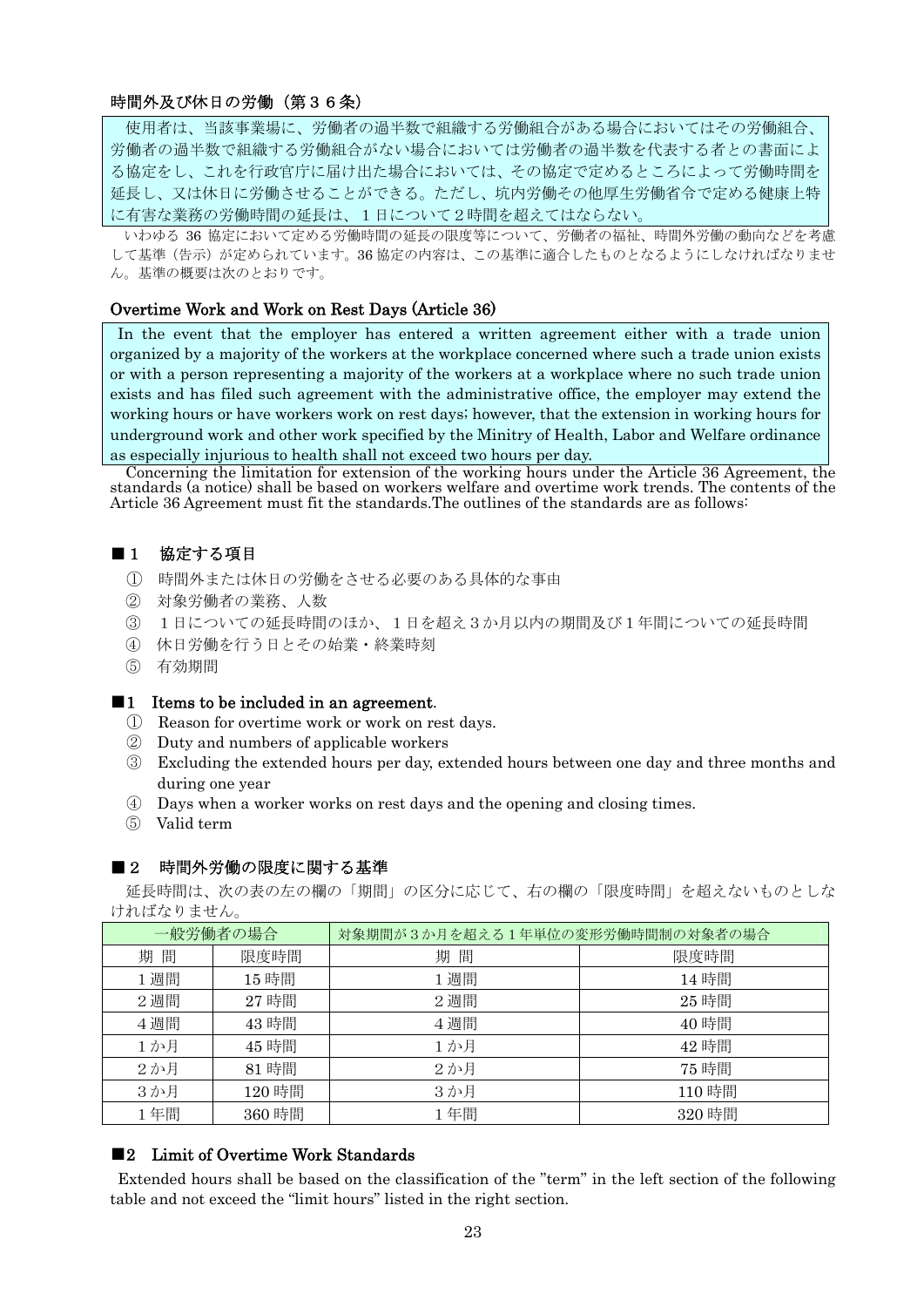| Ordinary worker |            | For workers who are engaged in the One Year Unit Variable Working<br>Hours System for more than three months, the following time limits apply. |            |  |
|-----------------|------------|------------------------------------------------------------------------------------------------------------------------------------------------|------------|--|
| Term            | Time Limit | Term                                                                                                                                           | Time Limit |  |
| 1 week          | 15 hours   | 1 week                                                                                                                                         | 14 hours   |  |
| 2 weeks         | 27 hours   | 2 weeks                                                                                                                                        | 25 hours   |  |
| 4 weeks         | 43 hours   | 4 weeks                                                                                                                                        | 40 hours   |  |
| 1 month         | 45 hours   | 1 month                                                                                                                                        | 42 hours   |  |
| 2 months        | 81 hours   | 2 months                                                                                                                                       | 75 hours   |  |
| 3 months        | 120 hours  | 3 months                                                                                                                                       | 110 hours  |  |
| 1 year          | 360 hours  | 1 year                                                                                                                                         | 320 hours  |  |

## ■ 3 育児・介護休業法の適用(時間外労働の制限、深夜業の制限)

小学校就学前の子の養育や家族の介護を行う一定の労働者は、育児・介護休業法の適用を受けることか ら、労働基準法第 36 条に基づく時間外労働の協定届をした場合においても、本人が請求したときは、

## 1 か月 24 時間、1 年 150 時間

を超えて労働時間を延長してはなりません。ただし、事業の正常な運営を妨げる場合はこの限りではあり ません。(育児・介護休業法第 17 条、第 18 条)

 また、小学校就学前の子の養育や家族の介護を行う一定の労働者は、本人が請求した場合は、事業の正 常な運営を妨げる場合を除き、午後 10 時から午前 5 時までの間において、労働させてはなりません。(育 児・介護休業法第 19 条、第 20 条)

 なお、育児・介護休業法は女性労働者のみでなく男性労働者にも適用があり、男女を問わずこの請求を 行うことができます。

#### ■3 Application of the Childcare and Nursing Leave Law (Limitations on Overtime Work and Midnight Work)

To a worker nursing or raising a pre-elementary child, the Childcare and Nursing Leave Law will apply. This is true even with the overtime work agreement under the Article 36 of the Labor Standards Law. If a worker requests a rest period, an employer shall not extend the working hours for more than 24 hours monthly or 150 hours yearly. However, if the granting of leave interferes with the enterprise's normal operations, this shall not apply. (Article17, Article18. Childcare and Nursing Leave Law)

If a regular worker who is nursing or raising a pre-elementary child requests leave and the leave granted does not interfere with the normal operation of the enterprise, an employer shall not employ the worker between 10:00 p.m. and 5:00 a.m. (Article 19, Article 20 Childcare and Nursing Leave Law). The Childcare and Nursing Leave Law shall apply not only to female but also male workers.

## 時間外、休日及び深夜の割増賃金(第37条)

使用者が、第33条又は前条第1項の規定により労働時間を延長し、又は休日に労働させた場合においては、そ の時間又はその日の労働については、通常の労働時間又は労働日の賃金の計算額の2割5分以上5割以下の範囲内 でそれぞれ政令で定める率以上の率で計算した割増賃金を支払わなければならない。

※ 割増賃金の基礎となる賃金には、家族手当、通勤手当、別居手当、子女教育手当、住宅手当、臨時に支払われた賃金、1か月 を超える期間ごとに支払われる賃金は算入しません。なお、割増賃金などの計算の基礎となる賃金に含まれるかどうかは、名称で はなく内容により判断されます。

#### Increase Wages for Overtime Work, Work on Rest Days and Midnight Work (Article 37)

In the event that an employer extends working hours or has a worker work on rest days pursuant to the provisions of Article 33 or paragraph 1 of the preceding Article, the employer shall pay increased wages for work during such hours or on such days at a rate no lower than the rate stipulated by cabinet order within the range of no less than twenty-five percent and no more than fifty percent over the normal wage per working hour or working day.

<sup>#</sup> Wages based on overtime work do not include family allowance; commutation allowance; separation allowance, educational allowance for children; housing allowance; extraordinary wages and wages paid for terms over one month. Whether these are included in the basic wages when calculating overtime payment, a decision should be made on the contents not the designated name.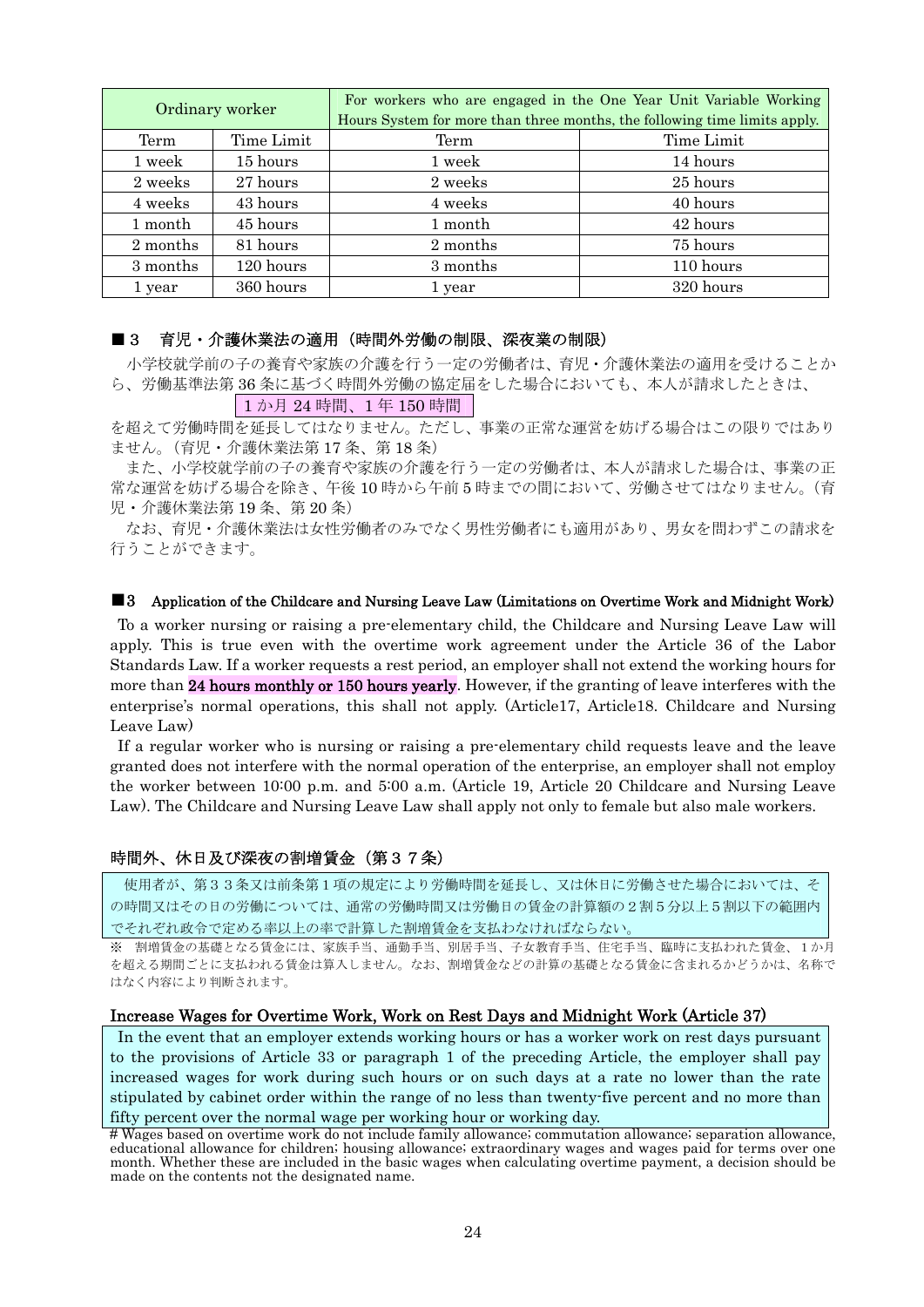## ■ 時間外 (法定外休日) 労働の割増率

例)所定労働時間が午前8時30分から午後5時(休憩1時間)までの場合

| 午後5時 ~ 午後5時30分                   | 法定時間内残業      |
|----------------------------------|--------------|
| → 1時間あたりの賃金×1.00×0.5時間           |              |
| 午後 5 時 30 分 ~ 午後 10 時            | 法定時間外残業      |
| →1時間あたりの賃金×1.25×4.5 時間           |              |
| 午後 10 時 ~ 午前 5 時                 | 法定時間外 + 深夜残業 |
| →1時間あたりの賃金×1.50 (1.25+0.25) ×7時間 |              |

| 午前8時30分 | 午後5時     | 午後 10時<br>午後 5 時 30 分 |              | 午前5時 |
|---------|----------|-----------------------|--------------|------|
| 7.5 時間  | $0.5$ 時間 | 4.5 時間                | 7時間          |      |
|         |          |                       |              |      |
| 所定労働時間  | 法定時間内    | 法定時間外残業               | 法定時間外 + 深夜残業 |      |
|         | 残業       | 割増賃金2割5分以上            | 割増賃金5割以上     |      |

## ■ Premium Rate of Overtime Work (non-legal rest day)

Example: During the scheduled working hours, there may be a rest period between 8:30 a.m.-5:00 p.m. of up to one hour.

| Overtime work within regular hours     |
|----------------------------------------|
|                                        |
| Overtime work outside of regular hours |
|                                        |
| Overtime work outside of regular hours |
| $+$ midnight work                      |
|                                        |

| 8:30a.m.                      | $5.00$ p.m.             | $5.30$ p.m.                                                                                 | $10:00$ p.m.                                                                              | 5.00 a.m. |
|-------------------------------|-------------------------|---------------------------------------------------------------------------------------------|-------------------------------------------------------------------------------------------|-----------|
| 7.5 hours                     | $0.5$ hour              | 4.5 hours                                                                                   | 7 hours                                                                                   |           |
| Scheduled<br>working<br>hours | within regular<br>hours | Overtime work   Overtime work outside of regular<br>hours<br>More than 25 $\%$ premium wage | Overtime work outside of regular hours<br>Midnight work<br>More than 50 $\%$ premium wage |           |

## ■ 法定休日労働の割増率

例)午前8時 30 分から午後 12 時(休憩1時間)まで労働させた場合

| 午前8時30分~午後10時<br>→1時間当たりの賃金 × 1.35 × 12.5 時間<br>午後 10時 ~ 午後 12時<br>→1時間当たりの賃金 × 1.60 (1.35+0.25) × 2時間 |        | 法定休日労働<br>法定休日労働+深夜労働    |        |
|--------------------------------------------------------------------------------------------------------|--------|--------------------------|--------|
| 午前8時30分                                                                                                | 午後 10時 |                          | 午後 12時 |
| 12.5 時間                                                                                                |        | 2 時間                     |        |
| 休日労働<br>割増賃金 3割5分以上                                                                                    |        | 休日労働 + 深夜労働<br>割増賃金 6割以上 |        |

## ■ Premium Rate for the Legal Rest Day Work

Example: When an employer has a worker work on legal rest day between 8:30 a.m. and 12:00 p.m..

| Between $8:30$ a.m. $-10:00$ p.m.                                        | Legal Rest Day Work |
|--------------------------------------------------------------------------|---------------------|
| $\rightarrow$ a wage per hour $\times$ 1.35 $\times$ 12.5                |                     |
| between $10:00 \text{ p.m.} - 12:00 \text{ p.m.}$                        | Legal Rest Day Work |
| $\rightarrow$ a wage per hour $\times$ 1.60 (1.35+0.25) $\times$ 2 hours | + Midnight Work     |
|                                                                          |                     |

| 8:30 a.m. |                                                        | $10:00$ p.m.                                                             |  |  |  |  |
|-----------|--------------------------------------------------------|--------------------------------------------------------------------------|--|--|--|--|
|           | $12.5~{\rm hours}$                                     | 2 hours                                                                  |  |  |  |  |
|           | Work on Rest Days<br>More than 35 percent Premium Wage | Work on Rest Days $+$ Midnight Work<br>More than 60 percent Premium Wage |  |  |  |  |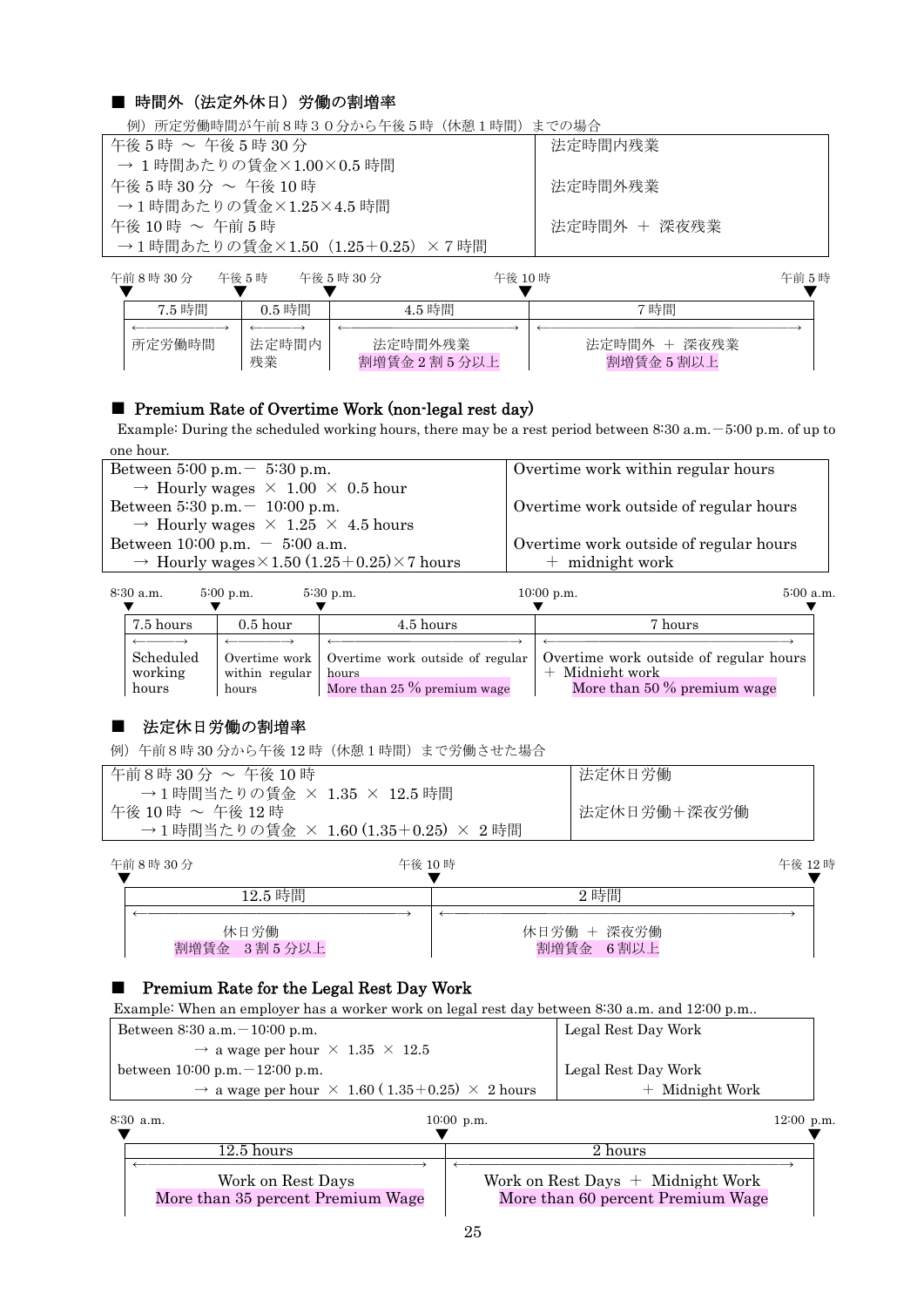## 事業場外労働のみなし労働時間制(第38条の2)

 労働者が労働時間の全部又は一部について事業場外で業務に従事した場合において、労働時間を算定 し難いときは、所定労働時間労働したものとみなす。ただし、当該業務を遂行するためには通常所定労 働時間を超えて労働することが必要となる場合においては、当該業務に関しては、厚生労働省令で定め るところにより、当該業務の遂行に通常必要とされる時間労働したものとみなす。

## Deemed Working Hour System for Workers Performing their Duties Outside of the Workplace (Article 38-2)

 In cases where workers perform their outside of the workplace during all or part of their working hours and it would be difficult to calculate working hours, the number of hours worked shall be deemed to be the scheduled working hours, however, in cases where it would normally be necessary to work in excess of the scheduled working hours in order to accomplish the duties, the number of hours worked shall be deemed to be the number of hours normally necessary to accomplish such duties, as established pursuant to a Ministry of Health, Labor and Welfare ordinance.

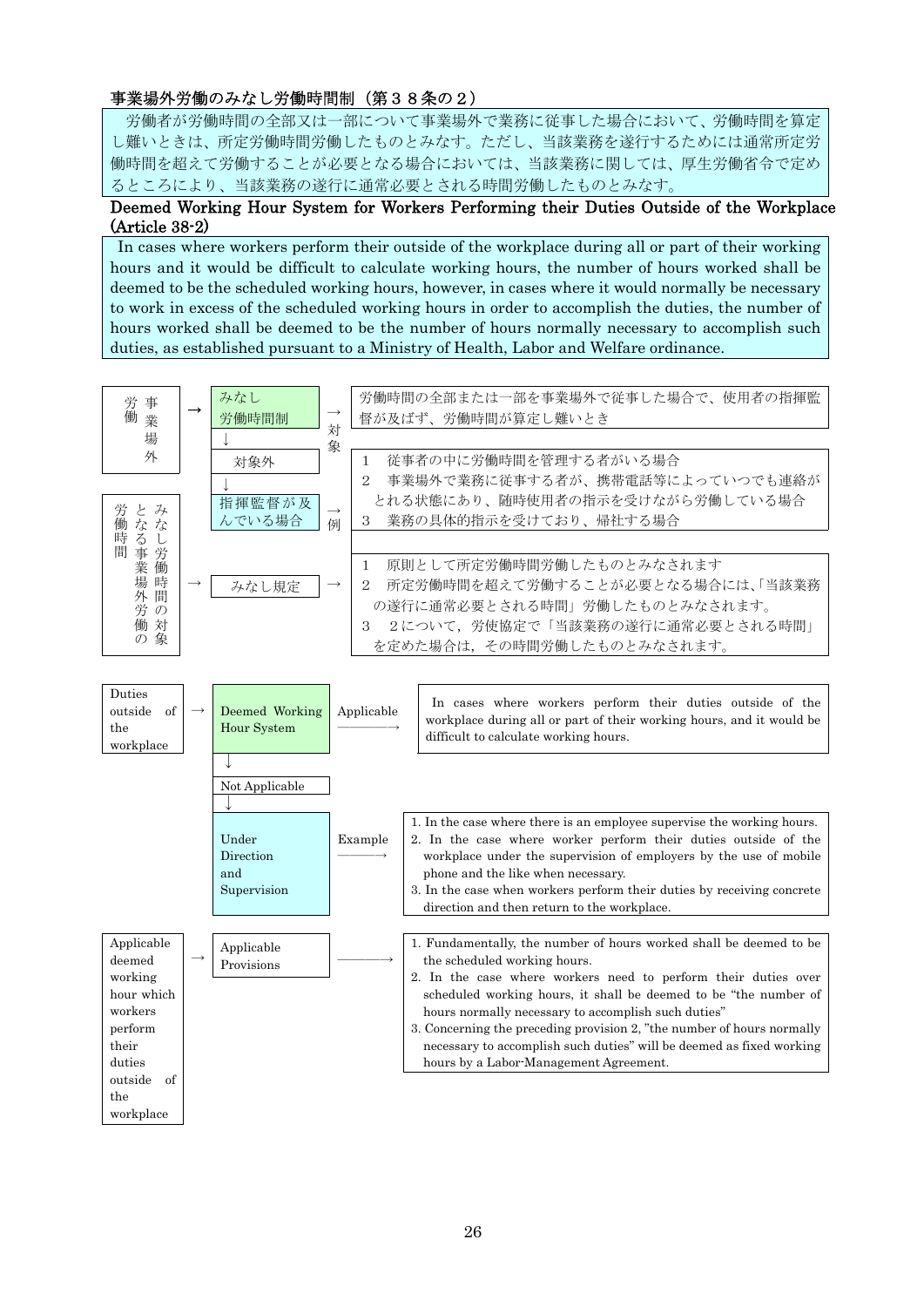## 様式第9号(第17条関係)

## 時間外労働 休日労働 <sup>に</sup> <sup>関</sup> <sup>す</sup> <sup>る</sup> <sup>協</sup> <sup>定</sup> <sup>届</sup>

| 事業の種類                               |                         | 事業の名称                                                                                  | 事業の所在地 (電話番号)          |        |                |                                   |  |   |   |  |
|-------------------------------------|-------------------------|----------------------------------------------------------------------------------------|------------------------|--------|----------------|-----------------------------------|--|---|---|--|
|                                     |                         |                                                                                        |                        |        |                |                                   |  |   |   |  |
|                                     | 時間外労働をさせる<br>必要のある具体的事由 | 業務の種類                                                                                  | 労働者数<br>満18歳<br>以上の者   | 所定労働時間 | $\mathbf{1}$   | 延長することができる時間<br>1日を超える一定の期間 (起算日) |  | 期 | 間 |  |
| ① 下記2)に該当しない                        |                         |                                                                                        |                        |        |                |                                   |  |   |   |  |
| 労働者                                 |                         |                                                                                        |                        |        |                |                                   |  |   |   |  |
|                                     |                         |                                                                                        |                        |        |                |                                   |  |   |   |  |
| ② 1年単位の変形労働時間                       |                         |                                                                                        |                        |        |                |                                   |  |   |   |  |
| 制により労働する                            |                         |                                                                                        |                        |        |                |                                   |  |   |   |  |
| 労働者                                 |                         |                                                                                        |                        |        |                |                                   |  |   |   |  |
| 休日労働をさせる必要のある具体的事由                  |                         | 業務の種類                                                                                  | 労働者数<br>満18歳<br>以上の者 - | 所定休日   |                | 労働させることができる休日<br>並びに始業及び終業の時刻     |  | 期 | 間 |  |
|                                     |                         |                                                                                        |                        |        |                |                                   |  |   |   |  |
|                                     |                         |                                                                                        |                        |        |                |                                   |  |   |   |  |
|                                     |                         |                                                                                        |                        |        |                |                                   |  |   |   |  |
| 協定の成立年月<br>$\mathcal{D}$<br>平成<br>年 | 平成<br>年<br>月<br>日       | 月<br>$\mathbf{H}$<br>協定の当事者である労働組合の名称又は労働者の過半数を代表する者<br>協定の当事者(労働者の過半数を代表する者の場合)の選出方法( | 職氏<br>名名               |        | $^{\circledR}$ |                                   |  |   |   |  |
|                                     |                         |                                                                                        |                        | 使用者    | 職氏             | 名名                                |  |   | ⊕ |  |

労働基準監督署長 殿

- 記載心得
- 1 「業務の種類」の欄には、時間外労働又は休日労働をさせる必要のある業務を具体的に記入し、労働基準法第36条第1項ただし書の健康上特に有害 な業務について協定をした場合には、当該業務を他の業務と区別して記入すること。
- 2 「延長することができる時間」の欄の記入に当たっては、次のとおりとすること。
- (1) 「1日」の欄には、労働基準法第32条から第32条の5まで又は第40条の規定により労働させることができる最長の労働時間を超えて延長すること 。<br>かできる時間であって、 1日についての限度となる時間を記入すること。

 (2) 「1日を超える一定の期間(起算日)」の欄には、労働基準法第32条から第32条の5まで又は第40条の規定により労働させることができる最長の 労働時間を超えて延長することができる時間であって、同法第36条第1項の協定で定められた1日を超え3箇月以内の期間及び1年間についての延 長することができる時間の限度に関して、その上欄に当該協定で定められたすべての期間を記入し、当該期間の起算日を括弧書きし、その下欄に、 当該期間に応じ、それぞれ当該期間についての限度となる時間を記入すること。

3 ②の欄は、労働基準法第32条の4の規定による労働時間により労働する労働者(対象期間が3箇月を超える変形労働時間制により労働する者に限る。) について記入すること。

- 4 「労働させることができる休日並びに始業及び終業の時刻」の欄には、労働基準法第35条の規定による休日であって労働させることができる日並びに 当該休日の労働の始業及び終業の時刻を記入すること。
- 5 「期間」の欄には、時間外労働又は休日労働をさせることができる日の属する期間を記入すること。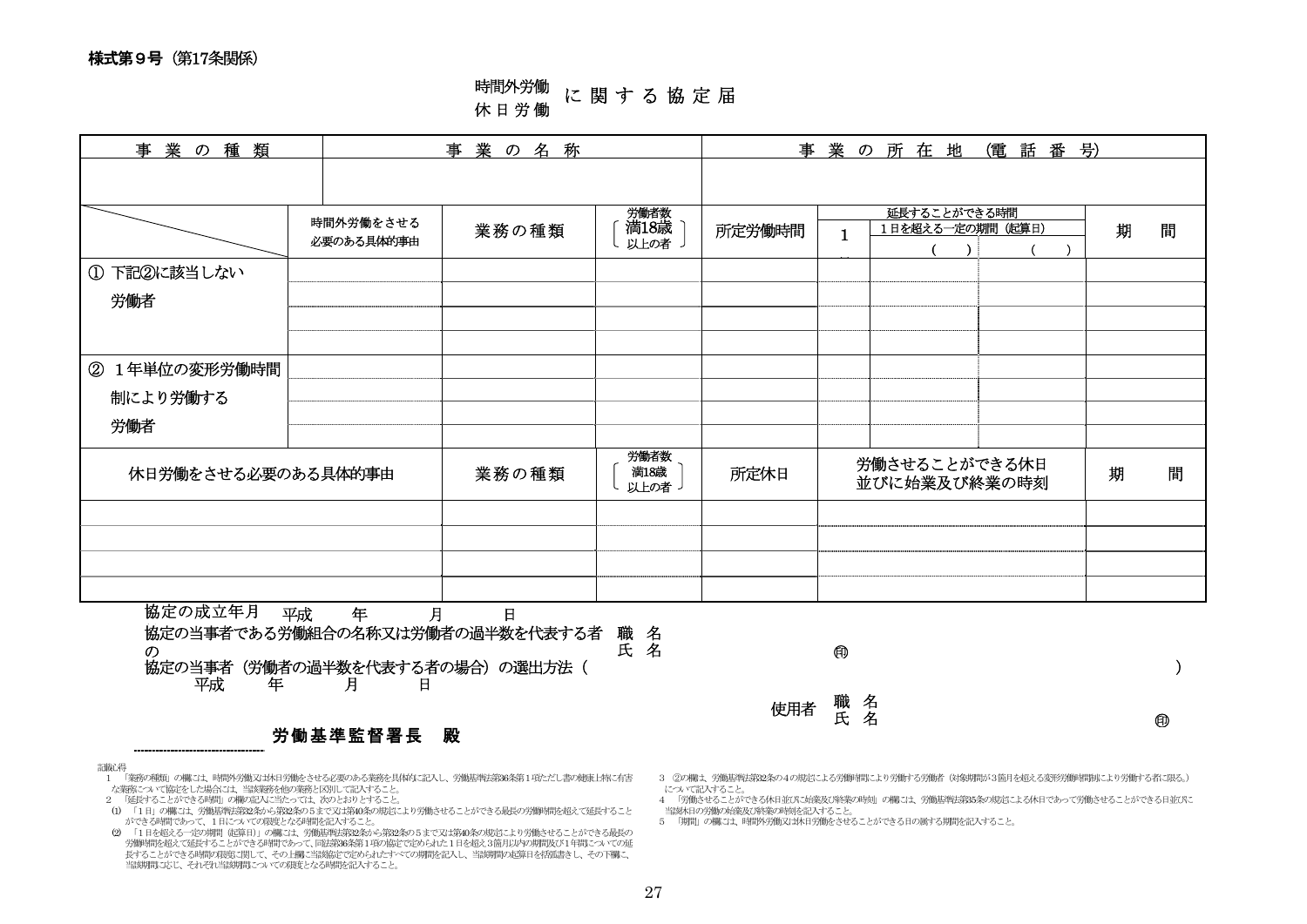#### ●事業の名称

出先機関(支社、支店、営業所等)の場合は、「○○会社△△支店」と出先機関名まで記入してください。

●時間外、休日労働をさせる必要のある具体的事由

具体的事由は、業務の種類別に記入してください。

#### ●業務の種類

業務の種類によって細かく分類して記入してください(男女の別はしないこと)。労働基準法第 36 条但し書の健康上特に有 害な業務について協定した場合には、その業務を他の業務と区別して記入してください。

#### ●延長することができる時間

延長することができる 1 日の限度時間を記入してください。

## ●1日を超える一定の期間(起算日)

1日を超え3か月以内の期間及び1年について記入してください。()は起算日を記入してください。 記入例;1 週間(月曜日)、1 か月(毎月 1 日)、1 年(4 月 1 日)

#### ・一定期間についての延長時間の限度

| .      |          |        |          |        |        |
|--------|----------|--------|----------|--------|--------|
| 間<br>期 | 限度時間     | 間<br>期 | 限度時間     | 期<br>間 | 限度時間   |
| 週間     | 15 時間    | 日<br>D | 45 時間    | 年間     | 360 時間 |
| 週間     | 時間<br>27 | 2か月    | 時間<br>81 |        |        |
| 週間     | 43 時間    | 3 か月   | 120 時間   |        |        |

女性であることのみを理由として男女異なる取扱いをするための協定は、男女雇用機会均等法の趣旨に反します。なお、工 作物の建設の事業・自動車の運転の業務等については適用が除外されます。

#### ・1年単位の変形労働時間制の場合の限度時間 ·免期開が3か日を超うス担

| . ^ ] 《A 79】[F] / ' O / / ' / 」 신 / 브 / ㄴ ' J 《 / ] / |       |           |        |        |        |  |  |  |  |
|-------------------------------------------------------|-------|-----------|--------|--------|--------|--|--|--|--|
| 間<br>期                                                | 限度時間  | 期<br>間    | 限度時間   | 期<br>間 | 限度時間   |  |  |  |  |
| 週間                                                    | . 時間  | . P<br>カコ | 42 時間  | 年間     | 320 時間 |  |  |  |  |
| 2週間                                                   | 25 時間 | 2か月       | 75 時間  |        |        |  |  |  |  |
| . 週間                                                  | 40 時間 | 3か月       | 110 時間 |        |        |  |  |  |  |

#### ① 下記②に該当しない労働者

#### ② 1 年単位の変形労働時間制により労働する労働者

対象期間が 3 か月を超え 1 年以内の変形労働時間制により労働する者について記入してください。

①②のうち制限開始日が月の初日(起算日)となるように育児・介護休業法上の時間外労働の制限(1 か月 24 時間、1 年150時間)を請求した労働者について記入することもできます。

#### ●労働させることができる休日、並びに始業及び終業の時刻

法定休日のうち休日労働させる日数を記入してください。週休 2 日制などにより所定休日が週 2 日以上ある事業場は、1 週 1 日の休日が確保されていれば他の日(週休 2 日制の土曜日等)に労働させても法定の休日労働に該当しないので、届出の必要 はありません。

#### ●協定の成立年月日

有効期間の初日以前に協定してください。

#### ●協定の当事者である労働組合の名称又は労働者の過半数を代表する者の職氏名

労働者の過半数を代表する労働組合がある場合にはその労働組合名を、ない場合には労働者代表を選び、その者の職、氏名 を記入してください。なお、労働者代表は次のいずれにも該当する必要があります。

- ① 監督または管理の地位にある者でないこと
- ② 労使協定の締結等を行う者を選出することを明らかにして実施される投票、挙手などにより選出された者であること
- また、使用者は
- ① 労働者が過半数代表者であること
- ② 労働者が過半数代表者になろうとしたこと
- ③ 労働者が過半数代表者として正当な行為をしたこと
- を理由として、その労働者に対し不利益な取扱いをしてはいけません。

#### ●協定の当事者(労働者の過半数を代表する者の場合)の選出方法

投票による選挙、挙手による選挙、投票による信任、挙手による信任、回覧による信任等。協定の当事者が過半数を代表す る労働組合の場合は、この欄の記入は必要ありません。

#### ●労働者の範囲

ア 小学校就学前の子を養育する男女労働者(日々雇用される者を除く)で次のいずれにも該当しない者。

- a 当該事業主に引続き雇用された期間が 1 年に満たない労働者
- b 配偶者が常態として当該子を養育することができる労働者
- c 1 週間の所定労働日数が 2 日以下の労働者
- d 内縁の妻(夫)等が常態として当該子を養育する事ができる労働者
- これは b、d を除き、要介護状態の対象家族を介護する労働者についても準用します。

#### ● [特別条項付き協定]

限度時間を超えて労働時間を延長しなければならない「特別の事情」が生じた場合に限り、限度時間を超える一定の時間(特 別延長時間)まで労働時間を延長することができる旨を協定で定めることができます。

平成 16 年 4 月からこの協定が認められる新しい基準が運用されました。この協定は、あくまで時間外労働に関する例外的な 取扱いですから、次の点に注意してください。

①「特別な事情」は、臨時的なものに限られることこと。

具体的には、一時的または突発的に時間外労働を行わせる必要があるものであり、全体として 1 年の半分を超えないこ とが見込まれるもので、できる限り詳細に協定すること。

②特別延長時間まで労働時間を延長できる回数を協定すること

特別延長時間まで労働時間を延長できる回数は、特定の労働者についての特別条項付き協定の適用が 1 年のうち半分を 超えないようにしてください。

③一定期間の途中で「特別の事情」が生じ、原則としての延長時間を延長する場合に労使がとる手続を協議、通告、その他 具体的に協定すること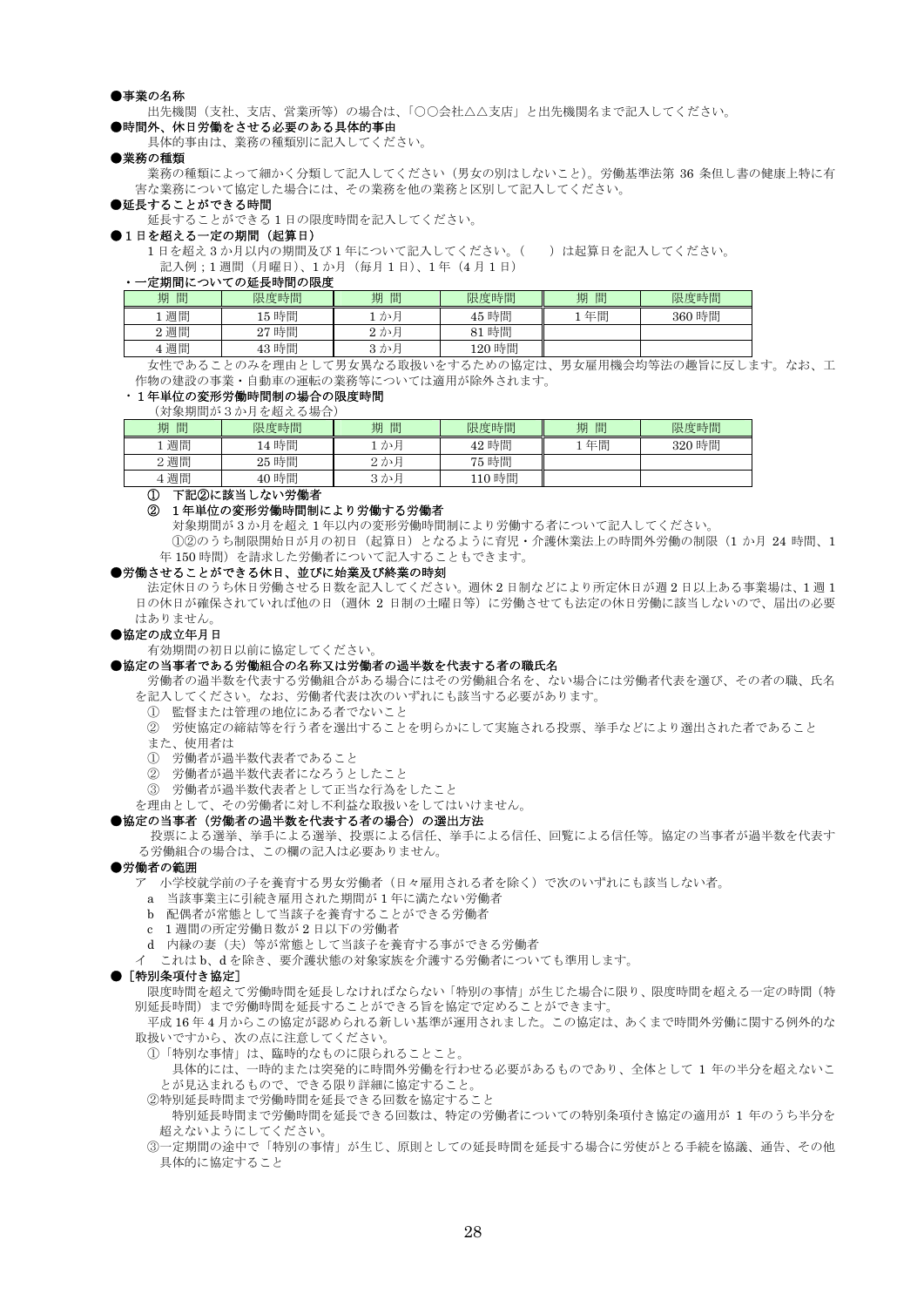## Instructions for the Submission of the Article 36 Agreement

## Notification Form for the Article 36 Agreement about Overtime Work and Work on Rest Days

| Type of enterprise                                                                                                                  |          |                                                                  | Name of enterprise | Address and phone number of enterprise                  |                            |              |                                                                                         |  |        |
|-------------------------------------------------------------------------------------------------------------------------------------|----------|------------------------------------------------------------------|--------------------|---------------------------------------------------------|----------------------------|--------------|-----------------------------------------------------------------------------------------|--|--------|
|                                                                                                                                     |          |                                                                  |                    |                                                         |                            |              |                                                                                         |  |        |
|                                                                                                                                     |          |                                                                  |                    | Number of                                               |                            |              | Working hours which can be extended                                                     |  |        |
|                                                                                                                                     | Concrete | for<br>reasons<br>worker's overtime work or<br>work on rest days | Type of duties     | workers who are<br>18 years old or<br>more              | Scheduled<br>working hours | One<br>day   | Fixed period which is one day or more<br>(Initial calculation date)                     |  | Period |
|                                                                                                                                     |          |                                                                  |                    |                                                         |                            |              |                                                                                         |  |        |
| Those workers who do<br>$^\copyright$<br>not fall under 2                                                                           |          |                                                                  |                    |                                                         |                            |              |                                                                                         |  |        |
|                                                                                                                                     |          |                                                                  |                    |                                                         |                            |              |                                                                                         |  |        |
|                                                                                                                                     |          |                                                                  |                    |                                                         |                            |              |                                                                                         |  |        |
|                                                                                                                                     |          |                                                                  |                    |                                                         |                            |              |                                                                                         |  |        |
| ②<br>Worker who works                                                                                                               |          |                                                                  |                    |                                                         |                            |              |                                                                                         |  |        |
| under the One Year<br>Variable Working Hours                                                                                        |          |                                                                  |                    |                                                         |                            |              |                                                                                         |  |        |
| <b>System</b>                                                                                                                       |          |                                                                  |                    |                                                         |                            |              |                                                                                         |  |        |
|                                                                                                                                     |          |                                                                  |                    |                                                         |                            |              |                                                                                         |  |        |
| Concrete reasons for worker to work on a rest day                                                                                   |          |                                                                  | Type of duties     | Number of<br>workers who are<br>18 years old or<br>more | <b>Fixed holiday</b>       |              | Leave days on which an employer has a worker<br>work and the starting and closing hours |  | Period |
|                                                                                                                                     |          |                                                                  |                    |                                                         |                            |              |                                                                                         |  |        |
|                                                                                                                                     |          |                                                                  |                    |                                                         |                            |              |                                                                                         |  |        |
|                                                                                                                                     |          |                                                                  |                    |                                                         |                            |              |                                                                                         |  |        |
|                                                                                                                                     |          |                                                                  |                    |                                                         |                            |              |                                                                                         |  |        |
| Approved date of the agreement<br>The name of labor union or the name and title of a person representing<br>majority of the workers |          |                                                                  |                    | Title<br>Name                                           |                            |              |                                                                                         |  | Seal   |
| Person concerned with the Labor-Management Agreement (representative of majority of workers)                                        |          |                                                                  |                    |                                                         |                            |              |                                                                                         |  |        |
| Date<br>$\bullet$                                                                                                                   |          |                                                                  |                    |                                                         |                            | <b>Title</b> |                                                                                         |  |        |
|                                                                                                                                     |          |                                                                  |                    |                                                         | Employer                   |              |                                                                                         |  |        |
|                                                                                                                                     |          |                                                                  |                    |                                                         |                            | Name         |                                                                                         |  | Seal   |

To ; The Chief of Labor Standards Inspection Office

Seal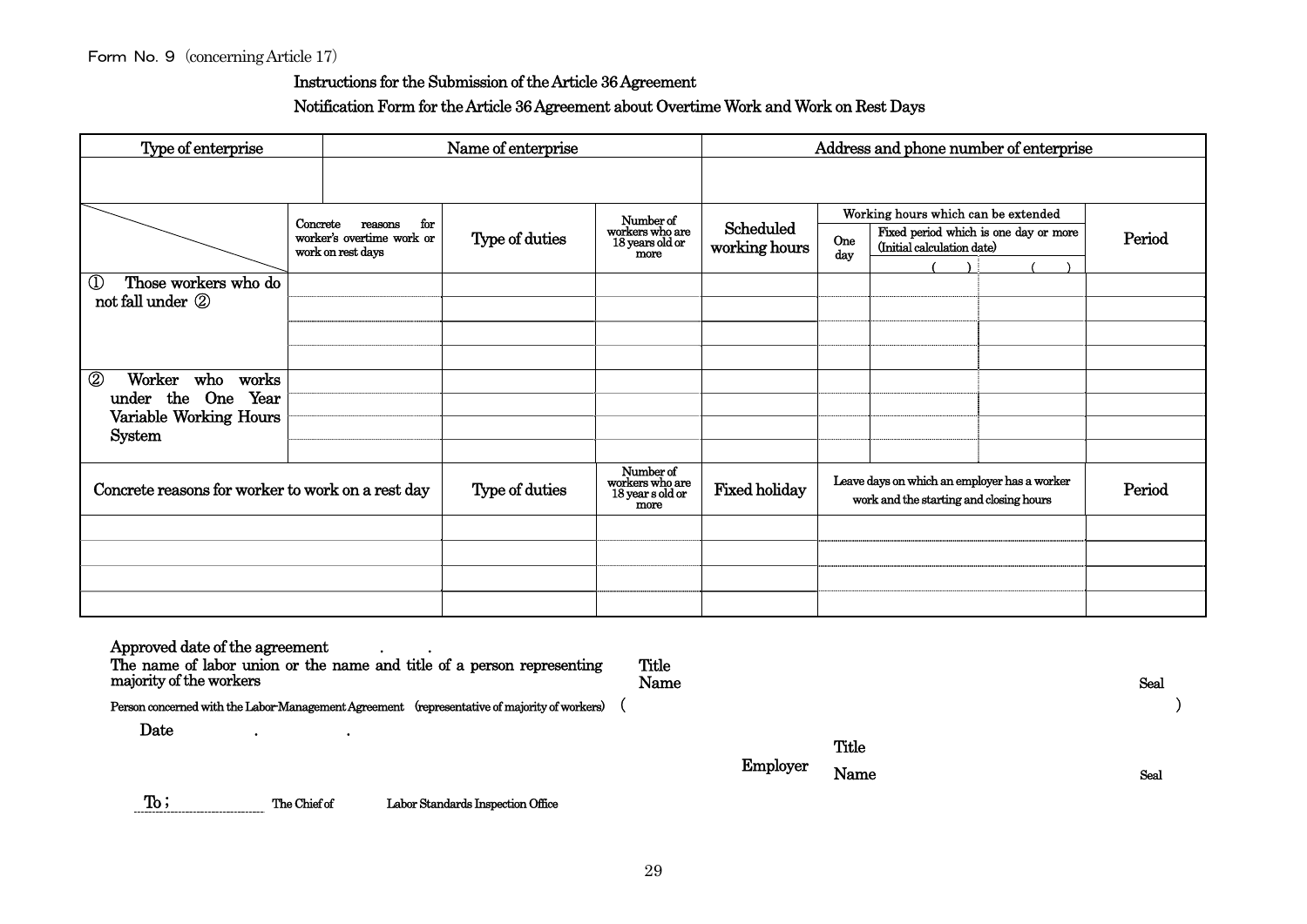#### ●Name of enterprise

# In the case of local agencies ( a branch, a place of business), please write the name of branch, such as "the ○○ Branch, Company".

#### ●Concrete reasons for worker's overtime work or work on rest days.

# List concrete reasons individually by types of duties.

#### ●Types of duties

# Please enter in details by types of duties (do not discriminate by gender).

If the employer makes an agreement which specifies duties injurious to health per Article 36 of the Labor Standards Law, the employer must list this duty separately from other duties.

#### ●Working hours which can be extended.

# Please list the limits of working hours which can be extended.

●Fixed period which is one day or more (Initial calculation date)

 $#$  Please list the period from one day to three months and one year.<br>Please enter in  $( )$  about initial calculation date.

) about initial calculation date.

#### Examples: One week (Monday), One month (1st of every month), Fiscal year (April 1) ・Limits about Extension of Working Hours during a Fixed Period

| Period<br>Lımıts |            | Limits<br>Period |             | Period | Lımıts    |
|------------------|------------|------------------|-------------|--------|-----------|
| . week           | 15 hours   |                  | 45 hours    | year   | 360 hours |
| 2 weeks          | $27$ hours | 2 months         | 81 hours    |        |           |
| 4 weeks          | 43 hours   | 3 months         | $120$ hours |        |           |

 If an employer engages in discriminatory treatment of a female worker, it is a violation of the Equal Employment Opportunity Law. This is not applicable to driving responsibilities and the like for construction enterprises.

#### ・Limits for One-Year Variable Working Hours System

#### (applicable period shall be over three months.)

| 320 hours<br>42 hours<br>week<br>14 hours<br>month<br>year<br>25 hours<br>75 hours<br>2 months<br>2 weeks<br>$10 \; hours$<br>40 hours<br>months<br>4 weeks | Period | Limits | $\rm Period$ | ${\rm Limits}$ | Period | Limits |
|-------------------------------------------------------------------------------------------------------------------------------------------------------------|--------|--------|--------------|----------------|--------|--------|
|                                                                                                                                                             |        |        |              |                |        |        |
|                                                                                                                                                             |        |        |              |                |        |        |
|                                                                                                                                                             |        |        |              |                |        |        |

## ① Those workers who do not fall under ②

#### ② Worker who works under the One Year Variable Working Hours System

 # Please list a worker whose applicable term shall be between 3 months and the One Year Variable Working Hours System. # Within and , limitation of overtime work based on the Childcare and Nursing Leave Law which shall be the first day of a month (initial calculation date). An employer may list a worker who shall request working hours which may be  $24$ hours monthly or 150 hours annually.

#### ●Leave days on which an employer has a worker work and the starting and closing hours.

# Please write the number of leave days when an employer has a worker work on rest days within legal leave limit. According to the five day work week system, in the case there are 2 rest days or more per week in the workplace, if an employer ensures one rest day per week, an employer can have a worker work on the other rest day ( on Saturday which is within the five work week system). As the second rest day is not considered to be a legal rest day work, you do not need to include this day in the count per ⑯.

#### ●Approved date of the agreement

Please conclude agreement before the initial date of the term of validity.

#### ●The name of labor union or the name and title of a person representing majority of the workers.

 # If there is no written agreement, you can make an agreement by stamping the seal of a person who represents the majority of the workers.

# If there is a labor union representing majority of the workers, please list the name of the union. If there is no such union, please choose a person who represents the workers and enter his/her title and name. A representative of the workers shall fulfill following requirements:

- A: Worker whose title is not inspector or manager
- B: Person shall be elected by voting or a show of hands under an open election procedure based on the concluded Labor and Management Agreement.
- An employer shall not engage in unlawful treatment of a worker because:
- A: Worker who represents the majority of the workers
- B: Worker who wants to represent the majority of the workers.

#### C: Worker who lawfully takes action as the representative of the majority of the workers.

#### ●Person concerned with the Labor-Management Agreement (representative of majority of workers)

Example of Election Methods:

Election by voting, show of hands, a circulated voting sheet, etc.

In the case of a person concerned with the Labor-Management Agreement (representative of majority of workers), it is not necessary to list that on the ballot.

#### .●Scope of Workers

 If a male or a female worker (excluding day workers) takes care of pre-elementary school children, the number of overtime hours they can work is limited. However, this does not apply to the following categories of workers:

- A: Worker whose continuous employment period shall be one year or less.
- B: Worker whose spouse is able to ordinarily take care of concerned child.
- C: Worker whose scheduled working days per week shall be under two days.

D: Worker whose common law wife ( husband ) is able to take care of this child. Except items B and D, this shall cover a worker caring for a family member

#### ●[Agreement with Special Articles]

On a special occasion when an employer has to have workers work longer than the regular working hours, an employer can conclude an agreement to extend working hours until a fixed overtime (special extended hours). As of April 2004, this agreement shall be for only exceptional treatment of overtime work.

Please regard the following points concerning this exception:

"Special occasion"shall be limited only to extraordinary cases.

Concretely, if an employer needs to have a worker work overtime, in total the time should not exceed more than half a year. Please create a detailed agreement as much as possible.

 Create an agreement about the number of times to extend the working hours as related to special extension of working hours. In the case the number of times to extend the hours as related to the special extension of working hours, this amount of time shall not exceed more than half a year.

 In the event an employer shall extend overtime work in the middle of a fixed period, please create an agreement based onconsultation concerning notification procedures and other concrete measures.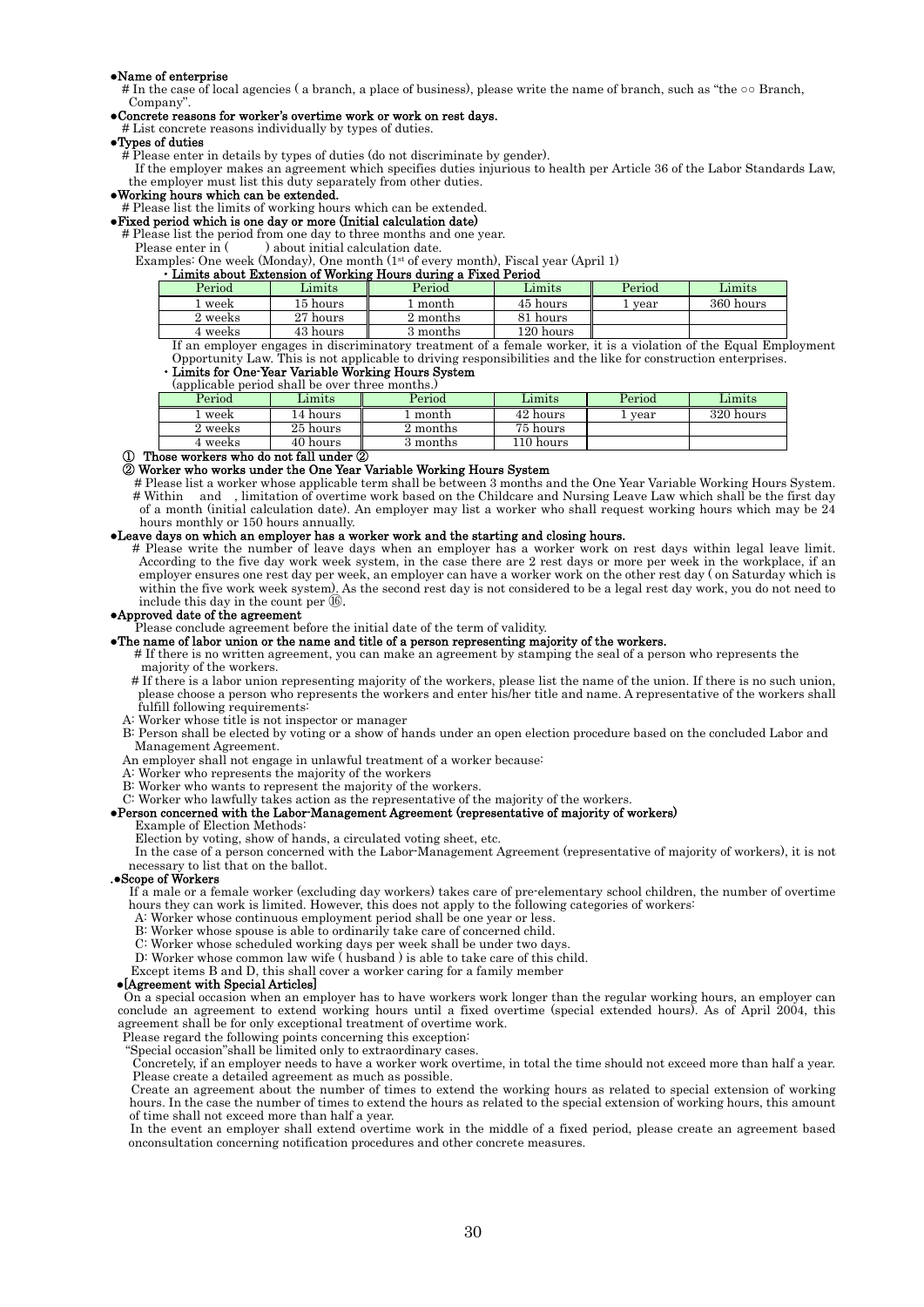## ⑤ 年次有給休暇

## 5 Annual Leave with Pay

## 年次有給休暇(第39条)

使用者は、その雇い入れの日から起算して6か月間継続勤務し全労働日の8割以上出勤した労働者に 対して、継続し、又は分割した10労働日の有給休暇を与えなければならない。 。<br>いわゆるパートタイム労働者についても、原則として同様に扱うことが必要。

## Annual Leave with Pay ( Article 39 )

An employer shall grant annual leave with pay of ten working days, either consecutive or divided into portions, to workers who have been employed continuously for six months calculated from the day of their being hired and who have reported for work on at least eighty percent of the total working days. It is necessary to treat part-time workers the same way.

## ■年次有給休暇の付与日数

年次有給休暇の付与日数は、次のとおりとなります。

| 週所定労働日数が5日以上又は週所定労働時間が30時間以上の労働者 |           |           |                               |     |             |          |           |  |  |  |  |
|----------------------------------|-----------|-----------|-------------------------------|-----|-------------|----------|-----------|--|--|--|--|
| 継続勤務年数                           | 0.5       | L 5       | 2.5                           | 3.5 | 4.5         | 5.5      | $6.5 \nu$ |  |  |  |  |
| 付与日数                             | 10        |           | . റ                           | ۱4  | 16          |          | 20        |  |  |  |  |
|                                  |           |           |                               |     |             |          |           |  |  |  |  |
| 認定職業訓練を受ける未成年者<br>2 <sup>2</sup> |           | 第         | 72 条<br>$\left(3\right)$<br>⇁ |     | に該当する労働者を除。 |          |           |  |  |  |  |
| 継続勤務年数                           | $\rm 0.5$ | $\sim$ 0. | 2.5                           | 3.5 | 4.5         | $5.52$ 上 |           |  |  |  |  |

## (3)週所定労働日数が4日以下かつ週所定労働時間が 30 時間未満の労働者 週所定労働日数に応じて次のとおり比例付与されます。

① 週所定労働日数が4日または1年間の所定労働日数が 169 日から 216 日までの者

| 勤続勤務年数                                                 | 0.5                                   | 1.5 | 2.5     | 3.5 | 4.5      | 5.5 | 6.5 以上   |  |  |  |  |
|--------------------------------------------------------|---------------------------------------|-----|---------|-----|----------|-----|----------|--|--|--|--|
| 付与日数                                                   |                                       |     |         | 10  | 12       | 13  | 15       |  |  |  |  |
| 週所定労働日数が3日または1年間の所定労働日数が121日から168日までの者<br>$^{\rm (2)}$ |                                       |     |         |     |          |     |          |  |  |  |  |
| 継続勤務年数                                                 | 0.5                                   | 1.5 | 2.5     | 3.5 | 4.5      | 5.5 | $6.5$ 以上 |  |  |  |  |
| 付与日数                                                   | 5                                     | 6   | 6       | 8   | 9        | 10  | 11       |  |  |  |  |
| ③                                                      | 週所定労働日数が2日または1年間の所定労働日数が73日から120日までの者 |     |         |     |          |     |          |  |  |  |  |
| 継続勤務年数                                                 | 0.5                                   | 1.5 | $2.5\,$ | 3.5 | 4.5      | 5.5 | 6.5 以上   |  |  |  |  |
| 付与日数                                                   | З                                     |     | 4       | 5   | 6        | 6   |          |  |  |  |  |
| 週所定労働日数が1日または1年間の所定労働日数が48日から72日までの者<br>④              |                                       |     |         |     |          |     |          |  |  |  |  |
| 継続勤務年数                                                 | 0.5                                   | 1.5 | 2.5     | 3.5 | $4.5$ 以上 |     |          |  |  |  |  |
| 付与日数                                                   |                                       | 2   |         | 2   |          |     |          |  |  |  |  |

## ■Granted Days of Annual Leave with Pay

Granted days of annual leave with pay shall be as follows:

(1) A worker whose prescribed weekly working days shall be five days or more or prescribed weekly working hours shall be thirty hours or more.

| Continuous service years<br>0.5<br>3.5<br>6.5 or more<br>4.5<br>$1.5^{\circ}$<br>$2.5\,$<br>5.5                            |                                                                                                                               |   |    |    |    |    |    |    |  |  |  |
|----------------------------------------------------------------------------------------------------------------------------|-------------------------------------------------------------------------------------------------------------------------------|---|----|----|----|----|----|----|--|--|--|
|                                                                                                                            | Granted days                                                                                                                  |   |    | 12 | 14 | 16 | 18 | 20 |  |  |  |
| (2) Exclusion of a worker who is a minor receiving recognized vocational training<br>(Article 72) and who falls under (3). |                                                                                                                               |   |    |    |    |    |    |    |  |  |  |
| Continuous service years<br>4.5<br>3.5<br>0.5<br>2.5<br>5.5 or more<br>1.5                                                 |                                                                                                                               |   |    |    |    |    |    |    |  |  |  |
|                                                                                                                            | Grant days                                                                                                                    | റ | 13 | 14 | 16 | 18 | 20 |    |  |  |  |
| 70)                                                                                                                        | ورادا والمستر المستقيم والمستقر والمستقر والمستقل المسار والمستقر والمستقرر والمستقرر والمستقرر والمستقرر والمستقرر والمستقرر |   |    |    |    |    |    |    |  |  |  |

(3) A worker whose prescribed weekly working days shall be 4 days or below and prescribed weekly working hours shall be less than 30 hours.

According to prescribed weekly working days, leave shall be granted proportionally as follows:

① A worker whose prescribed weekly working days shall be four days or prescribed yearly working days shall be from 169 days to 216 days.

| ntinuous service vears<br>ാവ | ∪.∪ | ⊥.∪ | ◡ | $\mathbf{u}.\mathbf{v}$ | . . | $\sim$<br>ບ.ບ | more<br>$\alpha$ |
|------------------------------|-----|-----|---|-------------------------|-----|---------------|------------------|
| iranting<br>davs             |     |     |   |                         |     |               |                  |
| $\sim$<br>                   |     |     |   | . .                     |     |               |                  |

② A worker whose prescribed weekly working days shall be three days or prescribed yearly working days shall be from 121 days to 168 days.

| Continuous service vears | ◡.◡ | . | ں .ر | . . | J.U | more<br>or |  |
|--------------------------|-----|---|------|-----|-----|------------|--|
| Granting davs            |     |   |      |     |     | <b>. .</b> |  |

③ A worker whose prescribed weekly working days shall be two days or prescribed yearly working days shall be from 73 days to 120 days.

| Continuous service vears | ०.८ |  | ບ.ເ | . . | ບ.ບ | or more<br>$\mathbf{U}$ |
|--------------------------|-----|--|-----|-----|-----|-------------------------|
|                          |     |  |     |     |     |                         |

Granting days 3 4 4 5 6 6 7 ④ A worker whose prescribed weekly working days shall be one day or prescribed yearly working days shall be from 48 days to 72 days.

| Continuous service vears | ∪.∪ | ⊥.∪ | ∠.പ | $\mathbf{u}.\mathbf{v}$ | more<br>or<br>. |
|--------------------------|-----|-----|-----|-------------------------|-----------------|
| Granting days            |     |     |     |                         |                 |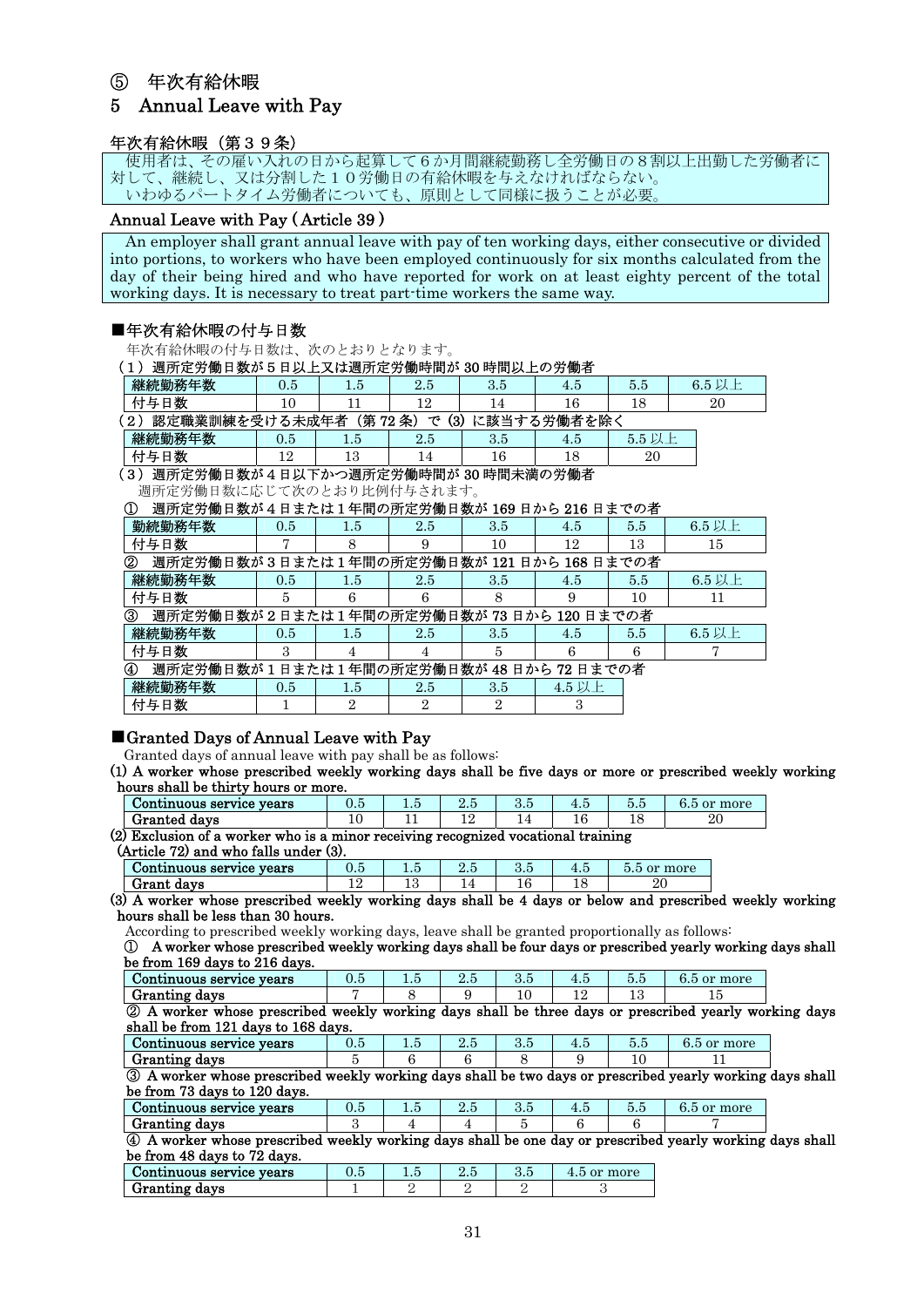## ■ 年次有給休暇の取得時季

年次有給休暇の取得時季については、労働者に時季指定権があります。

 なお、指定時季が事業の正常な運営を妨げるような場合は、会社に休暇時季の変更権が認められていま す(「事業の正常な運営を妨げる」とは、年度末の業務繁忙期などに多数の労働者の請求が集中したため 全員に休暇を付与しがたいような場合などに限られます)。

## ■ Season when a Worker receives Annual Leave with Pay

If a worker receives annual leave with pay, a worker shall have the right to specify the season.

 If the specified season shall interfere with normal work, a company shall be recognized to have the right to change the season of leave. "Interference with normal business management" means for example, if many workers' requests are for a busy season like the end of the fiscal year, an employer can not grant all of the workers' requests.

#### ■ 年次有給休暇の計画的付与

年次有給休暇の計画的付与は、労使協定で年次有給休暇を与える時季に関する定めをした場合で、年次 有給休暇のうち5日を超える部分(繰り越し分を含みます)に限ります。

 付与方法としては、例えば事業場全体の休業による一斉付与、班別の交替制付与、年休計画表による個 人別付与などが考えられます。

#### ■ Pre-determined Annual Leave with Pay

Labor-Management needs to make an agreement concerning which season to grant pre-determined annual leave. This leave will be limited to a portion of the paid leave in excess of 5 days (this includes the number of carried over leave days).

 For example this kind of leave can be granted all at once by shutting down the whole enterprise, operating a group shift system, allowing individual leave under an organized table of annual leave with pay and the like.

#### ■年次有給休暇の請求権

年次有給休暇の請求権は、労働基準法第 115 条の規定により、2年間で時効によって消滅します。年次 有給休暇の請求権は,基準日に発生するものですので、基準日から起算して2年間、すなわち、当年度の 初日に発生した休暇については、翌年度末で時効により消滅することになります。



(19 年 4 月 1 日入社。19 年 10 月1日発生(基準日)。ただし、出勤率8割以上の場合)

#### ■ Right to Claim of Annual Leave with Pay

 Under article 115 of the Labor Standards Law, the right to claim annual leave shall lapse 2 years after the worker is eligible to claim leave.



(For example, if a worker enters a company on April 1, 2007, the eligible day to receive leave starts on October 1, 2007. However, the attendance rate has to be eighty percent or more.)

## 年次有給休暇を取得したことによる不利益な取扱いの禁止(第136条)

 使用者は、第39条第1項から第3項までの規定による有給休暇を取得した労働者に対して、賃金 の減額やその他不利益な取扱いはしないようにしなければならない。

## ■ Ban on Disadvantageous Treatment for Receiving Annual Leaves with Pay (Article 136)

 An employer shall not disadvantageously treat workers who have taken leave with pay under the provisions of paragraph 1 through 3 of Article 39, such as by making a deduction from wages.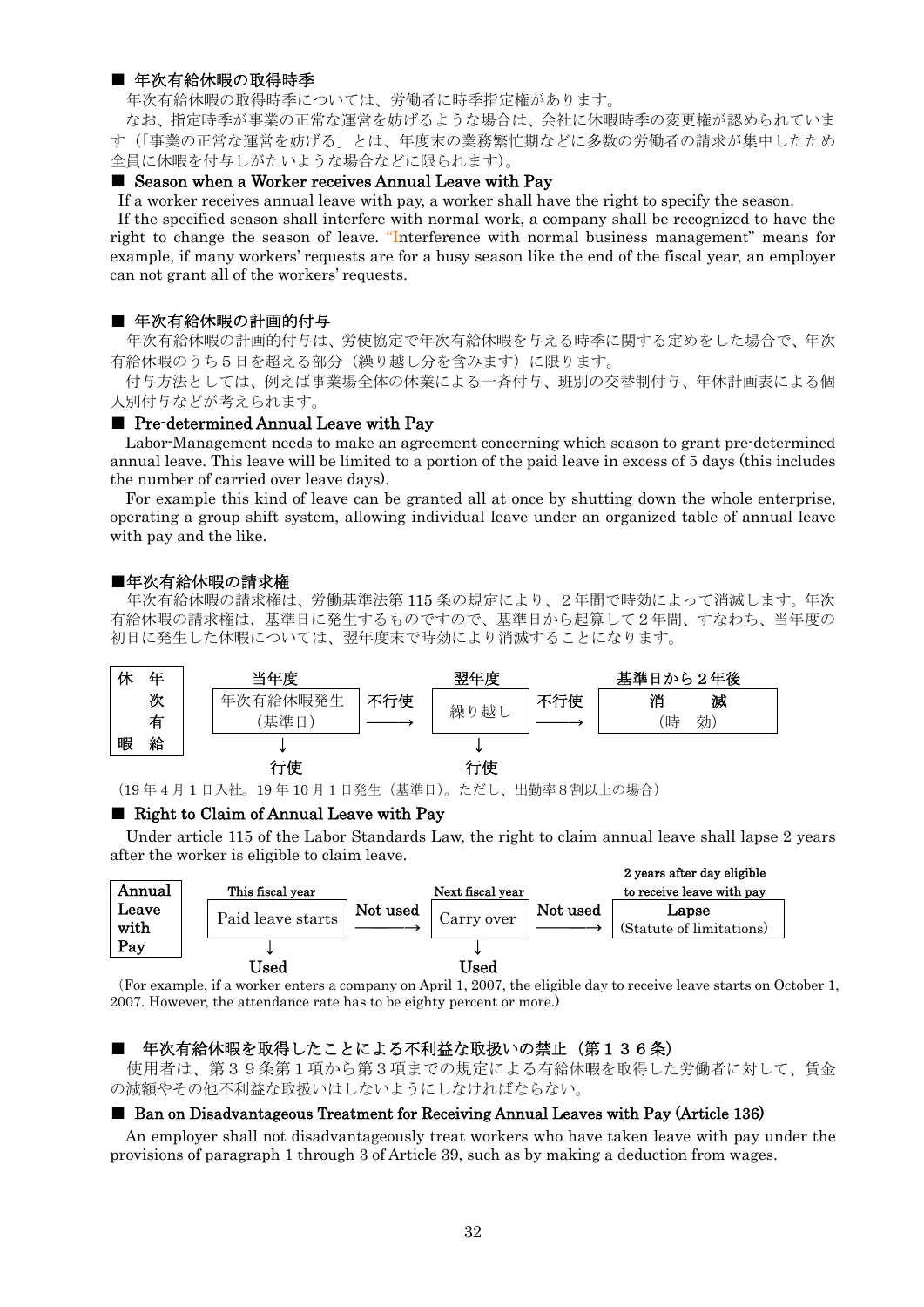## ■ 年次有給休暇の賃金の支払い

年次有給休暇取得中の賃金については、就業規則その他に定めるものの規定に基づき、平均賃金または 所定労働時間労働した場合に支払われる通常の賃金を支払わなければなりません。

ただし、過半数労働組合または労働者の過半数代表者との書面による協定により、健康保険法の標準報 酬日額に相当する金額を支払う旨の定めをした時は、これを支払わなければなりません。

## ■ Payment of Annual Leave with Pay

 With regard to payment during annual leave with pay, in accordance with employment regulations or the equivalent, pay either the average wage or the amount of wages that would normally be paid for working the prescribed working hours. However, when there is a Labor-Management written agreement with either a trade union organized by a majority of the workers at the workplace or the representative of the majority of the workers, this provides for the payment of a sum equivalent to the daily amount of standard remuneration provided for under Article 3 of the Health Insurance Law.

## ■ 年次有給休暇の半日付与

 労働基準法は、年次有給休暇の付与を1日単位としています。したがって、労働者が半日単位で請求し ても、これに応じる法的義務はありません。

ただし、請求に応じて半日単位で与えることはできます。

## ■ Granting a Half Day of Annual Leave with Pay

 The Labor Standards Law decides an annual leave with pay is based a one day unit. If a worker requests a half day of annual leave with pay, an employer does not have a legal obligation to fulfill this request. However, an employer can grant a half day unit annual leave with pay.

## ⑥ 変形労働時間制

## 6. Variable Working Hours System

変形労働時間制とは、繁忙期の所定労働時間を長くする代わりに、閑散期の所定労働時間を短くする といったように、業務の繁閑や特殊性に応じて、労使が工夫しながら労働時間の配分などを行い、これ よって全体としての労働時間の短縮を図ろうとするものです。

Variable working hours system shall mean, instead of longer prescribed working hours during a busy period, shorter prescribed working hours during a calm period. According to the busy or slow times of businesses, labor and management can think about how to distribute working hours, shortening in total all working hours.

## 業務の実態に応じた労働時間制度の選択方法



(注)ただし、年少者(満 18 歳未満)・妊産婦については、変形労働時間制の適用に一定の制限があります。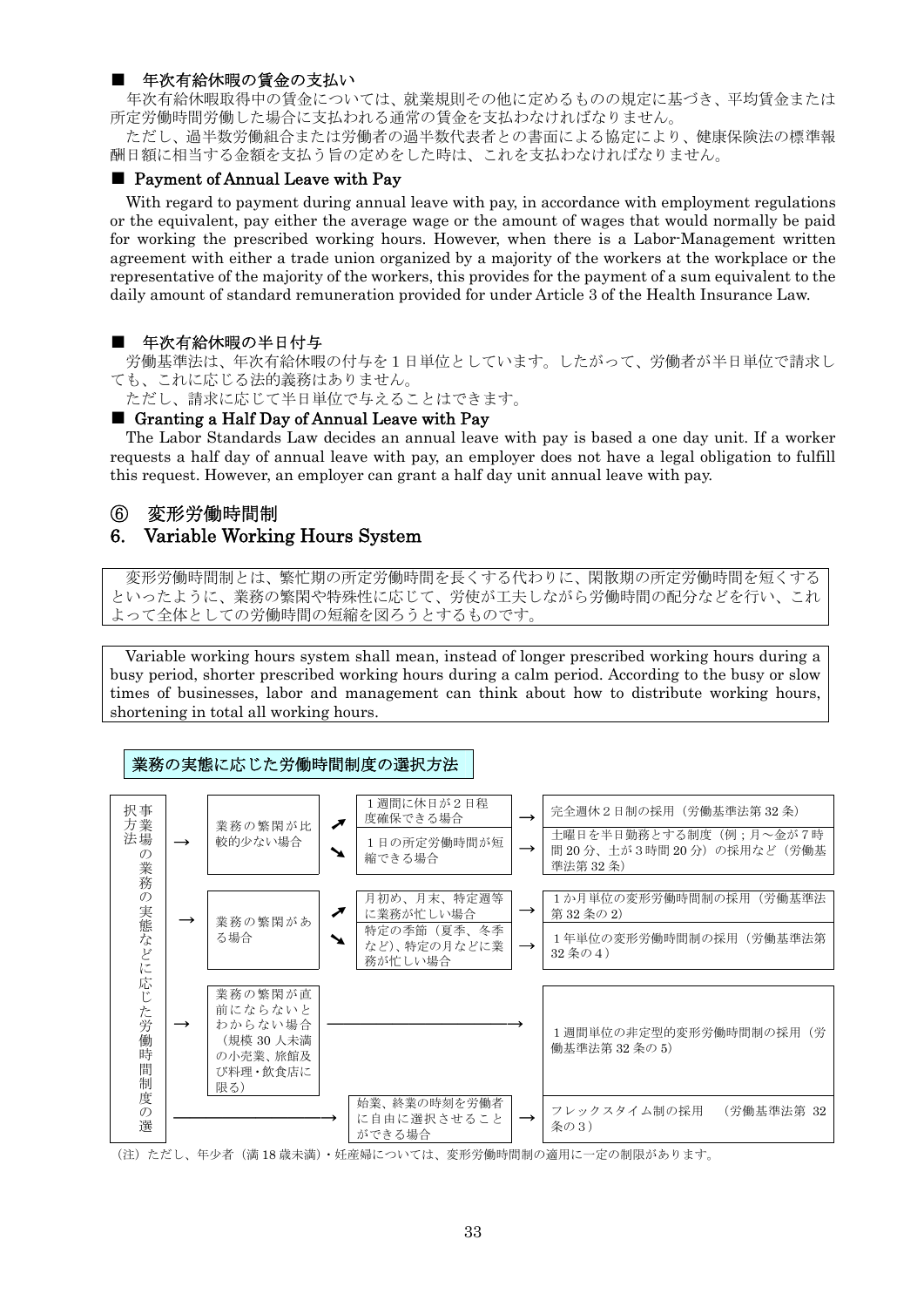## Selection of a Working Hours System based on the Actual Situation of the Business

|               |                                                                                                                                                                                                                               |                | Worker is guaranteed<br>two rest days a week.                                   |                                                                                   |                                                                                                           | Acceptance of the Five-Day Work Week<br>System (Article 32, Labor Standards<br>Law)                                                                                                                                                    |
|---------------|-------------------------------------------------------------------------------------------------------------------------------------------------------------------------------------------------------------------------------|----------------|---------------------------------------------------------------------------------|-----------------------------------------------------------------------------------|-----------------------------------------------------------------------------------------------------------|----------------------------------------------------------------------------------------------------------------------------------------------------------------------------------------------------------------------------------------|
| $\rightarrow$ | Few busy and<br>slow seasons in<br>the business.                                                                                                                                                                              |                | Prescribed working<br>hours a day can be<br>shortened.                          |                                                                                   |                                                                                                           | Acceptance of half-day work on Saturday<br>system (example: working hours shall be<br>seven hours and twenty minutes through<br>Monday to Friday; three hours and<br>twenty minutes on Saturday.) (Article 32,<br>Labor Standards Law) |
|               | Busy and slow                                                                                                                                                                                                                 |                | weeks.                                                                          |                                                                                   |                                                                                                           | of<br>One-Month<br>Variable<br>Acceptance<br>Working Hours System<br>(Article 32-2, Labor Standards Law)                                                                                                                               |
|               | business                                                                                                                                                                                                                      |                | (during summer or winter)<br>etc.) and special months,<br>the business is busy. |                                                                                   |                                                                                                           | of<br>One-Year<br>Variable<br>Acceptance<br>Working Hours System<br>(Article 32-4, Labor Standards Law)                                                                                                                                |
| $\rightarrow$ | Worker can not<br>anticipate busy<br>and slow periods<br>until just before<br>the season. (This<br>is limited to<br>businesses of<br>retail sales.<br>hotels.<br>restaurants, and<br>snack bars with<br>under 30<br>workers.) |                |                                                                                 |                                                                                   |                                                                                                           | of<br>One-Week<br>Acceptance<br>Atypical<br>adjustable Working Hours System<br>(Article 32-5, Labor Standards Law)<br>Acceptance of Flextime System (Article)<br>32-3, Labor Standards Law)                                            |
|               |                                                                                                                                                                                                                               | seasons in the | ↗                                                                               | During special seasons<br>Employer can have workers<br>choose freely starting and | The business is busy at the<br>beginning of month, the end<br>of month or during special<br>ending hours. | $\rightarrow$<br>$\rightarrow$<br>$\rightarrow$                                                                                                                                                                                        |

(Note) If variable working hours system accepted, there is a fixed hours limit for minors (under 18 full years of age) or expectant or nursing mothers.

|      |                        | 1か月単位の<br>変形労働時間制                   | 1年単位の<br>変形労働時間制       | 1週間単位の<br>非定型<br>変形労働時間制               | フレックスタイム制                 |
|------|------------------------|-------------------------------------|------------------------|----------------------------------------|---------------------------|
|      | 変形労働時間制についての労使協定の締結    | $\times 1$                          | O                      |                                        |                           |
|      | 労使協定の監督署への届出           | $*1$                                |                        |                                        |                           |
|      | 特定の事業・規模のみ             |                                     |                        | (労働者数 30<br>人未満の小売<br>業、旅館、料理・<br>飲食店) |                           |
| 労働時間 | 休日の付与日数                | または<br>调1日<br>4週4日の休日               | 週1回 ※2                 | 週1日または<br>4週4日の休日                      | 週1日又は4週4日<br>の休日          |
|      | 1日の労働時間の上限             |                                     | 10 時間                  | 10 時間                                  |                           |
|      | 1週の労働時間の上限             |                                     | 52 時間<br>$\mathbb{X}3$ |                                        |                           |
|      | 1週平均の労働時間              | 40 時間 (特例措<br>置対象事業 44 時間)          | 40 時間                  | 40 時間                                  | 40 時間 (特例措置<br>対象事業 44時間) |
| 時刻等  | 時間・時刻は会社が指示する          |                                     |                        |                                        |                           |
|      | 出退勤時刻の個人選択制            |                                     |                        |                                        |                           |
|      | 予め就業規則などで時間・日を明記       |                                     | $\times 4$             |                                        |                           |
|      | 就業規則変更届の提出<br>(10 人以上) | (10 人未満の事業<br>場でも就業規則に準<br>ずる規程が必要) |                        |                                        |                           |

※1 労使協定締結による採用の場合、規模 10 人以上の事業場は就業規則の変更が必要になります。

※2 対象期間における連続労働日数は、6日 (特定期間については 12日)です。

…<br>※3 対象期間が3か月を超える場合は、週 48 時間を超える週の回数について制限があります。

※4 1か月以上の期間ごとに区分を設けて労働日、労働時間を特定する場合は、休日、始・終業時刻に関する考え方、周知方法 等の定めを行わなければなりません。

※ 年少者 (18 歳未満)·妊産婦については、変形労働時間制の適用に一定の制限があります。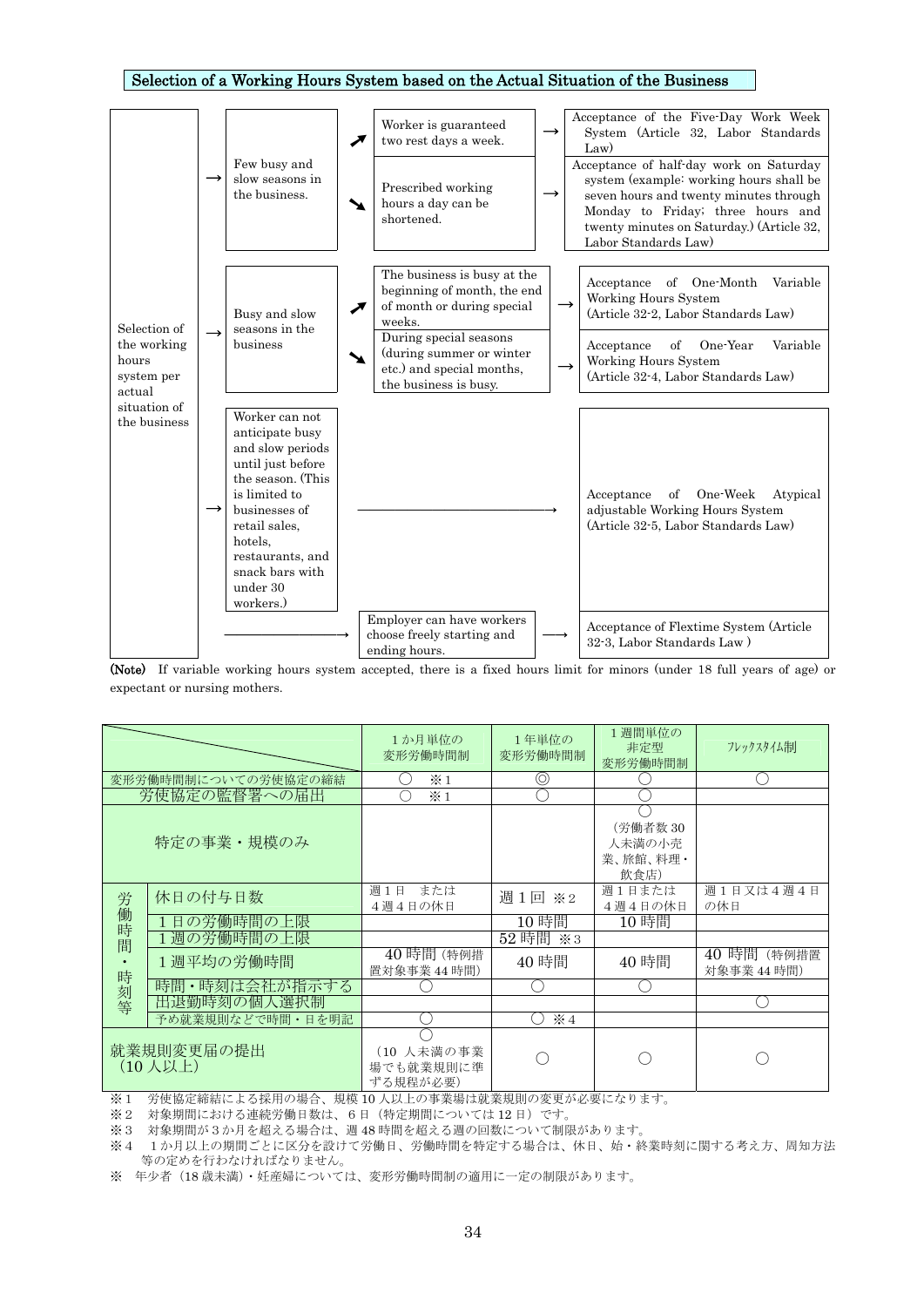|                                         |                                                                                       | One-Month<br>One-Year<br>Variable<br>Variable<br>Working<br>Working Hours<br>Hours System<br>System                                                |                               | One-Week<br>Atypical<br>Adjustable<br><b>Working Hours</b><br>System                                                                                        | <b>Flextime System</b>                                                     |
|-----------------------------------------|---------------------------------------------------------------------------------------|----------------------------------------------------------------------------------------------------------------------------------------------------|-------------------------------|-------------------------------------------------------------------------------------------------------------------------------------------------------------|----------------------------------------------------------------------------|
|                                         | .Conclusion of Labor - Management Agreement<br>about Variable Working Hours System    | $(\ )$<br>#1                                                                                                                                       | $\bigcirc$                    | $\bigcirc$                                                                                                                                                  | $\bigcirc$                                                                 |
|                                         | Report to the Labor Standards Inspection<br>Office about Labor - Management Agreement | #1<br>()                                                                                                                                           | $\bigcirc$                    | $\bigcirc$                                                                                                                                                  |                                                                            |
| Only<br>businesses                      | special<br>enterprises<br>and<br>scale<br>of                                          |                                                                                                                                                    |                               | $\left(\begin{array}{c} \end{array}\right)$<br><b>Business of Retail</b><br>Sales, Hotels,<br>Restaurants and<br>Snack bars with<br>under thirty<br>workers |                                                                            |
|                                         | Number of granted rest days                                                           | One rest day<br>weekly or four<br>rest days per<br>four weeks                                                                                      | One rest day.<br>weekly<br>#2 | One rest day<br>weekly or four rest<br>days per four<br>weeks                                                                                               | One rest day<br>weekly or four<br>rest days per four<br>weeks              |
|                                         | Maximum working hours daily                                                           |                                                                                                                                                    | 10 hours                      | 10 hours                                                                                                                                                    |                                                                            |
|                                         | Maximum working hours weekly                                                          |                                                                                                                                                    | 52 hours<br>#3                |                                                                                                                                                             |                                                                            |
| Working<br>hours<br>and<br>time<br>etc. | Average weekly working hours                                                          | 40 hours<br>(special)<br>measures to<br>applicable<br>enterprises 44<br>hours)                                                                     | 40 hours                      | 40 hours                                                                                                                                                    | 40 hours (special<br>measures to<br>applicable<br>enterprises 44<br>hours) |
|                                         | Enterprise management of working<br>hours and time                                    | ()                                                                                                                                                 | $\bigcirc$                    | $\bigcirc$                                                                                                                                                  |                                                                            |
|                                         | Choose own working hours                                                              |                                                                                                                                                    |                               |                                                                                                                                                             | ∩                                                                          |
|                                         | Clear advance statement of time<br>and date by work regulations and<br>the like       |                                                                                                                                                    | ( )#4                         |                                                                                                                                                             |                                                                            |
|                                         | Submission of reports on changing work<br>regulations (ten workers or more)           | $\left(\right)$<br>For the<br>workplace<br>where there<br>are under 10<br>workers, it is<br>necessary to<br>make rules<br>like work<br>regulations |                               | ()                                                                                                                                                          |                                                                            |

# 1. In the case, there is a labor-management agreement, it is necessary to change work regulations at the workplace where there are ten workers or more.

# 2. Continuous working days during the applicable period shall be six days. (During a special period, it shall be twelve days.)

# 3. In the case the applicable period shall be over three months, there are limits to the number of weeks which shall exceed forty-eight working hours weekly.

# 4. If the employer divides the working days and working hours into periods of over one month, the employer shall make rules about notification procedures, rest days, the starting and closing of work periods etc.

# In the case of a minor (under eighteen years old) or an expectant nursing mother, there are prescribed limits which apply to the variable working hours system.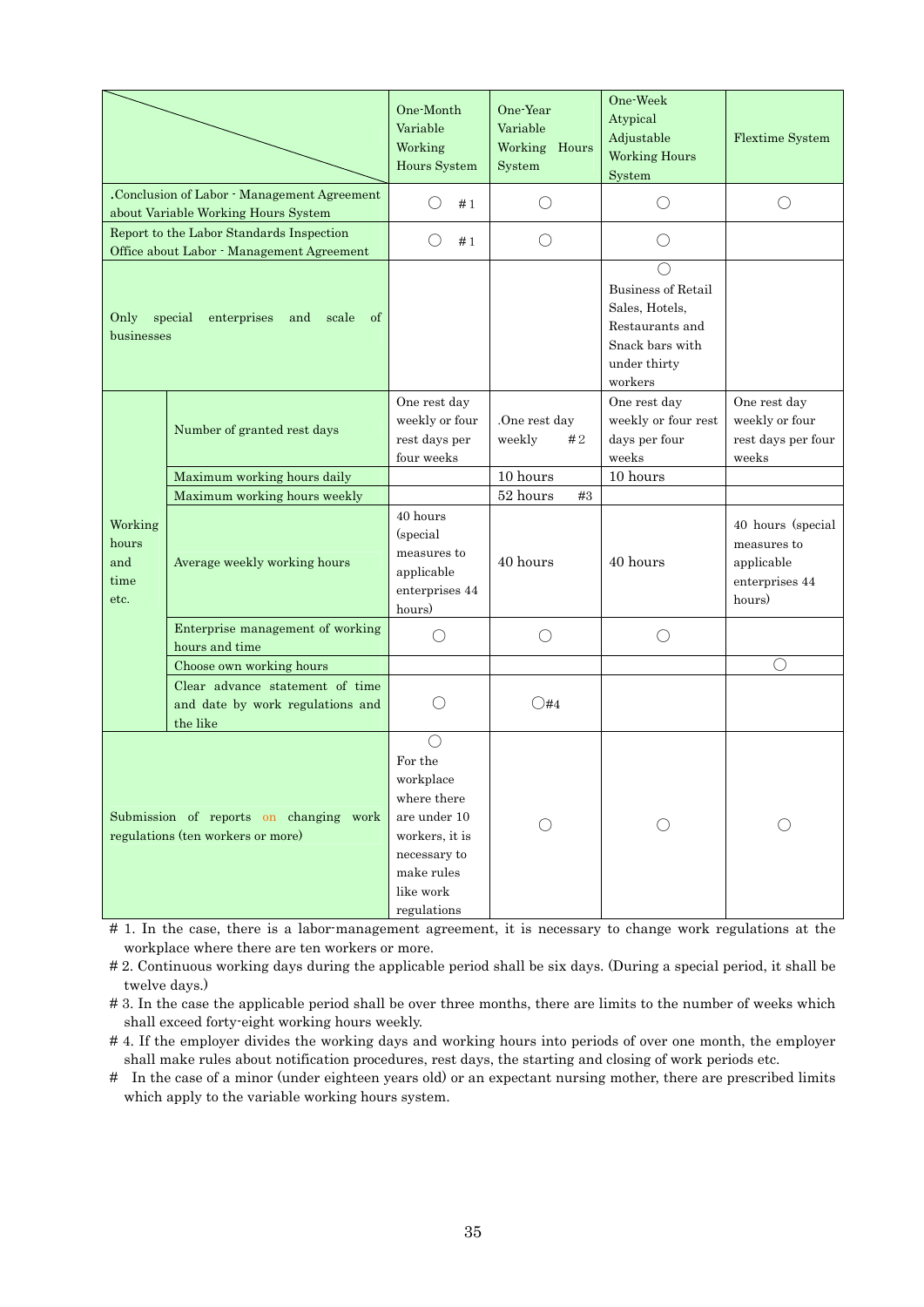## 1か月単位の変形労働時間制(第32条の2)

使用者は、当該事業場に、労働者の過半数で組織する労働組合がある場合においてはその労働組合、 労働者の過半数で組織する労働組合がない場合においては労働者の過半数を代表する者との書面によ る協定により、又は就業規則その他これに準ずるものにより、1か月以内の一定の期間を平均し1週間 当たりの労働時間が前条第1項の労働時間を超えない定めをしたときは、同条の規定にかかわらず、そ の定めにより、特定された週において同項の労働時間又は特定された日において同条第2項の労働時間 を超えて、労働させることができる。

## One-Month Variable Working Hours System (Article 32-2)

 In the event that an employer has stipulated, pursuant to rules of employment or the equivalent or awritten agreement either with a trade union organized by a majority of the workers at the workplace concerned where such a trade union exists or with a person representing a majority of the workers at a workplace where no such trade union exists, that the average working hours per week over the course of a fixed period of no more than one month will not exceed the working hours set forth in paragraph 1 of the preceding article, the employer may, in accordance with such stipulation and regardless of the provisions of the preceding Article, have a worker work in excess of the working hours set forth in paragraph 1 of the preceding Article in a specified week or weeks and may have a worker work in excess of the working hours set forth in paragraph 2 of the preceding Article in a specified day or days.

## 1か月単位の変形労働時間制を新規に採用するには、

- ① 就業規則などの変更
- ② 労使協定の締結により採用する場合は、 所定の様式により労働基準監督署長に届け出ることが必 要となります。
- ◆ If the One Month Variable Working Hours System is newly adopted,
- ① Change the work regulations and the like

② An employer, if adopting this system after the conclusion of a labor-management agreement, must notify by the specified form the director of the respective Labor Standards Inspection Office.



#### (Example, May, 2007)

- $\Omega$  Rest days : Every Sunday,  $2^{nd}$  and  $4^{th}$  Saturday, National Holidays
- $\textcircled{2}$  Working hours : Between 1<sup>st</sup> and 23<sup>rd</sup> (14 days) : 7 hours daily
	- Between  $24<sup>th</sup>$  and  $31<sup>st</sup>$  (7 days): 8 hours daily

Average working hours weekly are as follows:

 $\rightarrow$  (7 hours  $\times$  14 days + 8 hours 30 minutes  $\times$  7 days)  $\div$  (31 days  $\div$  7)  $\div$  35.56 hours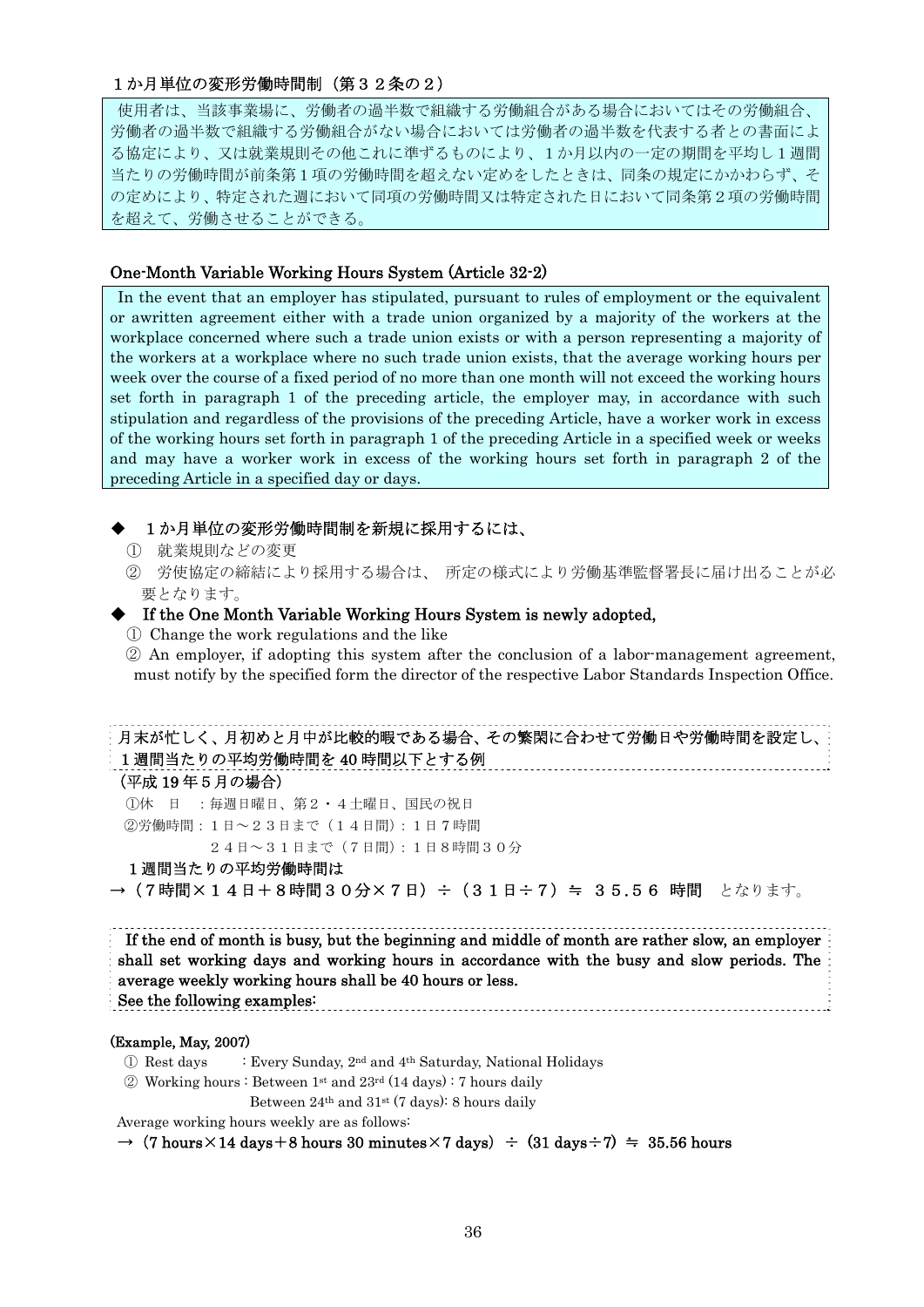## 1年単位の変形労働時間制(第32条の4、第32条の4の2)

第32条の4 使用者は、当該事業場に,労働者の過半数で組織する労働組合がある場合においては その労働組合、労働者の過半数で組織する労働組合がない場合においては労働者の過半数を代表する者 との書面による協定により、次に掲げる事項を定めたときは、第32条の規定にかかわらず、その協定 で第2号の対象期間として定められた期間を平均し1週間当たりの労働時間が40時間を超えない範 囲内において、当該協定(次項の規定による定めをした場合においては、その定めを含む。)で定める ところにより、特定された週において同条第1項の労働時間又は特定された日において同条第2項の労 働時間を超えて、労働させることができる。

第32条の4の2 使用者が、対象期間中の同条の規定により労働させた期間が当該対象期間より短 い労働者について、当該労働させた期間を平均し1週間当たり40時間を超えて労働させた場合におい ては、その超えた期間(第33条又は第36条第1項の規定により延長し、又は休日に労働させた時間 を除く。)の労働については、第37条の規定の例により割増賃金を支払わなければならない。

## One-Year Variable Working Hours System (Article 32-4, Article 32-4-2)

Article 32-4. In the event that the employer has stipulated the following items pursuant to a written agreement either with the trade union organized by a majority of the workers at the workplace concerned where such a trade union exists or with a person representing a majority of the workers at a workplace where no such trade union exists regardless of the provisions of Article 32, the employer may have a worker work in excess of the working hours set forth in paragraph 1 of Article 32 in a specified week or weeks and may have a worker work in excess of the working hours set forth in paragraph 2 of that Article in a specified day or days in accordance with the written agreement (including stipulations that have been set under the provisions the following paragraph in case where this is applicable, to the extent that the average working hours per week for the period set in that agreement as the applicable period defined at Item (2) below do not exceed forty hours.

Article 32-4-2. With respect to workers whom an employer has work for a shorter period than the applicable period in the applicable eriod pursuant to the provisions of the preceeding Article, in case the employer has the workers work for more than 40 hours per week or average in the said period, the employer shall pay increased wages for work during the excess hours (except extended working hours or working hours on rest days pursuant to the provisions of Article 33 or paragraph 1 of Article 36) in accordance with the provisions of Article 37.

## ◆ 1年単位の変形労働時間制を新規に採用するには、

- ① 労使協定の締結及び就業規則などの変更
- ② 所轄の労働基準監督署への届出
- が必要になります。

## Initial Adoption of the One Year Unit Variable Working Hours System

An employer must take following steps;

- ① Conclude a Labor-Management Agreement and change accordingly the work regulations
- ① Notification of such to the Director of the Labor Standards Inspection Office which has jurisdiction over the district where a workplace is located.

## ◆ 休日を増加させることにより、1週間当たりの平均労働時間を40時間以下とする例 (平成19年度の場合)

| 週休日 |     | 週休日以外の休日                  | 日数  | 追加休日  |
|-----|-----|---------------------------|-----|-------|
| 4月  | 7日  | 昭和の日                      | 1日  |       |
| 5月  | 5日  | 憲法記念日、みどりの日、こどもの日         | 3日  |       |
| 6月  | 7日  |                           |     | $+3E$ |
| 7月  | 7日  | 海の日                       | 1日  |       |
| 8月  | 6日  | 夏休み (5日間)                 | 5日  |       |
| 9月  | 7日  | 敬老の日、秋分の日(振替休日)           | 2E  |       |
| 10月 | 6日  | 体育の日                      | 1日  |       |
| 11月 | 5日  | 文化の日、勤労感謝の日               | 2E  |       |
| 12月 | 8日  | 天皇誕生日 (振替休日)、年末休み (2日間)   | 3日  |       |
| 1月  | 6日  | 元旦 (振替休日)、年始休み (3日間)、成人の日 | 5日  |       |
| 2月  | 6日  | 建国記念の日                    | 1日  |       |
| 3月  | 7日  | 春分の日                      | 1日  |       |
| 合計  | 77日 |                           | 25日 | $+3E$ |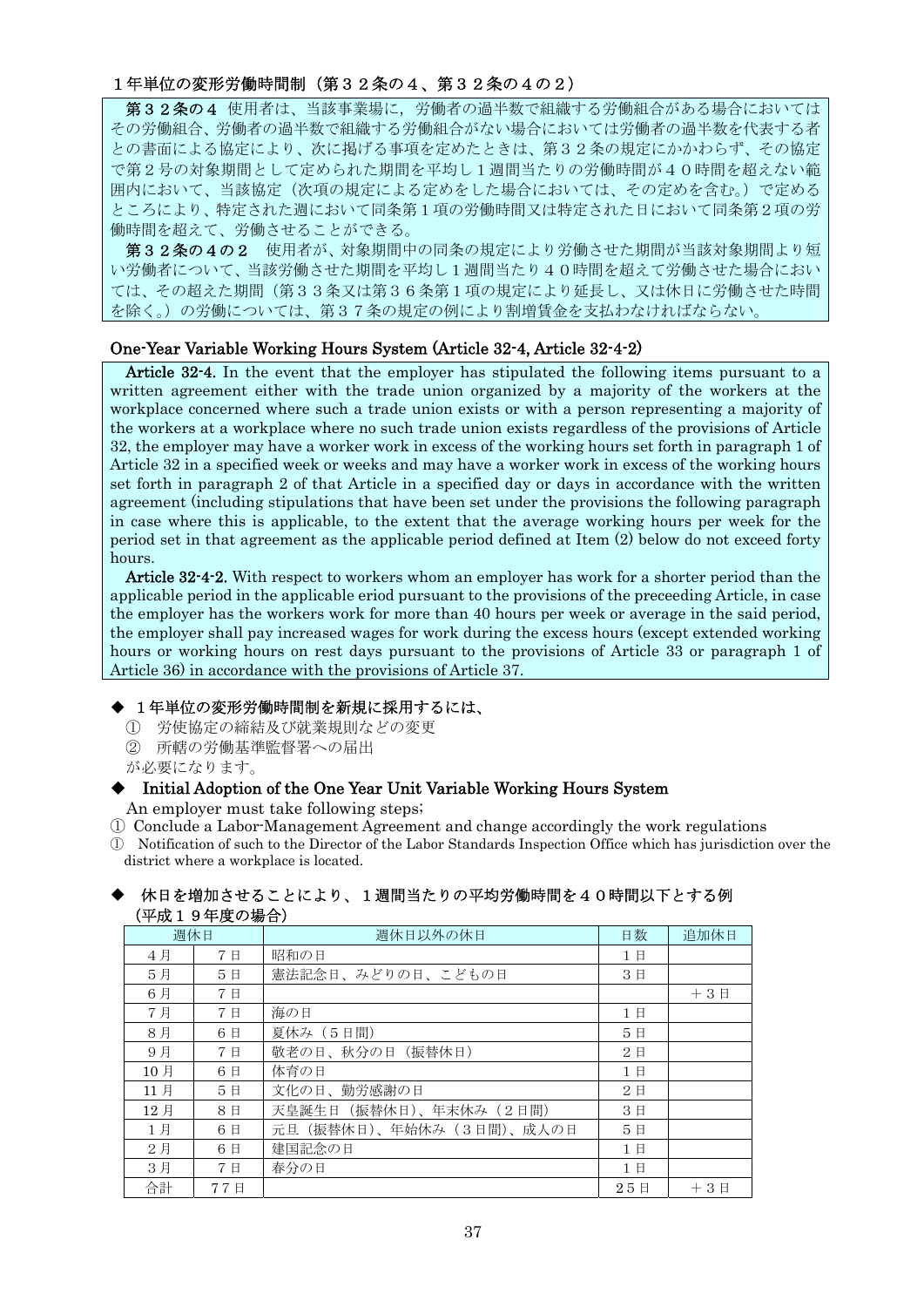※1日の所定労働時間が8時間で、隔週週休2日制(起算日4月1日、第1回目土曜休日4月7日)、国民の祝日が全休、夏休み5 日、年末年始休み5日(元旦(振替休日)を除く)の事業場 ※(振替休日)は、当該日が日曜日で月曜日に振替られるもの ※ 平成20年は閏年のため、2月は29日間です。 上記の事業場の場合、年間に102日の休日(77日+25日=102日)がありますが、1年単位の 変形労働時間制を採用した場合、週の所定労働時間は、 366日-102日 = 264日(年間労働日数)  $264$ 日×8時間 ÷(366日÷7)= 40.40時間 **となり、40時間をオーバーします** これを避けるためには、あと3日間の休日を増やす必要があります。 366日-(102日+3日)= 261日(年間労働日数)  $2\;6\;1\;\text{{\rm H}}\times8\;\text{{\rm H}}$ 間:( $3\;6\;6\;\text{{\rm H}}\div7)$  =  $3\;9\;9\;4\;\text{{\rm H}}$ 間

これにより、週の平均所定労働時間は40時間以下となり、週40時間労働制をクリアします。このケー スでは、6月に休日を増やしたものです。

## ◆ Following table demonstrates an example where there are an average of 40 hours or less work week by increasing rest days.

(fiscal year 2007)

| Rest days per week |         | Holidays except weekly rest days               | Days      | <b>Additional leaves</b> |
|--------------------|---------|------------------------------------------------|-----------|--------------------------|
| April              | 7 dys.  | Showa Day (Transfer of a rest day)             | 1 dys.    |                          |
| May                | 5 dys.  | Constitution Day, Greenary Day, Children's Day | 3 dys.    |                          |
| June               | 7 dys.  |                                                |           | 3 days<br>$+$            |
| July               | 7 dys.  | Marine Day                                     | 1 dys.    |                          |
| August             | 6 dys.  | Summer holidays (5 days)                       | 5 dys.    |                          |
| September          | 7 dys.  | Respect for the Aged Day,                      | $2$ dys.  |                          |
|                    |         | Autumn Equinox Day (Transfer of a rest day)    |           |                          |
| October            | 6 dys.  | Health Sports Day                              | 1 dys.    |                          |
| November           | 5 dys.  | Culture Day, Labor Thanksgiving Day            | $2$ dys.  |                          |
| December           | 8 dys.  | The Emperor's Birthday (Transfer a rest day),  | 3 dys.    |                          |
|                    |         | Year- end holidays (2 days)                    |           |                          |
| January            | 6 dys.  | New Year's Day, New Year's Holidays (3 days),  | 5 dys.    |                          |
|                    |         | Coming of Age Day                              |           |                          |
| February           | 6 dys.  | National Foundation Day                        | 1 dys.    |                          |
| March              | 7 dys.  | Vernal Equinox Day                             | 1 dys.    |                          |
| Total              | 77 dys. |                                                | $25$ dys. | $+$ 3 days               |

# For enterprises where prescribed working hours per day shall be 8 hours with a system of two rest days per every other week (for example; if the initial date of calculation is April 1, April 7 shall be the first Saturday rest day). This scenario also includes all national holidays, five days of summer holidays, five days of the year-end and beginning of the year (exclusion of New Year's Day) holidays.

# (Transfer rest day) means that the rest day shall be transferred to Monday because a national holiday (New Year's Day) falls on a Sunday.

# Februaru has 29 days in a leap year, 2008.

If there are 102 (77 days plus 25 days) rest days at the above mentioned workplace, and the One Year Variable Working Hours System is adopted by an employer, the prescribed working hours per week shall be as follows:

 $366 \text{ days} - 102 \text{ rest days} = 264 \text{ days}$  (working days per year)

264 days  $\times$  8 hours  $\div$  (366 days  $\div$  7) = 40.40 hours

It shows that the working hours are over 40 hours.

To avoid this kind of situation, you need to add 3 more rest days.

 $366 \text{ days} - (102 \text{ rest days} + 3 \text{ rest days}) = 261 \text{ days}$  (working days per year)

261 days  $\times$  8 hours  $\div$  (366 days  $\div$  7) = 39.94 hours

According to above calculations, the prescribed average working hours per week shall be under 40 hours. This shows that you fall within the 40 hours work week system.

In this case, rest days were added in June.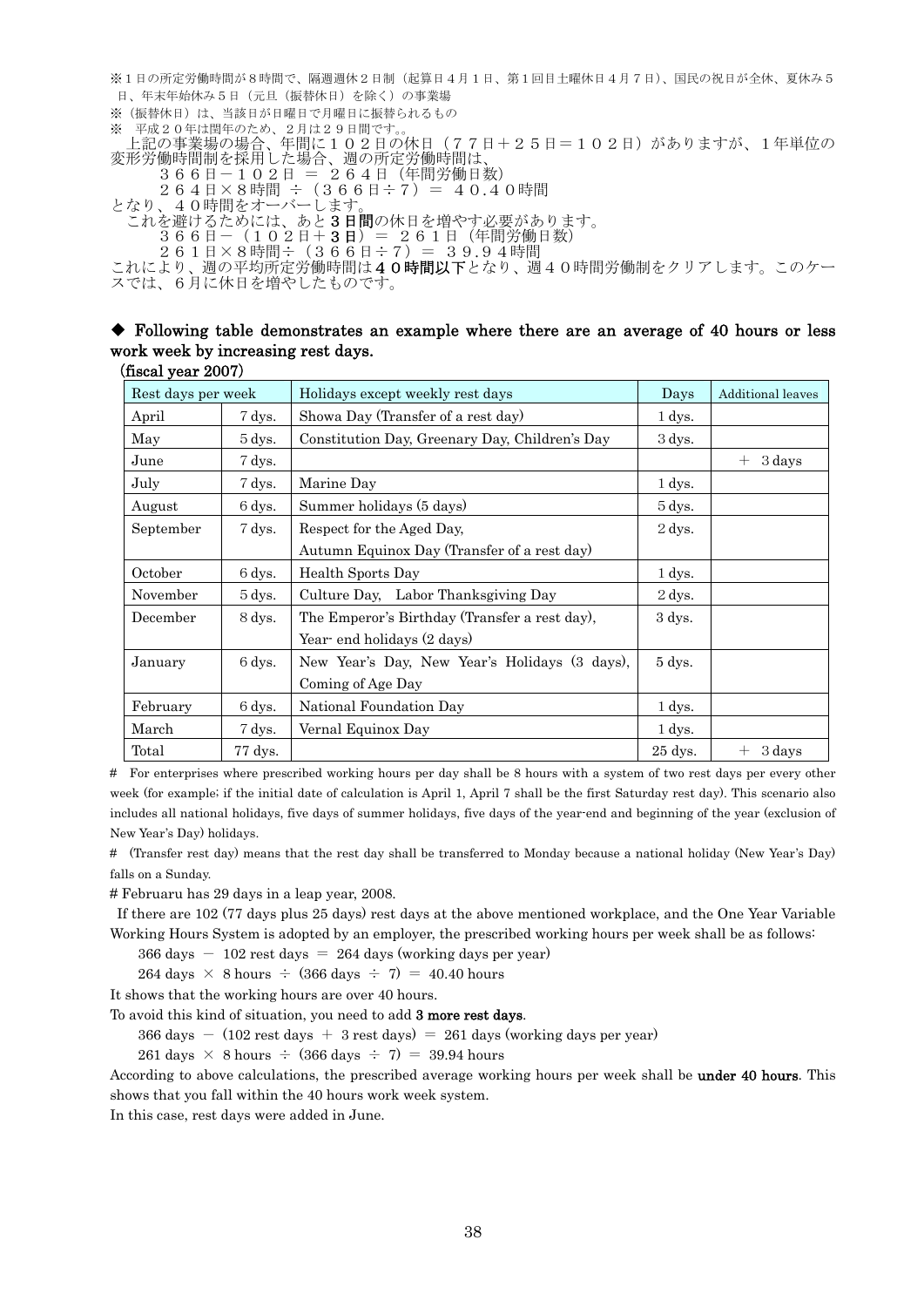モデルケースを参考に、あなたの事業場の労働時間をチェックし、追加休日の有無を確かめてください。 モデルケースを参考に記入してみてください

■ あなたの事業場

(平成19年度の場合)

|     | 週休日               | 週休日以外の休日                   | 日数     | 追加休日 |
|-----|-------------------|----------------------------|--------|------|
| 4月  | 日                 | 昭和の日(振替休日)                 | 日      |      |
| 5月  | 日                 | 憲法記念日、みどりの日、こどもの日          | 日      |      |
| 6月  | 日                 |                            |        |      |
| 7月  | 日                 | 海の日                        | 日      |      |
| 8月  | 日                 | 夏休み(<br>日間)                | 日      |      |
| 9月  | 日                 | 敬老の日、秋分の日(振替休日)            | 日      |      |
| 10月 | 日                 | 体育の日                       | 日      |      |
| 11月 | 日                 | 文化の日、勤労感謝の日                | 日      |      |
| 12月 | 日                 | 天皇誕生日 (振替休日)、年末休み (<br>日間) | 日      |      |
| 1月  | 日                 | 元旦、年始休み ( 日間)、成人の日         | 日      |      |
| 2月  | 日                 | 建国記念の日                     | 日      |      |
| 3月  | 日                 | 春分の日                       | 日      |      |
| 合計  | 日<br>$\mathbf{A}$ |                            | 日<br>B |      |

366日ー〔 〕日=〔 〕日(年間労働日数) あなたの会社の年間労働日数(280日以下)

あなたの会社の年間休日日数(A+B)

[ ] 日×8時間 ÷ (366日÷7) = | 時間 ← 40時間をクリアしているか

あなたの会社の 1年間の週数 あなたの会社の1週間 年間所定労働時間 きょう インスコン エコン コントリの所定労働時間

## ※ あなたの会社の1日の所定労働時間が8時間でない場合は,

その時間(例えば7時間30分)となることに注意してください。

## あと何日間の休日を増やす必要があるか

 $[$  〕時間× (366日÷7) = | 時間

1週間当たりの所定労働時間のうち 1年間で見たときの40時間を

40 時間をオーバーする時間 オーバーする時間の合計

■■■ 時間をあなたの会社の1日の所定労働時間で割れば、必要休日日数がでます。

必要休日日数を求めたら,

① 40 時間以下になったかどうかの確認

② その必要休日日数をどの月に追加するかの決定

を行い、上記の表の追加休日の欄に記入してください。

Based on this model case, please check the number of working hours at your workplace and confirm whether there is a need for additional rest days. Please list your case.

| Rest days per week |       | Holidays except weekly rest days                             | Days      | Additional leaves |
|--------------------|-------|--------------------------------------------------------------|-----------|-------------------|
| April              | Days. | Showa Day                                                    |           |                   |
| May                | Days  | Constitution Day, Greenery Children's Day                    |           |                   |
| June               | Days. |                                                              |           |                   |
| July               | Days. | Marine Day                                                   |           |                   |
| August             | Days. | Summer holidays (five days)                                  |           |                   |
| September          | Days. | Respect for the Aged Day, Autumn Equinox Day                 | $\bullet$ |                   |
| October            | Days. | Health Sports Day                                            |           |                   |
| November           | Days. | Culture Day, Labor Thanksgiving Day                          |           |                   |
| December           | Days. | The Emperor's Birthday, Year- end holidays (f.e. two days)   |           |                   |
| January            |       | New Year's Day(Transferring of a rest day), Beginning of the |           |                   |
|                    | Days. | year holiday(f.e., a day), Coming of Age Day                 |           |                   |
| February           | Days. | National Foundation Day                                      |           |                   |
| March              | Days. | Vernal Equinox Day                                           |           |                   |
| Total              | Days. |                                                              |           | Days              |

■ Your workplace (In the case of fiscal year 2007)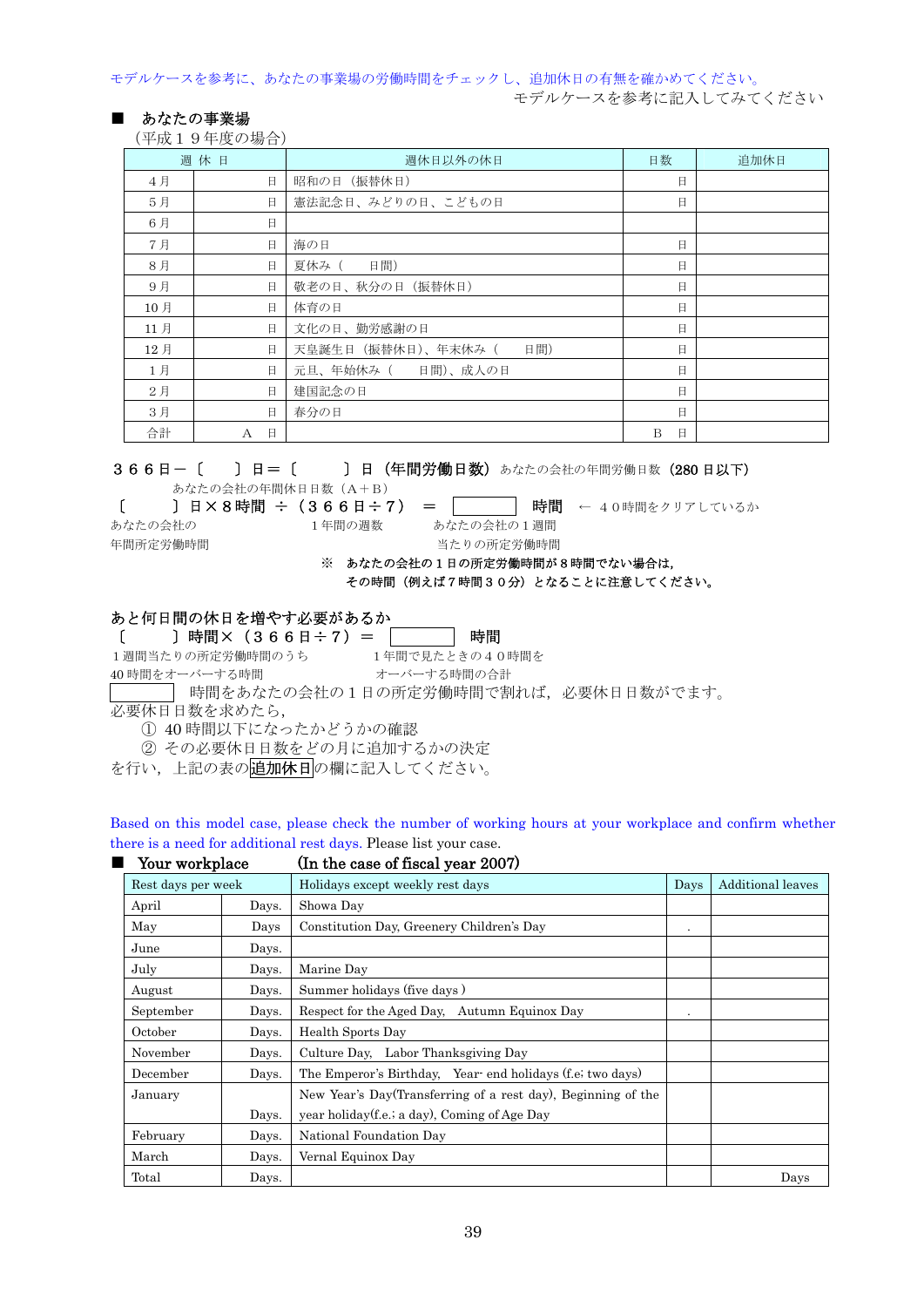|                                                                         | $366 \text{ days} - 1 \text{ days} = 1$ days (the number of annual working days) (280 days or less)  |
|-------------------------------------------------------------------------|------------------------------------------------------------------------------------------------------|
| The number of                                                           |                                                                                                      |
| annual leaves                                                           | The number of annual working days                                                                    |
| at your workplace                                                       | at your workplace                                                                                    |
| $(A+B)$                                                                 |                                                                                                      |
| $\alpha$ days $\times$ 8 hours $\div$ [366 days $\div$ 7] = [           | hours $\leftarrow$ Is it under 40 hours ?                                                            |
| Annual prescribed working                                               | The number of Prescribed weekly working hours                                                        |
| hours at your workplace                                                 | weeks yearly<br>at your workplace                                                                    |
|                                                                         | # If the prescribed daily working hours at your workplace are not 8 hours, please confirm the number |
| of working hours (for example, 7 hours 30 minutes).                     |                                                                                                      |
| How many rest days do you need to add?                                  |                                                                                                      |
| ) hours $\times$ (366 days $\div$ 7) =<br>$\left\lfloor -\right\rfloor$ | hours                                                                                                |
| working hours which exceed                                              | Total number of working hours                                                                        |
| 40 hours in the prescribed                                              | which exceed 40 hours during a year                                                                  |
| weekly working hours                                                    |                                                                                                      |
| If the employer shall divide                                            | hours by the prescribed daily working hours at your                                                  |
|                                                                         | workplace, you can calculate the number of necessary rest days.                                      |
|                                                                         | After the calculation of necessary number of rest days,                                              |
|                                                                         | 1) please confirm whether the prescribed weekly working hours are under 40 hours or not.             |
|                                                                         | 2 please decide in which month you need to add the necessary rest days.                              |

Please fill in **additional leave** space of the above table.

## ■ 対象労働者の範囲

対象労働者の範囲は、労使協定により明確に定める必要があります。

途中入社・退職者の実労働時間(法定割増賃金を支払わなければならない場合を除く)が、次の計算 式による時間数を超えた場合は、その超えた時間数について割増賃金を支払うこと

| 法第32条の4の2の規定により割増賃金を支払う時間 |     |  |         |  |         |  |
|---------------------------|-----|--|---------|--|---------|--|
|                           | 本人の |  | 第37条の規定 |  | 実勤務期間に  |  |
|                           | 実労働 |  | により割増賃金 |  | おける法定労働 |  |
|                           | 時間  |  | を支払う時間  |  | 時間の総枠   |  |

実勤務期間における法定労働時間の総枠の計算式は (実勤務期間の暦日数 ÷7日)× 40 時間

## ■ Applicable Workers

 The employer needs to decide who are the applicable workers as clearly designated by the labor-management agreement.

With respect to excess working hours (outside of legal overtime) for workers who entered the company in the middle of a designated work period or those retiring from the company, the following calculation shall be used to pay increased wages.

|                                        | ₩                                                                                                                                                                                       |                                                                                                                                                                                               |
|----------------------------------------|-----------------------------------------------------------------------------------------------------------------------------------------------------------------------------------------|-----------------------------------------------------------------------------------------------------------------------------------------------------------------------------------------------|
|                                        | The excess hours for which an employer shall pay increased<br>wages pursuant to the provision of Article 32-4-2.                                                                        |                                                                                                                                                                                               |
| Actual working<br>hours of a<br>worker | The excess hours<br>which an employer<br>Total legal<br>working hours<br>shall pay increased $-$<br>for actual<br>wages pursuant to<br>the provision of<br>working period<br>Article 37 | The calculation for total legal working<br>hours for actual working period<br>$\cdots$<br>The number of<br>$\div$ 7 days<br>calendar days<br>$\times$ 40 hours<br>of actual working<br>period |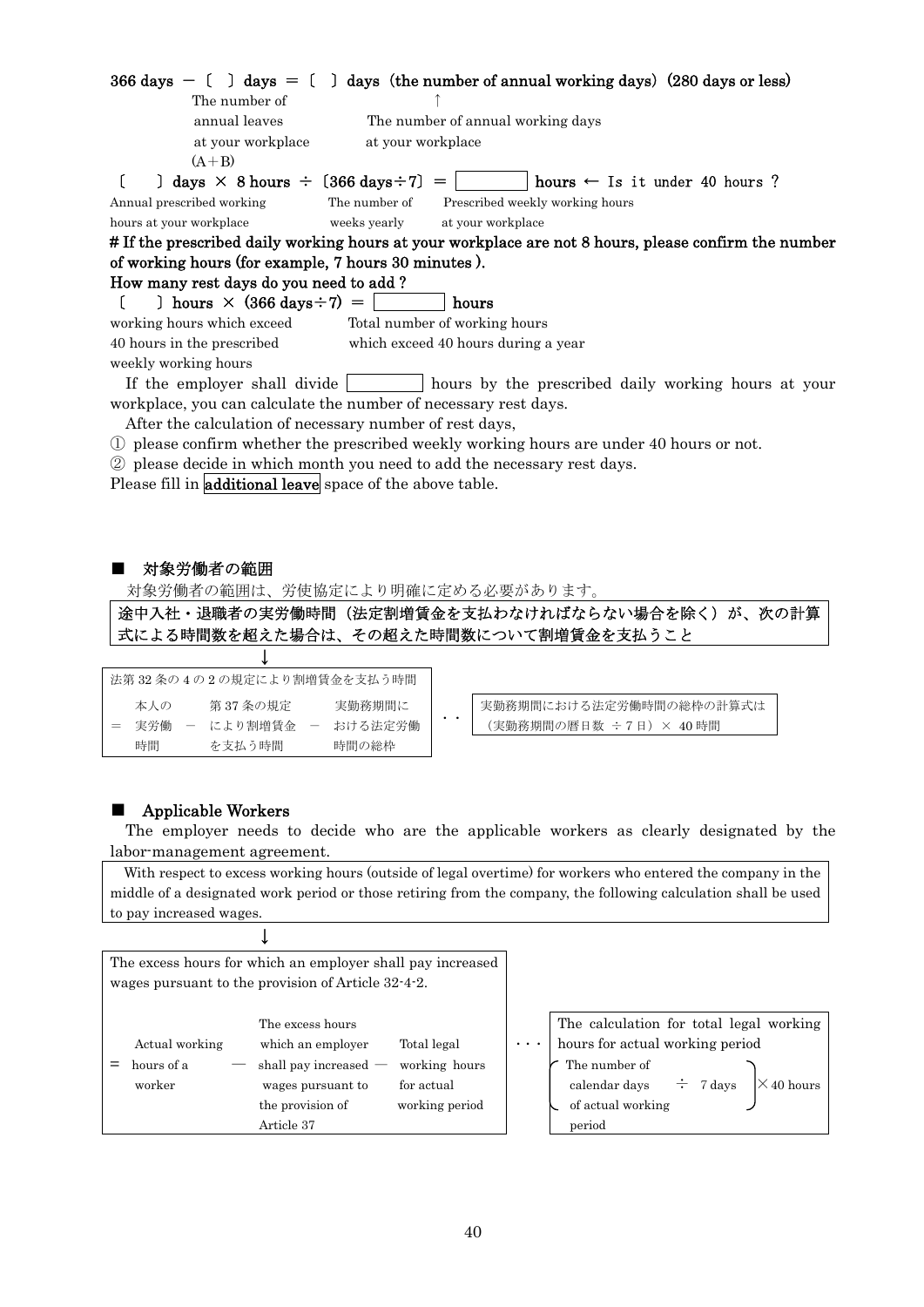## ■ 労働時間の特定

1年単位の変形労働時間制の導入に当たり、1か月以上の期間ごとに対象期間を区分した場合、各期間 の労働日数及び総労働時間を労使協定において定める必要がありますが、最初の期間を除き協定時に全期 間の労働日ごとの労働時間を示す必要はなく、区分された各期間の 30 日前までに労働日及び労働日ごと の労働時間を労働者代表の同意を得て、書面により特定すればよいこととなっています。

なお 特定された労働日及び労働日ごとの労働時間を変更することはできません。

## ■ Specification of Working Hours

 In the case that an employer introduces the One-Year Variable Working Hours System and where the applicable period is divided into periods of one month or more, the employer needs to settle the working days of each period and total working hours by a labor and management agreement. Except the initial period as designated by the same, there is no need to show the working hours of each working day throughout the agreement period. By written agreement with the representative of workers, the rest of the working hours of each working day should be specified at least 30 days in advance of the next divided periods.

You can not change the specified working days and working hours of each working day.

## ■ 労働日数、労働時間の限度

|          | 対象期間が1年の場合 → 280日                             |  |  |  |  |  |
|----------|-----------------------------------------------|--|--|--|--|--|
| 労働日数の限度  | 対象期間が3か月を超え1年未満である場合                          |  |  |  |  |  |
|          | → 1年当たりの労働日数の限度×対象期間の暦日数/365日 (小数点以下は切捨て)     |  |  |  |  |  |
|          | 1 日 → 1 0 時間<br>1週間 → 52時間                    |  |  |  |  |  |
| 1日及び1週間の | 導入の要件(3か月を超えた場合)                              |  |  |  |  |  |
| 労働時間の限度  | 148時間を超える所定労働時間を設定した週が連続3週間以内であること            |  |  |  |  |  |
|          | ②起算日から3か月ごとに区切った1期間に48時間を超える週の初日が3日以内であること    |  |  |  |  |  |
| 連続して労働させ | 連続労働日数 → 6日                                   |  |  |  |  |  |
| る日数の限度   | (特定期間(対象期間中の特に業務が繁忙な期間)における連続労働日数は、労使協定の定めがある |  |  |  |  |  |
|          | 場合には、1週間に1日の休日が確保できる日数)                       |  |  |  |  |  |

## ■ Limits of Working Days and Working Hours

|                                   | In a case where applicable period shall be one year.                                     |
|-----------------------------------|------------------------------------------------------------------------------------------|
|                                   | $\rightarrow$ 280 days                                                                   |
| Limit of Working Days             | In a case where applicable period shall be over three months to one                      |
|                                   | year or less.                                                                            |
|                                   | $\rightarrow$ Limit of service days yearly $\times$ calendar days of applicable          |
|                                   | $period \diagup 365 \ days$ (omit the figures below the decimal place)                   |
|                                   | $1 \text{ day} \rightarrow 10 \text{ hours} 1 \text{ week} \rightarrow 52 \text{ hours}$ |
|                                   | reasons to enter (in a case it shall over 3 mths)                                        |
| Limits of the Working Hours<br>of | The week which set the prescribed working hours in excess of 48 hours shall              |
| one day and one week              | be within a continuous 3 weeks.                                                          |
|                                   | 2A period which shall be divided by three months from the initial date of                |
|                                   | calculation. Within this time period, only 3 weeks can exceed 48 hours.                  |
|                                   | Continuous service days $\rightarrow$ 6 days                                             |
| Limits of continuous service days | Continuous service days during specified period (an especially busy period in            |
|                                   | the applicable period) shall be the days for which one can get one rest day              |
|                                   | weekly if there is a labor-management agreement.                                         |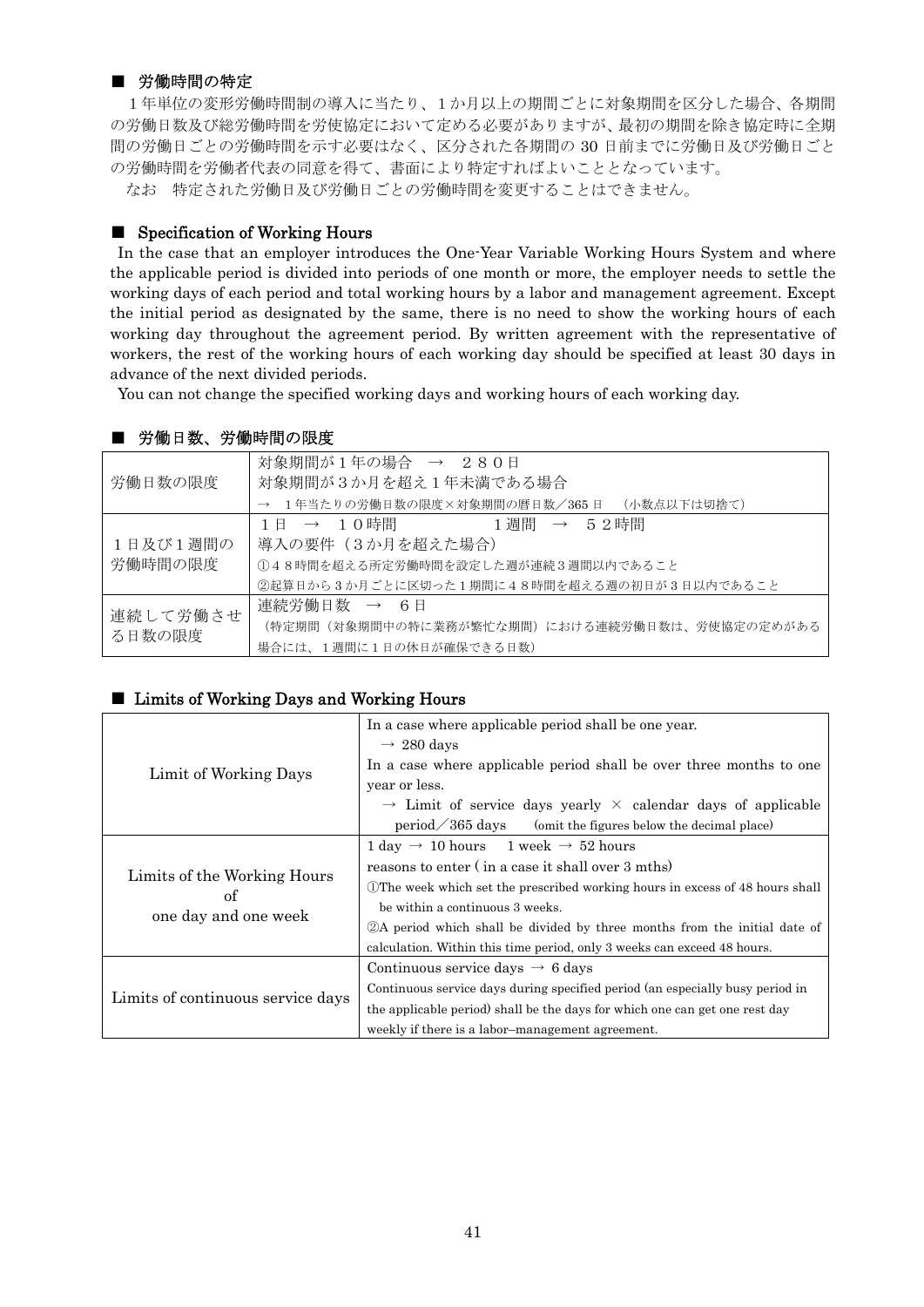様式第4号(第12条の4第6項関係)

1年単位の変形労働時間制に関する協定届

| 事業の種類                                | 事 | 業<br>$\mathcal{D}$ | 名                            | 称 | 事<br>業                               | 所<br>$\mathcal{D}$ | 在 地 |          | 話番<br>電           | 号 )                   |              | 常時使用する労働者数 |
|--------------------------------------|---|--------------------|------------------------------|---|--------------------------------------|--------------------|-----|----------|-------------------|-----------------------|--------------|------------|
|                                      |   |                    |                              |   |                                      |                    |     |          |                   |                       |              | $\lambda$  |
| 該当労働者数<br>(満18歳未満の者)                 | 起 | 算                  | 対 象 期 間 及 び 特 定 期 間<br>$H$ ) |   | 対象期間中の各日及び各週の<br>労働時間並びに所定休日         |                    |     |          |                   | 対象期間中の1週間の<br>平均労働時間数 |              | 協定の有効期間    |
| 人<br>$\lambda$                       |   |                    |                              |   |                                      | (別紙)               |     |          |                   | 時間                    | 分            |            |
| 労働時間が最も長い日の労働時間数<br>(満 18 歳 未 満 の 者) |   | 時間<br>時間           | 分<br>分                       |   | 労働時間が最も長い週の労働時間数<br>(満 18 歳 未 満 の 者) |                    |     | 時間<br>時間 | 分 数               |                       | 分 対象期間中の総労働日 | 日          |
| 労働時間が48時間を超える週の最長連続週数                |   |                    |                              |   | 週                                    |                    |     |          | 対象期間中の最も長い連続労働時間数 |                       |              | 日間         |
| 対象期間中の労働時間が48時間を超える週数                |   |                    |                              |   | 週                                    |                    |     |          | 特定期間中の最も長い連続労働日数  |                       |              | 日間         |

| $\mathsf{H}$<br>間<br>協定の対象期 |    | 旧協定の労働時間が最も長い日の労働時間数 | 時間 |
|-----------------------------|----|----------------------|----|
| 旧協定の労働時間が最も長い週の労働時間数        | 時間 | 旧協定の対象期間中の総労働日数      |    |

| 協定の成立年月日                          | 年 | Β |    |        |  |             |   |  |
|-----------------------------------|---|---|----|--------|--|-------------|---|--|
| 協定の当事者である労働組合の名称又は労働者の過半数を代表する職 名 |   |   |    |        |  |             |   |  |
| 者の                                |   |   | 氏名 |        |  | $_{\oplus}$ |   |  |
| 協定の当事者(労働者の過半数を代表する者の場合)の選出方法     |   |   |    |        |  |             |   |  |
| 年                                 |   |   |    | 使用者 職名 |  |             |   |  |
|                                   |   |   |    |        |  |             | 仰 |  |
|                                   |   |   |    |        |  |             |   |  |

## 労働基準監督署長 殿

#### 記載心得

- 1 法第60条第3項第2号の規定に基づき満18歳未満の者に変形労働時間制を適用する場合には、「該当労働者数」、「労働時間が最も長い日の労働時間数」及び「労働時間が最 も長い週の労働時間数」の各欄に括弧書きすること。
- 2 「対象期間及び特定期間」の欄のうち、対象期間については当該変形労働時間制における時間通算の期間の単位を記入し、その起算日を括弧書きすること。
- 3 「対象期間中の各日及び各週の労働時間並びに所定休日」については、別紙に記載して添付すること。
- 4 「旧協定」とは、則第12条の4第3項に規定するものであること。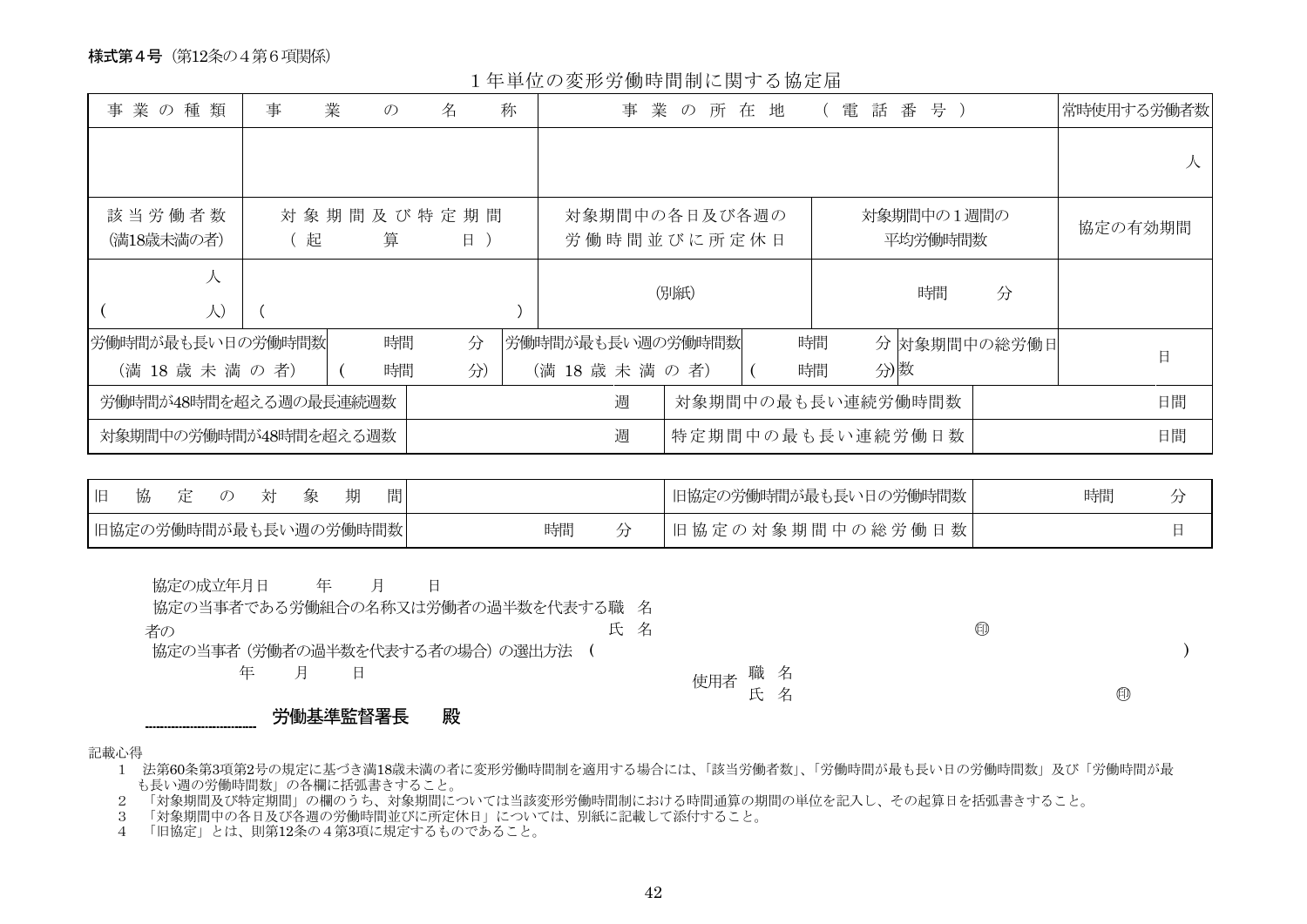## Report of Agreement on One-Year Variable Working Hours System

| Type of enterprises                                                                                                   | Name of enterprise                                                                    |                |                     |  |                                                                                                                                                                         | Address and phone number of enterprise                     |                |                      |      |                                                             | The number of regular<br>workers |
|-----------------------------------------------------------------------------------------------------------------------|---------------------------------------------------------------------------------------|----------------|---------------------|--|-------------------------------------------------------------------------------------------------------------------------------------------------------------------------|------------------------------------------------------------|----------------|----------------------|------|-------------------------------------------------------------|----------------------------------|
|                                                                                                                       |                                                                                       |                |                     |  |                                                                                                                                                                         |                                                            |                |                      |      |                                                             |                                  |
| Number of workers<br>(who are under 18 full<br>years of age)                                                          | Applicable period and specified period<br>(initial date of calculations)              |                |                     |  | Working hours and prescribed rest days of Number of average working hours per<br>each days and each weeks during<br>week during applicable period<br>applicable period. |                                                            |                | Valid term agreement |      |                                                             |                                  |
| people<br>people                                                                                                      |                                                                                       |                |                     |  |                                                                                                                                                                         | (Enclosed paper)                                           |                | hours                |      | minutes                                                     |                                  |
| Number of working days which is a day<br>of the longest working hours<br>(a worker who is under 18 full years of age) |                                                                                       | Hours<br>Hours | minutes<br>minutes) |  | Number of working hours of the longest<br>working hours week<br>(worker who is under 18 full years of age)                                                              |                                                            | hours<br>hours | minutes<br>minutes)  |      | Total number of working<br>days during applicable<br>period | days                             |
| Number of the longest continuous week of a week<br>which working hours exceed 48 hours weekly                         |                                                                                       |                | Weeks               |  | Longest continuous working days during<br>applicable period                                                                                                             |                                                            |                | days                 |      |                                                             |                                  |
|                                                                                                                       | Number of weeks which working hours shall exceed<br>per week during applicable period |                |                     |  | Weeks                                                                                                                                                                   | Longest continuous working days during<br>specified period |                |                      | days |                                                             |                                  |

| Applicable period of the preceding agreement<br>One year                      |       |         | Number of working hours in a day of the longest<br>working hours of the preceding agreement | hours | minutes |
|-------------------------------------------------------------------------------|-------|---------|---------------------------------------------------------------------------------------------|-------|---------|
| Working hours of the longest working hours week<br>of the preceding agreement | hours | minutes | Total number of working days during<br>applicable period of preceding agreement             |       | days    |

Date of concluded agreement .

The name of the related labor union or the representive of the majority of the workers

Name

The way of choosing person who represents the majority of the workers.

The employer ; Title

Name seal

seal

To: Director of the ○ ○ Labor Standards Inspection Office

## Date:

(Information)

1. If an employer applies the variable working hours system to minors who are 18 years or less based on the provision of item 2 paragraph 3 Article 60, the employer must list in the designated [number parenthesis of the workers], [number of working hours which is the longest daily day] and [number of working hours in the longest working hours week].

2.[applicable period and specified period], concerning the applicable period, list total hours under the indicated variable working hours system and the initial date of calculation in parenthesis.

3. For [the working hours and the prescribed rest days of each days and each weeks during applicable period], list this information on a separate sheet and attach it to this form.

4.[preceeding agreement] means the provision of paragraph 3 Article 4-3 of the Enforcement Regulations.

Title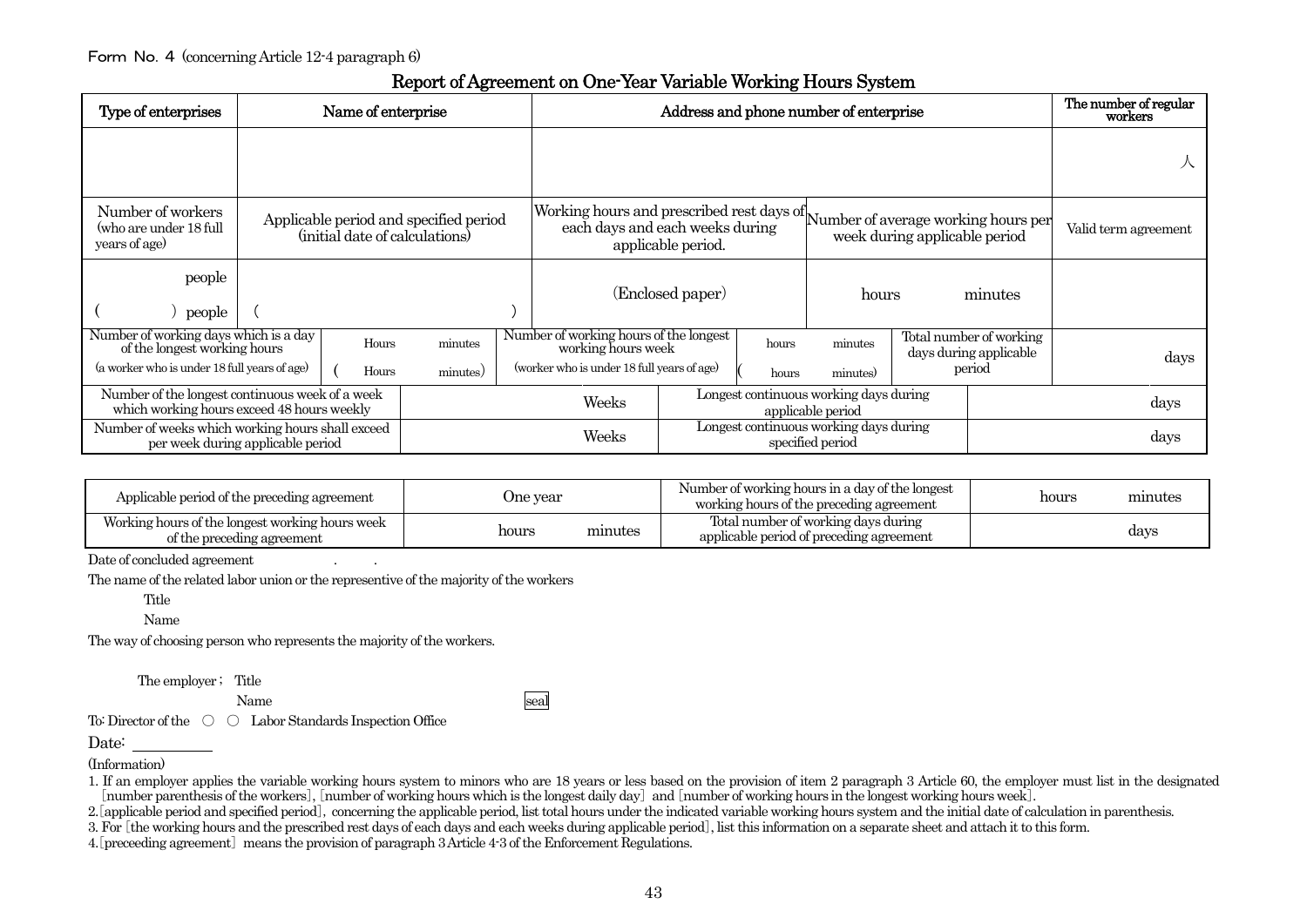## 1週間単位の非定型的変形労働時間制(第32条の5)

使用者は、日ごとの業務に著しい繁閑の差が生ずることが多く、かつ、これを予測した上で就業規則 その他これに準ずるものにより各日の労働時間を特定することが困難であると認められる厚生労働省 令で定める事業であって、常時使用する労働者の数が厚生労働省令で定める数未満のものに従事する労 働者については、当該事業場に、労働者の過半数で組織する労働組合がある場合においてはその労働組 合、労働者の過半数で組織する労働組合がない場合においては労働者の過半数を代表する者との書面に よる協定があるときは、第32条第2項の規定にかかわらず、1日について10時間まで労働させるこ とができる。

## One week Atypical Adjustable Working Hours System (Article 32-5)

 With respect to workers employed in enterprises of which business categories are specified by a Ministry of Health, Labor and Welfare ordinance as the amount of daily business is often subject to wide fluctuations and it would be difficult to anticipate these fluctuations and to fix daily working hours by rules of employment or the equivalent, and of which the number of regular workers is under the number specified by a Ministry of Health, Labor and Welfare ordinance, the employer may, regardless of the provisions of Article 32, paragraph 2, have workers work for up to ten hours per day, if there is a written agreement with either a trade union organized by a majority of the workers at the workplace concerned where such a trade union exists or with a person representing a majority of the workers where no such trade union exists.

## 1週間単位の非定型的変形労働時間制を採用するには、

① 協定を締結することにより、1週間の労働時間が40時間(特例措置対象事業も同じ)以下になる ように定める、かつ、この時間を超えて労働させた場合には、割増賃金を支払う旨定めること ② 労使協定を所定の様式により、所轄の労働基準監督署長に届け出ること

が必要です。

## ◆ One-Week Atypical Adjustable Working Hours System

① With respect to the conclusion of a labor-management agreement, working hours per week shall be specified under forty hours (same as special measures applicable to enterprises), and in case an employer has a worker work for more than 40 hours per week, an employer shall pay increased wages for work during the excess hours.

② An employer shall file the labor–management agreement with the director of the respective Labor Standards Inspection Office by fixed form.

## 労働時間の上限

1日の労働時間の上限は10時間です。

◆ Working Hours Maximum Limit

Maximum limit of working hours daily shall be ten hours.

## フレックスタイム制(第32条の3)

使用者は、就業規則その他これに準ずるものにより、その労働者に係る始業及び終業の時刻をその労 働者の決定にゆだねることとした労働者については、当該事業場の労働者の過半数で組織する労働組合 がある場合においてはその労働組合、労働者の過半数で組織する労働組合がない場合においては労働者 の過半数を代表する者との書面による協定により、次に掲げる事項を定めたときは、その協定で第2号 の清算期間として定められた期間を平均し1週間当たりの労働時間が第32条第1項の労働時間を超 えない範囲内において、同条の規定にかかわらず、1週間において同項の労働時間又は1日において同 条第2項の労働時間を超えて、労働させることができる。

## Flextime System (Article 32-3)

 In the event that the following Items have provided in a written agreement with either a trade union organized by a majority of the workers at the workplace concerned where such a trade union exists or with a person representing a majority of the workers where no such trade union exists, the employer may, with respect to a worker for whom the starting and ending time for work is left to the worker's own decision pursuant to rules of employment or the equivalent, and regardless of the provisions of Article 32, have such worker work in excess of the working hours set forth in paragraph 1 of Article 32 in a week and may have such worker work in excess of the working hours set forth in paragraph 2 of that article in a day, to the extent that the average working hours per week during a period provided in the abovementioned written agreement as the settlement period of which conditios are defined in Item 2 below do not exceed the working hours set forth in paragraph 1 of article 32.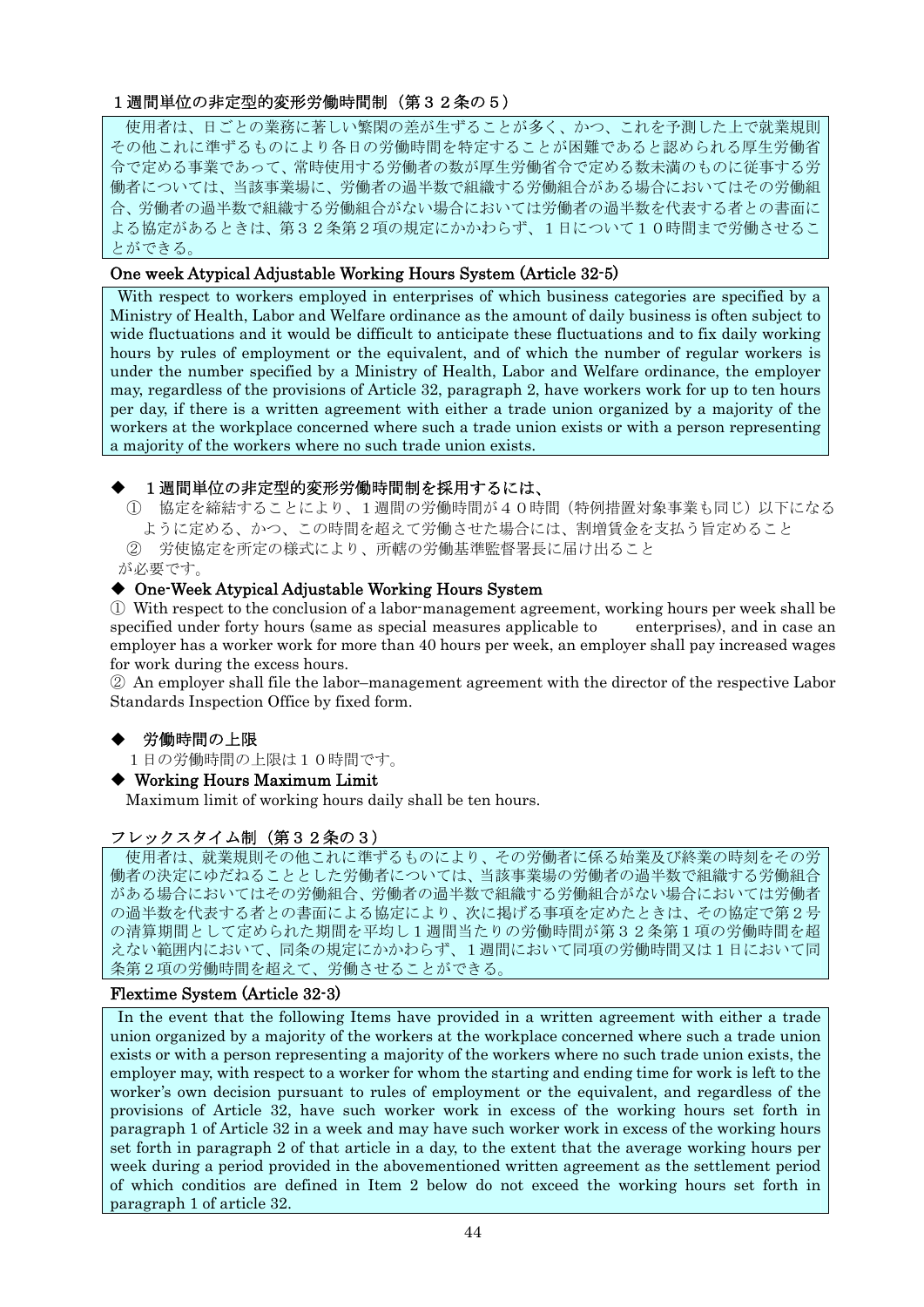## ◆ フレックスタイム制を採用するには、

- ① 就業規則その他これに準ずるものにより、始業及び終業の時刻を労働者の決定に委ねることを規定 すること
- ② 労使協定において対象となる労働者の範囲、清算期間※1、清算期間中の総労働時間※2、標準とな る1日の労働時間などを定めること

が必要です。

## ◆ Flextime System

① Employment regulations or the equivalent allow the worker to decide the starting and ending times.

 $\Omega$  The Labor-Management Agreement stipulates the kind of workers, an agreed period of work #1, total working hours during the agreed period #2, and the standard working hours per day.





#### ※1:清算期間

 フレックスタイム制において、労働契約上労働者が労働すべき時間を定める期間で、1か月以内とされています。 1か月単位のほかに、1週間単位等でも可能です。

※2:清算期間中の総労働時間

 フレックスタイム制において、労働契約上労働者が労働すべき時間です。要するに所定労働時間のことであり、 所定労働時間は清算期間を単位として定めることになります。

この時間は、清算期間を平均し1週間の労働時間が法定労働時間の範囲内となるように定める必要があります。 ※3:コアタイム

労働者が必ず労働しなければならない時間帯です。

※4:フレキシブルタイム

労働者がその選択により労働することができる時間帯です。

#### MODEL

|            |                            |       | Standard working hours | Period of working |                                                          |      |                             |      |
|------------|----------------------------|-------|------------------------|-------------------|----------------------------------------------------------|------|-----------------------------|------|
|            |                            |       |                        |                   | (period of prescribed working hours for regular workers) |      |                             |      |
| AM<br>7:00 | 9:00                       | 10:00 | 12:00                  | <b>PM</b><br>1:00 |                                                          | 3:00 | 5:00                        | 7:00 |
|            |                            |       |                        |                   |                                                          |      |                             |      |
|            | Flex time                  |       | Core time              | Break             | Core time                                                |      | Flex time                   |      |
| #4         | Possible to attend anytime |       | Must work<br>#3        |                   |                                                          | #4   | Possible to go home anytime |      |

#1. An agreed period is the period when a worker has to work under the employment agreement, not to exceed one month. However, either a one-month unit or a one-week unit is possible.

#2. Total working hours during the agreed period refer to when a worker has to work under the employment contract. This is the same as the prescribed working hours. The prescribed working hours shall provide a unit of an agreed period. These hours are based on the average limit of regular legal working hours weekly.

#3. Core time is the period which a worker must work.

#4. Flextime is the period which a worker works by a worker's own choice.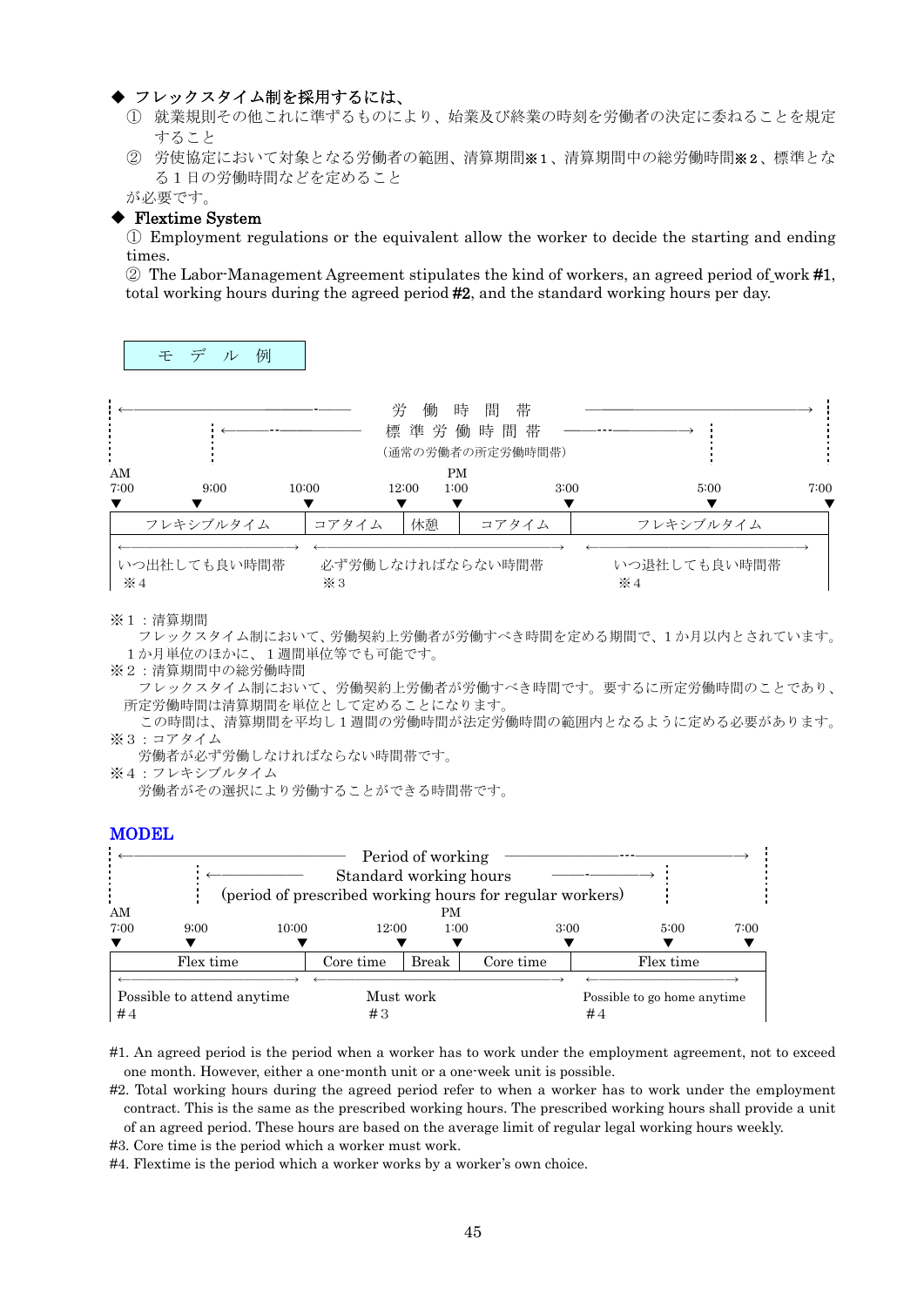## ⑦ 裁量労働制

## 7 Arbitrary Working System

## 裁量労働制(第38条の3、第38条の4)

第38条の3 使用者が、当該事業場に、労働者の過半数で組織する労働組合があるときはその労働 組合、労働者の過半数で組織する労働組合がないときは労働者の過半数を代表する者との書面による協 定により、次に掲げる事項を定めた場合において、労働者を第1号に掲げる業務に就かせたときは、当 該労働者は、厚生労働省令で定めるところにより、第2号に掲げる時間労働したものとみなす。

第38条の4 賃金、労働時間その他の当該事業場における労働条件に関する事項を調査審議し、事 業主に対し当該事項について意見を述べることを目的とする委員会(使用者及び当該事業場の労働者を 代表する者を構成員とするものに限る。)が設置された事業場において、当該委員会がその委員の5分 の4以上の多数による議決により次に掲げる事項に関する決議をし、かつ、使用者が、厚生労働省令で 定めるところにより当該決議を行政官庁に届け出た場合において、第2号に掲げる労働者の範囲に属す る労働者を当該事業場における第1号に掲げる業務に就かせたときは、当該労働者は、厚生労働省令で 定めるところにより、第3号に掲げる時間労働したものとみなす。

#### Arbitrary Working System (Article 38-3, Article 38-4)

Article 38-3. where an employerhas provided for the following matters in a written agreement either with a trade union organized by a majority of the workers at the workplace concerned where such a trade union exists or with a person representing a majority of the workers at a workplace where no such trade union exists, in the event that such employer has assigned workers to work categories set forth in Item 1, the working hours of such workers shall, pursuant to the provisions of the relevant Ministry of Health, Labor and Welfareordinance, be deemed to be such number of hours that is provided in Item 2.

Article 38-4. At a workplace where a committee (members of such committeeshall consist of the employer and persons representing workers at the workplace) has been established to examine and discuss wages, working hours and other issues relating to the working conditions at the workplace and to express an opinion to the owner of the enterprise with regards to such matters, upon the adoption of a resolution by eighty percent of the committee members with respect to the following matters and the filing of such resolution with the administrative office in accordance with the relevant Ministry of Health, Labor and Welfare ordinance, any workers within the scope of workers provided under Item 2 who are assigned to the work category described under Item 1 shall, pursuant to the provisions of the relevant Ministry of Health, Labor and Welfare ordinance, be deemed to have worked for such number of hours that is provided in Item 3.

## 裁量労働制を採用するには、

労使協定の締結・届出、あるいは労使委員会の設置・決議・届出などが必要です。

## ◆ Adoption of Arbitrary Working System

 The conclusion of a report on the labor-management agreement or the establishment of a labor-management committee and its resolutions are needed.

## ■ 専門業務型裁量労働制

対象業務(19種) │ ────→ │ 労使協定 │ ─────→ │所轄労基署長への届出

なお、専門業務型裁量労働制は、労働者の過半数で組織される労働組合(ない場合は労働者の過半数の 代表者)との労使協定で、①対象業務、②業務の遂行手段、時間配分の決定などに関し具体的な指示をし ないこと、③みなし労働時間、④有効期間、⑤健康・福祉を確保する措置、⑥苦情処理に関する措置、⑦ ⑤及び⑥に定めた措置に関する記録を有効期間終了後3年間保存することについて締結した場合に導入 できます。この労使協定は労働基準監督署長に届け出る必要があります。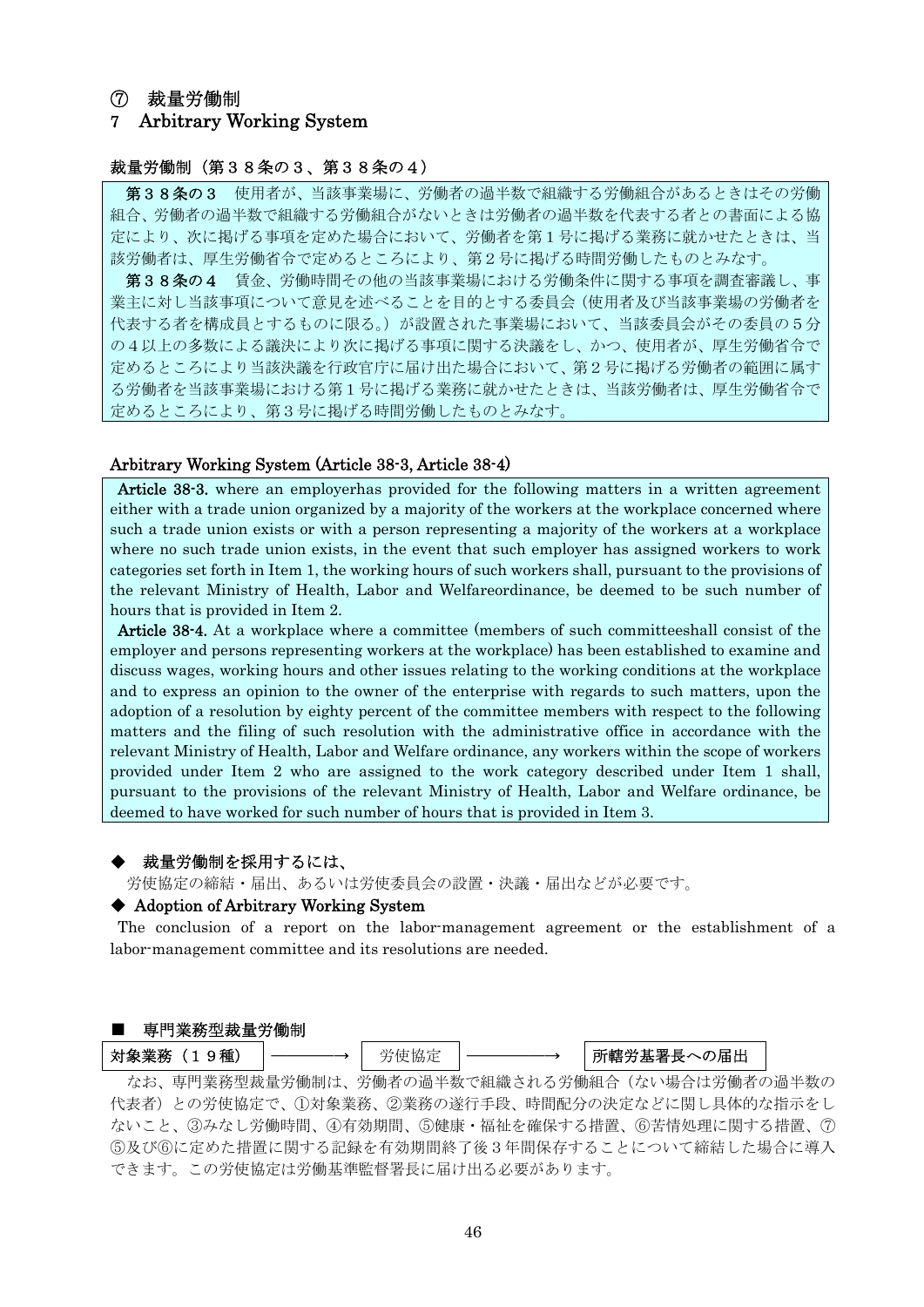#### ■ Professional Type Arbitrary Working System

| <b>Applicable Duties</b> | Labor-Management |  |
|--------------------------|------------------|--|
| $(19 \text{ types})$     | Agreement        |  |

File with the Director of the respective Labor Standards Inspection Office

The professional type arbitrary system shall be introduced after the conclusion of a labor-management agreement with a trade union organized by a majority of the workers in the workplace (or with a person representing the majority of the workers where no such trade union exists) about ① applicable duties, ② no concrete directives regarding such decisions as the means of achieving said duties and allocation of time, ③ deemed working hours, ④ valid term, ⑤ measures to ensure health and welfare, ⑥ grievance procedure measures, ⑦ maintenance of records about the measures in ⑤ and ⑥ for a period of three years after completion of effective term of the labor-management agreement.

 This Labor-Management Agreement has to be filed with the director of the respective Labor Standards Inspection Office concerned.



なお、企画業務型裁量労働制は、労使委員会を設置し、①対象業務、②対象労働者の範囲、③みなし労 働時間、④健康・福祉を確保する措置、⑤苦情処理に関する措置、⑥本人の同意の取得及び不同意者の不 利益取扱いの禁止に関する措置、⑦決議の有効期間の定め、⑧④から⑥までに定めた措置に関する記録を 有効期間終了後3年間保存することを、委員会の委員の5分の4以上の賛成により決議し、労働基準監督 署長に届け出た場合に導入できます。

また、④健康・福祉を確保する措置の実施状況については、定期に労働基準監督署長へ報告しなければ なりません。

## ■ Business Type Arbitrary Working System



The Business Type Arbitrary Working System shall be introduced based on the resolution of four-fifths of the committee members about  $\Omega$  applicable duties,  $\Omega$  kinds of applicable workers,  $\Omega$ deemed working hours, ④ measures to ensure health and welfare, ⑤ grievance procedures measures, ⑥ measures for obtaining the consent of workers or banning disadvantageous treatment of workers who do not consent,  $\mathcal{D}$  settlement of effective period of resolutions,  $\mathcal{D}$  maintenance of records three years after the completion of the effective term which shall be based on measures settled between ④ and ⑥, and the filing with a director of the respective Labor Standards Inspection Office.

 On the enforcement of measures to ensure health and welfare, an employer has to report on this to the director of the respective Labor Standards Inspection Office regularly.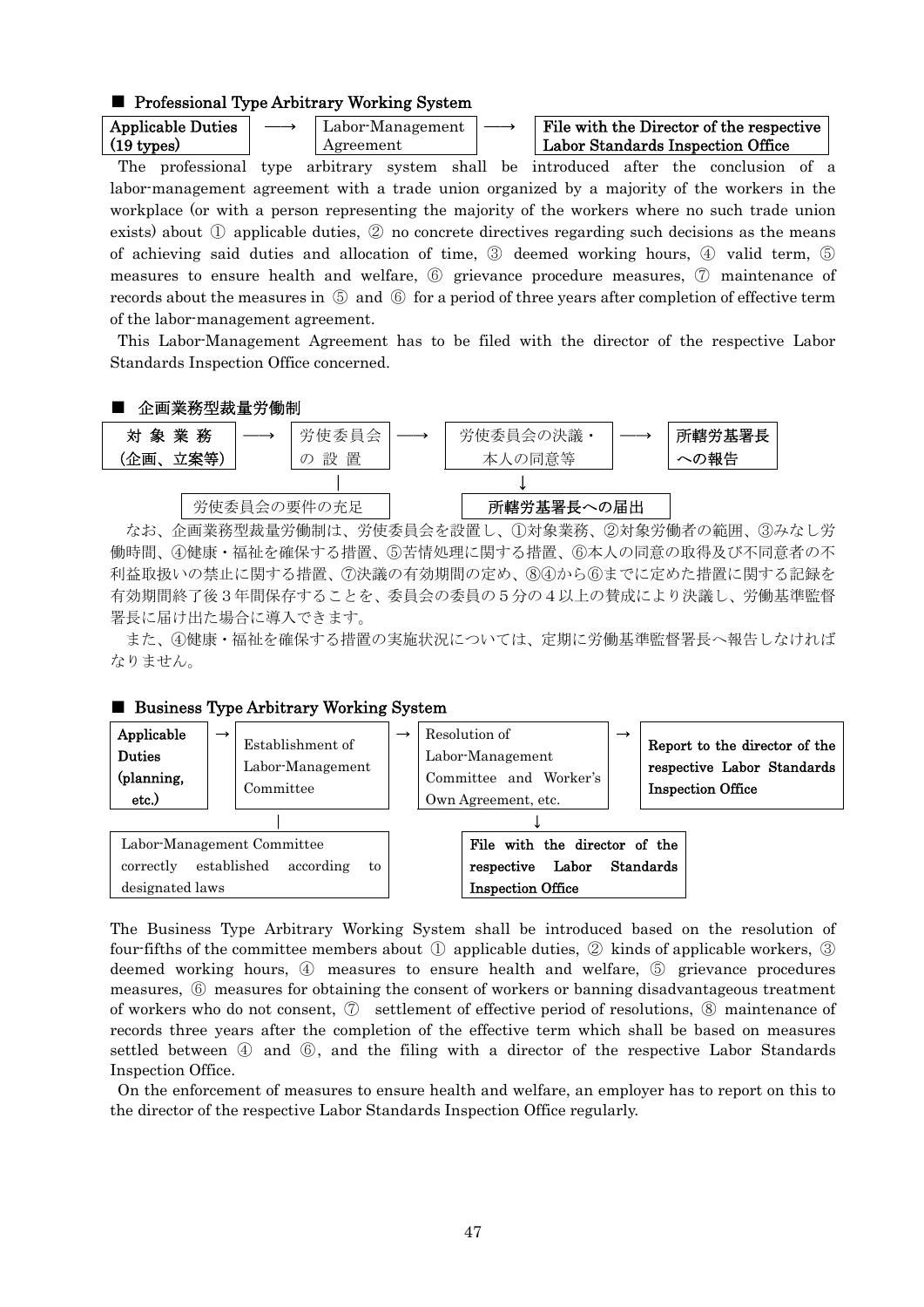|       | 専門業務型裁量労働制                                                                                                                                                                                                                                                                                                                                                                                                                                                                                                           | 企画業務型裁量労働制                                                                                                                                                                                                                                                                                                                                                                                                                                                                                                                                                                                                                                                                         |
|-------|----------------------------------------------------------------------------------------------------------------------------------------------------------------------------------------------------------------------------------------------------------------------------------------------------------------------------------------------------------------------------------------------------------------------------------------------------------------------------------------------------------------------|------------------------------------------------------------------------------------------------------------------------------------------------------------------------------------------------------------------------------------------------------------------------------------------------------------------------------------------------------------------------------------------------------------------------------------------------------------------------------------------------------------------------------------------------------------------------------------------------------------------------------------------------------------------------------------|
| 対象業務  | 業務の性質上、その遂行の方法を大幅に労働者の裁量に<br>委ねる必要があるため、業務の遂行の手段及び時間配分<br>の決定などに関し、具体的な指示をすることが困難な<br>業務<br>①新商品、新技術の研究開発または人文科学・自然科<br>学の研究の業務、②情報処理システムの分析・設計の業<br>務、③新聞・出版の事業における記事の取材、編集の業<br>務、放送番組の製作のための取材、編集の業務、4デザ<br>イナーの業務、5放送番組、映画等の製作の事業におけ<br>るプロデューサー又は、ディレクターの業務、6コピー<br>ライターの業務、⑦システムコンサルタントの業務、⑧<br>インテリアコーディネーターの業務、⑨ゲーム用ソフト<br>ウエアの創作の業務、⑩証券アナリストの業務、⑪金融<br>工学等の知識を用いる金融商品の開発の業務、⑫大学で<br>の教授研究の業務、⑬公認会計士の業務、⑭弁護士の業<br>務、⑮建築士(一級建築士・二級建築士・木造建築士)<br>の業務、⑯不動産鑑定士の業務、⑰弁理士の業務、⑱税<br>理士の業務、⑬中小企業診断士の業務―――のいずれか<br>の業務 | 事業の運営に関する事項についての企画、立案、<br>調査、分析の業務であって、業務の性質上、その<br>遂行の方法を大幅に労働者の裁量に委ねる必要が<br>あるため、業務の遂行の手段及び時間配分の決定<br>などに関し、具体的な指示をしない業務                                                                                                                                                                                                                                                                                                                                                                                                                                                                                                                                                         |
| 対象事業場 | 対象業務のある事業場                                                                                                                                                                                                                                                                                                                                                                                                                                                                                                           | 対象業務のある事業場                                                                                                                                                                                                                                                                                                                                                                                                                                                                                                                                                                                                                                                                         |
| 対象労働者 | 対象業務に従事する労働者                                                                                                                                                                                                                                                                                                                                                                                                                                                                                                         | 対象業務に従事する労働者                                                                                                                                                                                                                                                                                                                                                                                                                                                                                                                                                                                                                                                                       |
| 導入要件  | 次の事項を定めた労使協定を締結すること<br>制度を適用する業務の範囲<br>(1)<br>(2)<br>適用者には、業務遂行の方法、時間配分の決定<br>などに関する具体的な指示をしないこと<br>1日当たりのみなし労働時間数<br>(3)<br>$\circled{4}$<br>労使協定の有効期間<br>$\circled{5}$<br>対象労働者に適用する健康・福祉確保措置<br>対象労働者からの苦情処理のための措置<br>(6)<br>(7)<br>⑤及び⑥に関する記録を、有効期間中及びその<br>後3年間保存すること                                                                                                                                                                                                                                           | 導<br>委員会の委員の5分の4以上の多数により次<br>の事項について決議し、決議内容を所轄労<br>入<br>働基準監督署長に届け出ること<br>要<br>対象業務の範囲<br>(1)<br>件<br>対象労働者の具体的な範囲<br>(2)<br>3<br>1日当たりのみなし労働時間数<br>対象労働者に適用する健康・福祉確<br>$\circled{4}$<br>保措置<br>対象労働者からの苦情処理のための<br>(5)<br>措置<br>本人の同意の取得、不同意者の不利<br>(6)<br>益取扱いの禁止に関する措置<br>(7)<br>決議の有効期間の定め<br>④⑤⑥などに関する記録を、有効期<br>(8)<br>間中及びその後3年間保存すること<br>労<br>1変員の半数が、過半数労働組合(これがな<br>い場合は過半数代表者)に任期を定めて指名<br>使<br>されていること<br>委<br>②委員会の開催の都度、議事録を作成し、3<br>員<br>年間保存すること<br>会<br>3 議事録を見やすい場所への掲示、備え付<br>$\mathcal{O}$<br>けなどによって労働者に周知すること<br>要<br>4 委員会の招集、定足数など委員会の運営<br>件<br>に関する規程が定められていること<br>54の規程の作成、変更について、委員会の<br>同意を得なければならないこと<br>6委員会の委員であることなどを理由とし<br>て不利益な取扱いをしないようにすること |
| 届出·報告 | 労使協定の所轄労働基準監督署長への届出                                                                                                                                                                                                                                                                                                                                                                                                                                                                                                  | ①委員会の決議の所轄労働基準監督署長への届出<br>②当分の間、健康・福祉を確保する措置の実施状<br>況などについて決議の日から6か月以内に1回、<br>所轄労働基準監督署長への報告                                                                                                                                                                                                                                                                                                                                                                                                                                                                                                                                                                                       |
| その他   |                                                                                                                                                                                                                                                                                                                                                                                                                                                                                                                      | 委員会の決議事項の具体的内容、制度運用上の留意<br>点などについて指針が示されていること                                                                                                                                                                                                                                                                                                                                                                                                                                                                                                                                                                                                                                      |

## 専門業務型裁量労働制と企画業務型裁量労働制の対比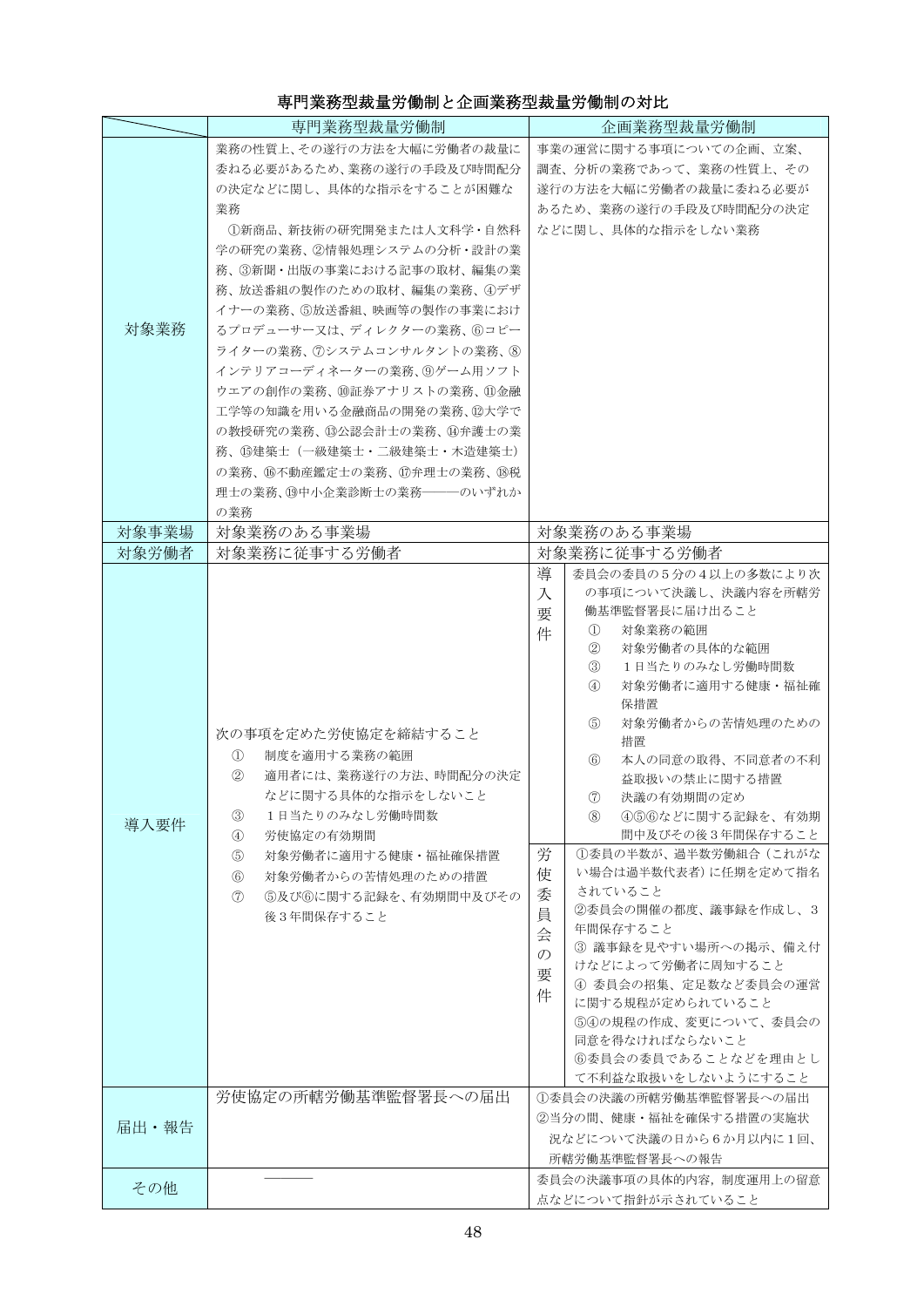## Comparison of the Professional Type Arbitrary Working System and the Business Type Arbitrary Working System

|                            | Professional Type Arbitrary Working System                                                                                                                                                                                                                                                                                                                                                                                                                                                                                                                                                                                                                                                                                                                                                                                                                                                                                                                                                                                                                                                                                                                                                                                                                                                                                                                                                                                    | <b>Business Type Arbitrary Working System</b>                                                                                                                                                                                                                                                                                                                                                                                                                                                                                                                                                                                                                                                                                                                                                                                                                                                                                                                                                                                                                                                                                                                                                                                                                                                                                                                                                                                                                                                                                                                                                                                   |  |  |
|----------------------------|-------------------------------------------------------------------------------------------------------------------------------------------------------------------------------------------------------------------------------------------------------------------------------------------------------------------------------------------------------------------------------------------------------------------------------------------------------------------------------------------------------------------------------------------------------------------------------------------------------------------------------------------------------------------------------------------------------------------------------------------------------------------------------------------------------------------------------------------------------------------------------------------------------------------------------------------------------------------------------------------------------------------------------------------------------------------------------------------------------------------------------------------------------------------------------------------------------------------------------------------------------------------------------------------------------------------------------------------------------------------------------------------------------------------------------|---------------------------------------------------------------------------------------------------------------------------------------------------------------------------------------------------------------------------------------------------------------------------------------------------------------------------------------------------------------------------------------------------------------------------------------------------------------------------------------------------------------------------------------------------------------------------------------------------------------------------------------------------------------------------------------------------------------------------------------------------------------------------------------------------------------------------------------------------------------------------------------------------------------------------------------------------------------------------------------------------------------------------------------------------------------------------------------------------------------------------------------------------------------------------------------------------------------------------------------------------------------------------------------------------------------------------------------------------------------------------------------------------------------------------------------------------------------------------------------------------------------------------------------------------------------------------------------------------------------------------------|--|--|
| Applicable<br>duties       | When it is difficult for an employer to give directives<br>regarding, such decisions as, the means of<br>achievement and the allocation of time due to the<br>nature of the duties, the methods<br>for<br>accomplishment must be left largely to the<br>discretion of the workers engaged in said duties.<br>Duties shall be as follows: 1<br>research and<br>development regarding new products or new<br>technologies or research regarding cultural sciences<br>or natural science, 2 analysis or design of<br>information processing system, 3 collection of data<br>for articles for a newspaper or publication, collection<br>of data or editing for the purpose of producing a<br>broadcasting program, $\Phi$ designer, $\Phi$ producing or<br>directing of broadcast program, motion pictures, etc.<br>(6) copywriter, (7) system consultant, (8) interior<br>coordinator, $\circled{1}$ creation of softwear for games, $\circled{1}$<br>market analyst, 10 development of financial goods<br>by using the finance engeneering, 12 research and<br>instruction at university, 13 a certified public<br>accountant, 4 lawyer, 4 authorized architect and<br>builder (the first class registered architect, the second<br>class registered architect, woodwork architect), $\circledR$<br>real estate appraiser, 10 patent attorney, 13 licensed<br>tax accountant, 19 consultant for small and medium<br>enterprises | Duties of planning, research, and analysis of matters<br>concerning the operation of the enterprise about<br>which an employer does not give any concrete<br>directives regarding such decisions as the means of<br>achievement and of time allocation because the<br>nature of these duties is such that the methods for<br>achievement must be left largely to the direction of<br>workers engaged in the said duties in order to have<br>the duties accomplished appropriately.                                                                                                                                                                                                                                                                                                                                                                                                                                                                                                                                                                                                                                                                                                                                                                                                                                                                                                                                                                                                                                                                                                                                              |  |  |
| Applicable<br>workplace    | Workplace in which there shall be applicable duties.                                                                                                                                                                                                                                                                                                                                                                                                                                                                                                                                                                                                                                                                                                                                                                                                                                                                                                                                                                                                                                                                                                                                                                                                                                                                                                                                                                          | Workplace in which there shall be applicable duties.                                                                                                                                                                                                                                                                                                                                                                                                                                                                                                                                                                                                                                                                                                                                                                                                                                                                                                                                                                                                                                                                                                                                                                                                                                                                                                                                                                                                                                                                                                                                                                            |  |  |
| Applicable<br>workers      | Workers who engage in applicable duties.                                                                                                                                                                                                                                                                                                                                                                                                                                                                                                                                                                                                                                                                                                                                                                                                                                                                                                                                                                                                                                                                                                                                                                                                                                                                                                                                                                                      | Workers who engage in applicable duties and consent to<br>this system.                                                                                                                                                                                                                                                                                                                                                                                                                                                                                                                                                                                                                                                                                                                                                                                                                                                                                                                                                                                                                                                                                                                                                                                                                                                                                                                                                                                                                                                                                                                                                          |  |  |
| Matters to<br>introduce    | . Areas covered by concluded labor-management<br>agreement:<br>1 Range of duties<br>2 No concrete directives regarding such decisions as<br>the means of achievement and time allocation to<br>applicable workers.<br>3 Deemed working hours per day<br>Effective term of the labor-management<br>(4)<br>agreement<br>5 Measures to ensure the health and welfare of<br>applicable workers<br>6 Grievance procedures measures for applicable<br>workers<br>7 Maintenance of records on 5 and 6, during<br>effective term and after three years.                                                                                                                                                                                                                                                                                                                                                                                                                                                                                                                                                                                                                                                                                                                                                                                                                                                                               | Four-fifths of the committee members<br>shall make resolutions concerning the<br>matters below. An employer must<br>the resolutions to the<br>submit<br>respective director of the Labor<br>Standards Inspection Office.<br>(1) Range of applicable duties<br>2 Concrete range of applicable workers<br>2 Deemed working hours per day<br>(4) Measures to ensure the health and<br>Matters<br>to<br>welfare for applicable workers<br>introduce<br>5 Grievance procedures measures for<br>applicable workers<br>6 Measures to gain workers' consent<br>and ban on disadvantageous treatment<br>of workers without their consent.<br>Settlement of Effective Term of<br>(7)<br>Resolutions<br>8 Maintenance records on 4,5 and<br>(6), during effective term and after three<br>years<br>(1) Half of the members of the committee<br>have been appointed by either a trade<br>union organized by a majority of the<br>workers at the workplace concerned<br>where such a trade union exists or a<br>person representing a majority of the<br>workers at a workplace where no such<br>trade union exists for a term fixed in<br>accordance with ordinances.<br>(2) Maintain a minute book of committee<br>of<br>Matters<br>meetings and keep it for three years<br>labor-<br>3 Publicize the minutes book for the<br>management<br>workers at the workplace by putting<br>committee<br>up the minutes book where it is easy<br>to see.<br>Decide rules concerning the<br>(4)<br>management of the committee, such<br>as, convocation, quorum, etc.<br>5 Obtain consent of the committee<br>about rule creation and change $(4)$ . |  |  |
| File<br>$\prime$<br>Report | File with the Director of the Labor Standards<br>Inspection Office                                                                                                                                                                                                                                                                                                                                                                                                                                                                                                                                                                                                                                                                                                                                                                                                                                                                                                                                                                                                                                                                                                                                                                                                                                                                                                                                                            | disadvantageously because they are a<br>member of the committee.<br>(1) An employer has submitted the resolutions to the<br>director of the respective Labor Standards Inspection<br>Office.<br>From after the resolutions date are adopted<br>(2)<br>concerning the enforcement of health and welfare<br>measures etc., an employer shall submit within six<br>months to the director of the respective Labor                                                                                                                                                                                                                                                                                                                                                                                                                                                                                                                                                                                                                                                                                                                                                                                                                                                                                                                                                                                                                                                                                                                                                                                                                  |  |  |
| Others                     |                                                                                                                                                                                                                                                                                                                                                                                                                                                                                                                                                                                                                                                                                                                                                                                                                                                                                                                                                                                                                                                                                                                                                                                                                                                                                                                                                                                                                               | Standards Inspection Office.<br>Show guidelines about committee resolution items'<br>concrete contents and take notice of points concerning<br>the operation of the system.                                                                                                                                                                                                                                                                                                                                                                                                                                                                                                                                                                                                                                                                                                                                                                                                                                                                                                                                                                                                                                                                                                                                                                                                                                                                                                                                                                                                                                                     |  |  |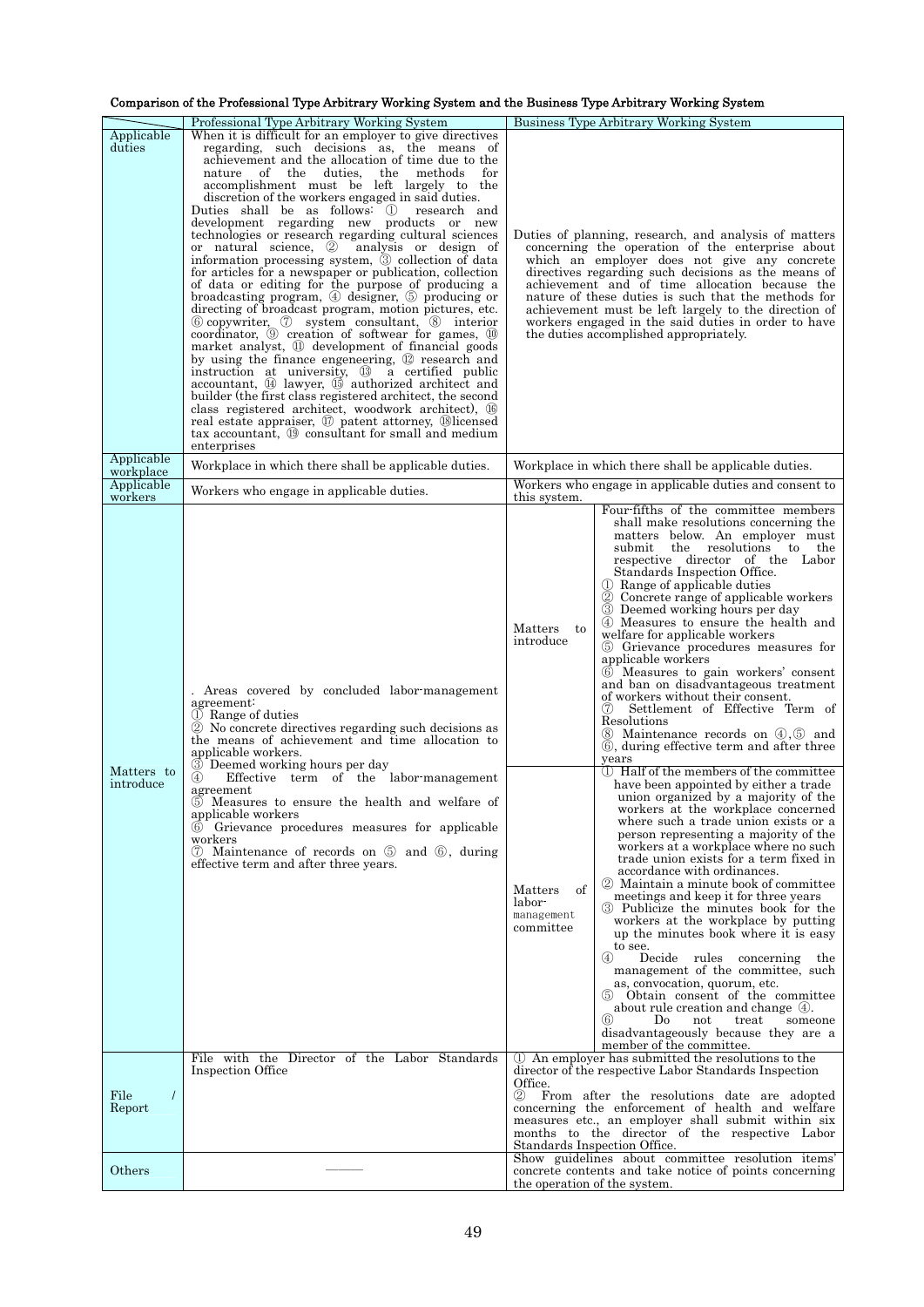## ⑧ 年少者の労働基準

## 8 Labor Standards for Minors

## 最低年齢(第56条)

使用者は、児童が満15歳に達した日以後の最初の3月31日が終了するまで、これを使用してはな らない。

## Minimum Age (Article 56)

No employer may employ any child before the passing of the first 31 March after the child's reaching 15 full years of age.



For a non-industrial enterprise, it is possible to employ children who are 13 years of age or above. For the producing of motion picture and theater enterprises, it is possible to employ children who are under 13 full years of age based on the following exceptional measures:

Permissable age : 13 years of age or above

Inspection Office

1) light work which is not harmful to health and welfare

2) permission of the director of the respective Labor Standards Inspection Office

## 年少者の証明(第57条)

reach 15 years of age.

使用者は、満18歳に満たない者について、その年齢を証明する戸籍証明書を事業場に備え付けなけ ればならない。

2 使用者は、前条第2項の規定によって使用する児童については、修学に差し支えないことを証明す る学校長の証明書及び親権者又は後見人の同意書を事業場に備え付けなければならない。

## Certificates for Minors (Article 57)

 The employer shall keep at the workplace birth certificates which prove the age of children under 18 full years of age.

2. With respect to a child employed pursuant to paragraph 2 of the preceding Article, the employer shall keep at the workplace a certificate issued by the head of that child's school certifying that the employmentdoes not hinder the school attendance of the child or written consent from the child's parent or gurdian.

## 未成年者の労働契約(第58条)

親権者又は後見人は、未成年者に代わって労働契約を締結してはならない。

2 親権者若しくは後見人又は行政官庁は、労働契約が未成年者に不利であると認める場合において

は、将来に向かってこれを解除することができる。

## Minors Labor Contracts (Article 58)

The parent or guardian shall not make a labor contract in place of a minor.

2. The parent, gardian or the administrative office may cancel a contract prospectively if they consider it disadvantageous to the minor.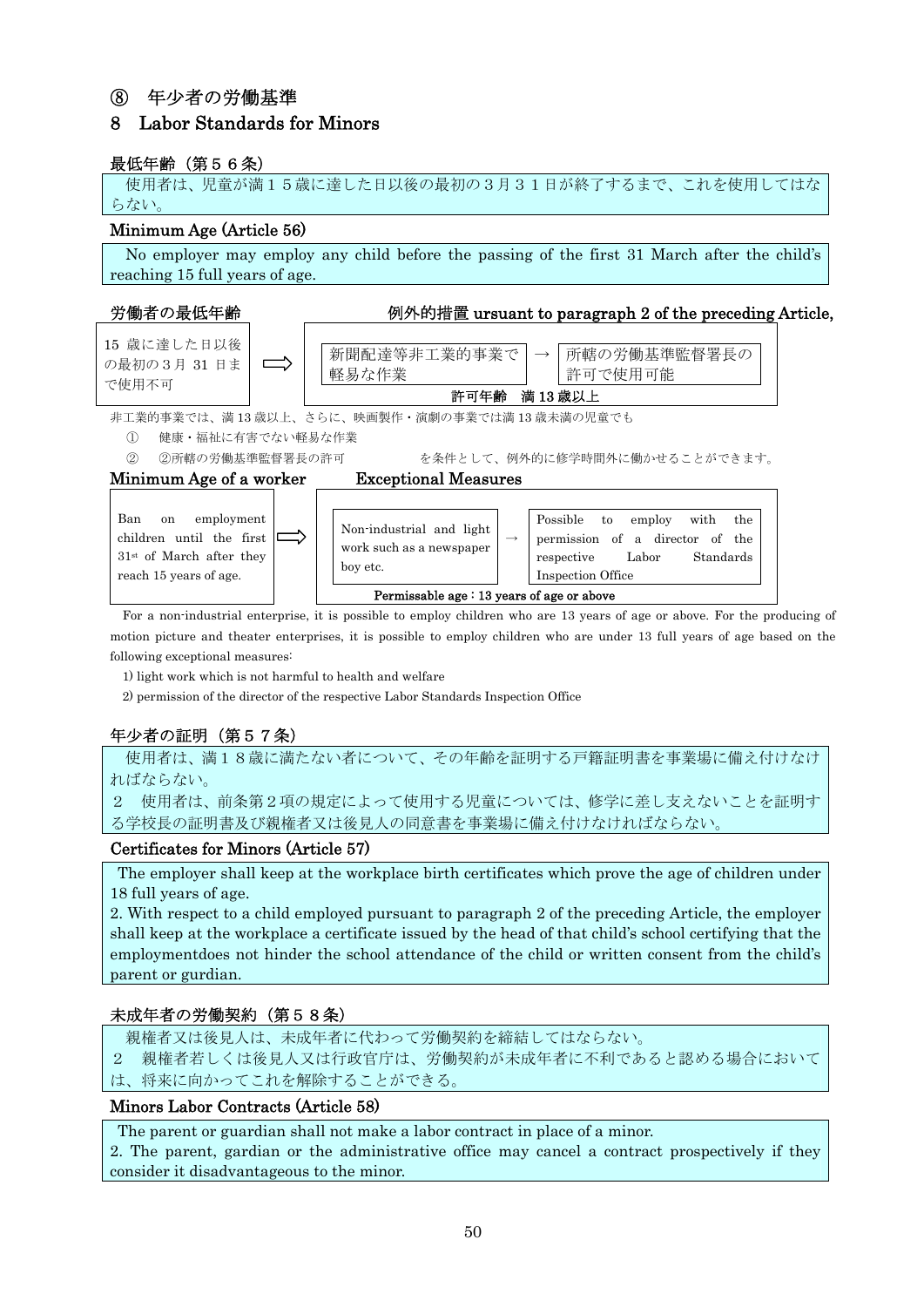## 年少者の深夜業(第61条)

 使用者は、満18歳に満たない者を午後10時から午前5時までの間において使用してはならない。 ただし、交替制によって使用する満16歳以上の男性については、この限りでない

## Minors Night Work (Article 61)

An employer shall not employ a person under 18 full years of age between 10:00 p.m. and 5:00 a.m.; however, this shall not apply to males over 16 full years of age employed on the shift system.

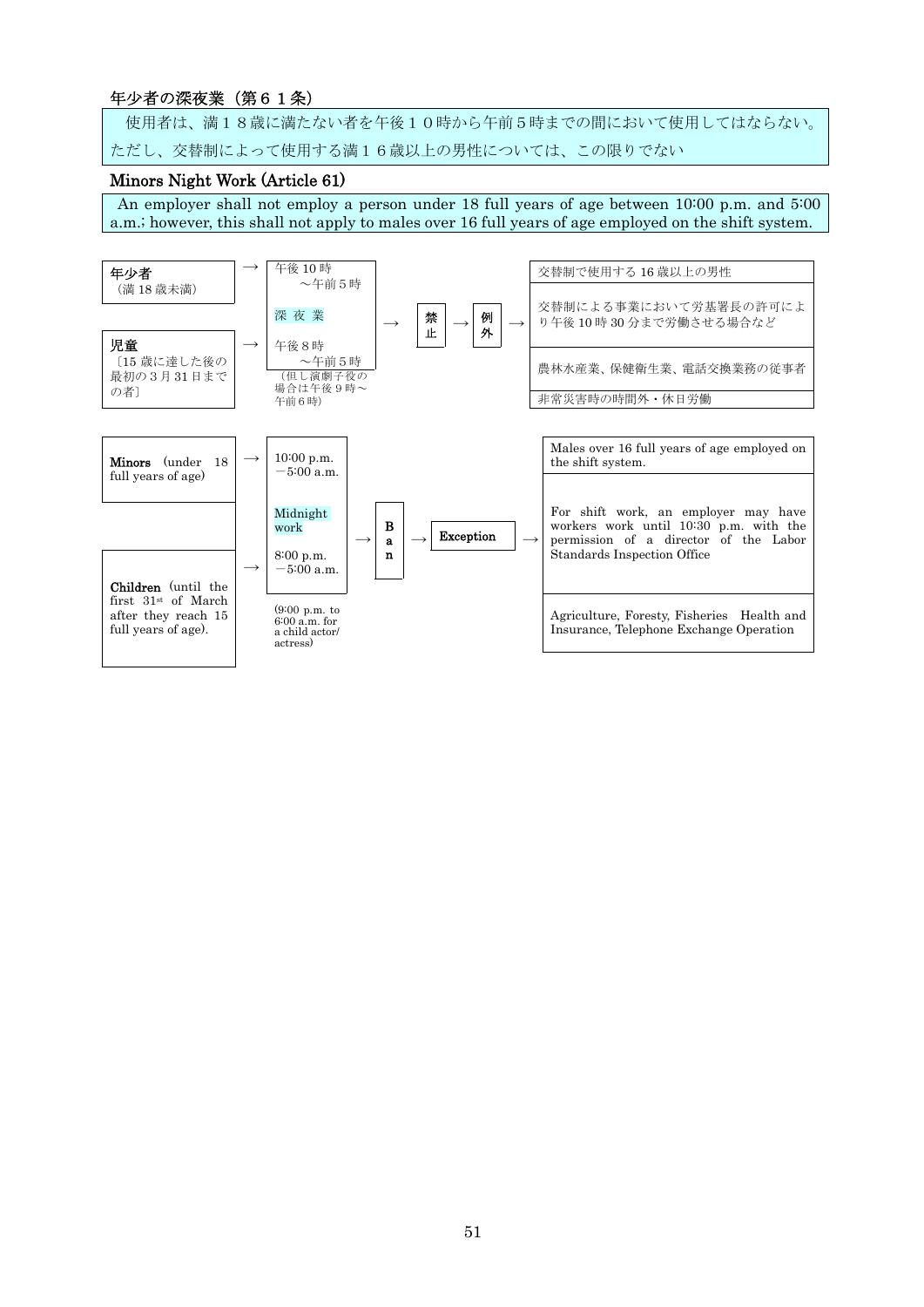## ⑨ 女性の労働基準

## 9 Labor Standards for Women

## 妊産婦の就業制限業務(第64条の3)

使用者は、妊娠中の女性及び産後1年を経過しない女性(以下「妊産婦」という。)を、重量物を取 り扱う業務、有害ガスを発散する場所における業務その他妊産婦の妊娠、出産、哺育等に有害な業務に 就かせてはならない。

## Work Limitations for Expectant and Nursing Mothers (Article 64-3)

 An employer shall not employ pregnant womwn or women within one year after childbirth (herein after referred to as "expectant and nursing mothers") in the handling of heavy materials, work in places where harmful gas is generated or other work injurious to pregnancy, childbirth, nursing and the like.

## 妊産婦などの就業が禁止されている業務

| $\cdot$ - $ \cdot$ $\cdot$ $\cdot$ - $\cdot$ -<br>就業が禁止されている業務                 | 妊娠中      | 産後1年     | 妊産婦以外      |
|--------------------------------------------------------------------------------|----------|----------|------------|
| 1 重量物取扱いの業務                                                                    | $\times$ | $\times$ | × (重量制限有り) |
| 2 ボイラーの取扱いの業務                                                                  | $\times$ | × (申出)   |            |
| 3 ボイラーの溶接の業務                                                                   | $\times$ | × (申出)   |            |
| 4 つり上げ荷重が5トン以上のクレーン、デリック、制限荷重が5トン<br>以上の揚荷装置の運転の業務                             | $\times$ | × (申出)   |            |
| 5運転中の原動機等の掃除、給油、検査、修理、ベルトの掛け換えの業務                                              | $\times$ | × (申出)   |            |
| 6 クレーン、デリック、揚荷装置の玉掛けの業務(補助作業を除く)                                               | $\times$ | × (申出)   |            |
| 7 動力により駆動される土木建築用機械、船舶荷扱用機械の運転の業務                                              | $\times$ | × (申出)   |            |
| 8 丸のこ盤、帯のこ盤に木材を送給する業務                                                          | $\times$ | × (申出)   |            |
| 9 操車場構内における軌道車両の入替え、連結、解放の業務                                                   | $\times$ | × (申出)   |            |
| 10 蒸気または圧縮空気により駆動されるプレス機械または鍛造機械を用<br>いて行う金属加工の業務                              | $\times$ | × (申出)   |            |
| 11 動力プレス機械、シャー等を用いて行う厚さが8ミリ以上の鋼板加工<br>の業務                                      | $\times$ | × (申出)   |            |
| 12 岩石、鉱物の破砕機、粉砕機に材料を供給する業務                                                     | $\times$ | × (申出)   |            |
| 13 土砂崩壊の恐れのある場所、深さ5メートル以上の地穴における業務                                             | $\times$ |          |            |
| 14 高さ5メートル以上の墜落の恐れのある場所における業務                                                  | $\times$ |          |            |
| 15 足場の組立、解体、変更の業務(地上、床上における補助作業を除く)                                            | $\times$ | × (申出)   |            |
| 16 胸高直径が35センチメートル以上の立木の伐採の業務                                                   | $\times$ | × (申出)   |            |
| 17 機械集材装置、運材索道等を用いて行う木材の搬出の業務                                                  | $\times$ | × (申出)   |            |
| 18 鉛、水銀、クロム、ヒ素、黄リン、フッ素、塩素、シアン化水素、アニリン そ<br>の他これらに準ずる有害物のガス、蒸気、粉じんを発散する場所における業務 | $\times$ | $\times$ | $\times$   |
| 19 多量の高熱物体を取り扱う業務                                                              | $\times$ | × (申出)   |            |
| 20 著しく署熱な場所における業務                                                              | $\times$ | × (申出)   |            |
| 21 多量の低温物体を取り扱う業務                                                              | $\times$ | × (申出)   |            |
| 22 著しく寒冷な場所における業務                                                              | $\times$ | × (申出)   |            |
| 23 異常気圧下における業務                                                                 | $\times$ | × (申出)   |            |
| 24 さく岩機、鋲打機等身体に著しい振動を与える機械器具を用いて行う業務                                           | $\times$ | $\times$ |            |

※ 詳細は、女性労働基準規則を参照してください。

※ 禁止されている業務に×、申出があった妊産婦に限り就業禁止となる場合を ×(申出)としています。

## ◆ Restricted Work for Expectant and Nursing mothers

| Ban on working at following enterprises                                                                                                                 | Pregnant | One year after<br>child birth | nursing<br>Except<br>expectant<br>and<br>women |
|---------------------------------------------------------------------------------------------------------------------------------------------------------|----------|-------------------------------|------------------------------------------------|
| 1. Jobs handling heavy materials                                                                                                                        | X        |                               | $\times$ (Limitation of weights)               |
| 2. Operation of boilers                                                                                                                                 | $\times$ | $\times$ (apply)              |                                                |
| 3. Boiler welding                                                                                                                                       | $\times$ | $\times$ (apply)              |                                                |
| 4. Operation of cranes or derricks with a lift weight<br>of 5 tons or more or cargo hoisting, equipment with<br>a cargo weight limit of 5 tons or more. | X        | $\times$ (apply)              |                                                |
| 5. Cleaning, oiling, inspection, repair or belt<br>replacement of a motor in operation                                                                  | X        | $\times$ (apply)              |                                                |
| 6. Slinging work on cranes, derricks or cargo<br>hoisting equipment (excluding supplementary<br>work)                                                   | $\times$ | $\times$ (apply)              |                                                |
| 7. Operation of power-driven civil engineering                                                                                                          | $\times$ | $\times$ (apply)              |                                                |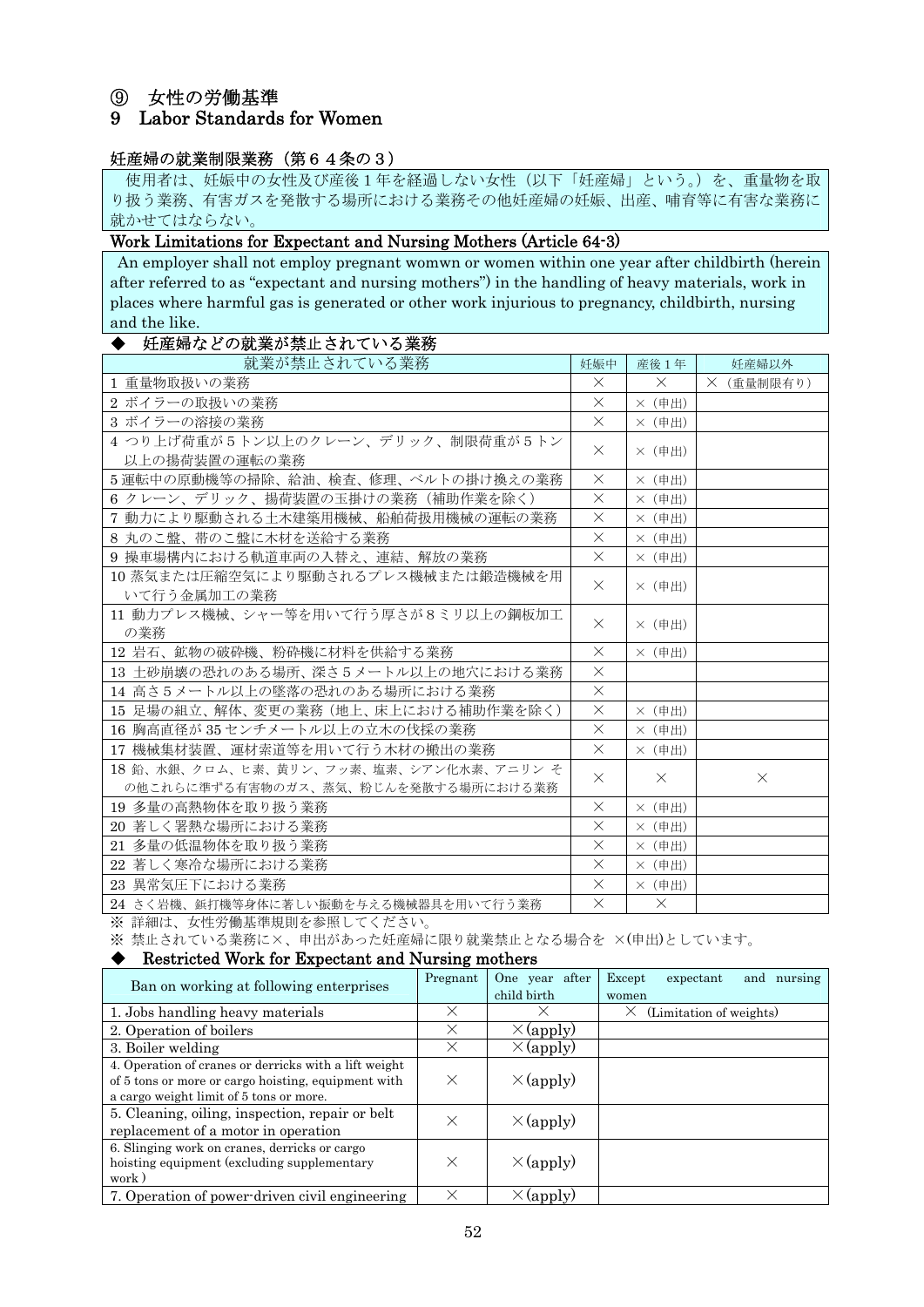| and construction machinery or ship cargo<br>handling machinery.                                                                                                                                                 |          |                             |          |
|-----------------------------------------------------------------------------------------------------------------------------------------------------------------------------------------------------------------|----------|-----------------------------|----------|
| 8. Feeding of lumber to a circular saw or<br>band-saw                                                                                                                                                           | $\times$ | $\times$ (apply)            |          |
| 9. Replacement, coupling or disengagement of<br>rail carriages within a marshalling yard                                                                                                                        | $\times$ | $\times$ (apply)            |          |
| 10. Metal processing using steam-driven or<br>compressed-air-driven presses or forging<br>machines                                                                                                              | $\times$ | $\times$ (apply)            |          |
| 11. Processing of steel sheets with a thickness<br>of 8 millimeters or more using power-driven<br>presses or shears                                                                                             | $\times$ | $\times$ (apply)            |          |
| 12. Feeding of material to rock or mineral<br>crushers or grinders                                                                                                                                              | $\times$ | $\times$ (apply)            |          |
| 13. Work in an area where there is a risk of<br>landslide or in a hole with a depth of 5 meters<br>or more                                                                                                      | $\times$ |                             |          |
| 14. Work at a place with a height of 5 meters<br>or more and where there is a risk of falling                                                                                                                   | $\times$ |                             |          |
| 15. Assembling, disassembling or alteration of<br>scaffolding (excluding assistance work on the<br>ground or on a floor)                                                                                        | $\times$ | $\times$ (apply)            |          |
| 16. Cutting of trees with a trunk diameter at<br>chest height of 35 centimeters or more                                                                                                                         | $\times$ | $\times$ (apply)            |          |
| 17. Hauling of timber using mechanical<br>Hauling equipment or hauling cableways                                                                                                                                | $\times$ | $\times$ (apply)            |          |
| 18. Work in an area where gas, vapor, or dust<br>from lead, mercury, chromium, arsenic,<br>phosphorus, fluorine, chlorine, hydrogen,<br>cyanide, aniline, or other similar harmful<br>substances are generated. | $\times$ | $\times$                    | $\times$ |
| 19. Handling of large quantities of intensely<br>heated material                                                                                                                                                | $\times$ | $\times$ (apply)            |          |
| 20. Work in an area of extremely high heat                                                                                                                                                                      | $\times$ | $\times$ (apply)            |          |
| 21. Handling of large quantities of cold<br>Material                                                                                                                                                            | $\times$ | $\times$ (apply)            |          |
| 22. Work in an area of extreme cold                                                                                                                                                                             | $\times$ | $\overline{\times}$ (apply) |          |
| 23. Work under unusual air pressures                                                                                                                                                                            | $\times$ | $\times$ (apply)            |          |
| 24. Work using machineries or tools which<br>expose the body to extreme vibrations such<br>as rock drills or riveters                                                                                           | $\times$ | X                           |          |

# See the Regulations on Labor Standards for Women

 $\#\times$  indicates ban on work,  $\times$  (apply) indicates these cases where an expectant or nursing mother has notified her employer that she will not engage in this work.

## 産前産後(第65条)

- 1 使用者は,6週間(多胎妊娠の場合にあっては、14週間)以内に出産する予定の女性(※1)が休業 を請求した場合においては、その者を就業させてはならない。
- 2 使用者は、産後8週間(※2)を経過しない女性を就業させてはならない。ただし、産後6週間を経 過した女性が請求した場合において、その者について医師が支障がないと認めた業務に就かせることは 差し支えない。
- 3 使用者は、妊娠中の女性が請求した場合においては、他の軽易な業務に転換させなければならない。 ※1 出産当日は産前6週間に含まれます。
- ※2 産後休業は女性労働者からの請求がなくても与えなければなりません。

## Before and after Childbirth (Article 65)

1. In the event a woman who is expected to give birth within six weeks ( or within 14 weeks in the case of twins or greater)  $\#_1$  requests rest days, an employer shall not employ such person. 2. An employer  $\#2$  shall not employ a woman within eight weeks after childbirth, however, this shall not prevent an employer from employing a woman who has requested after six weeks have

passed since childbirth, in duties which a doctor has recognized would not adversely affect her. 3. In the event a pregnant woman has requested, an employer shall transfer her to other light duties.

#1. Days of childbirth include six weeks (or fourteen weeks ).

#2. An employer must grant rest days even without a request from a female worker.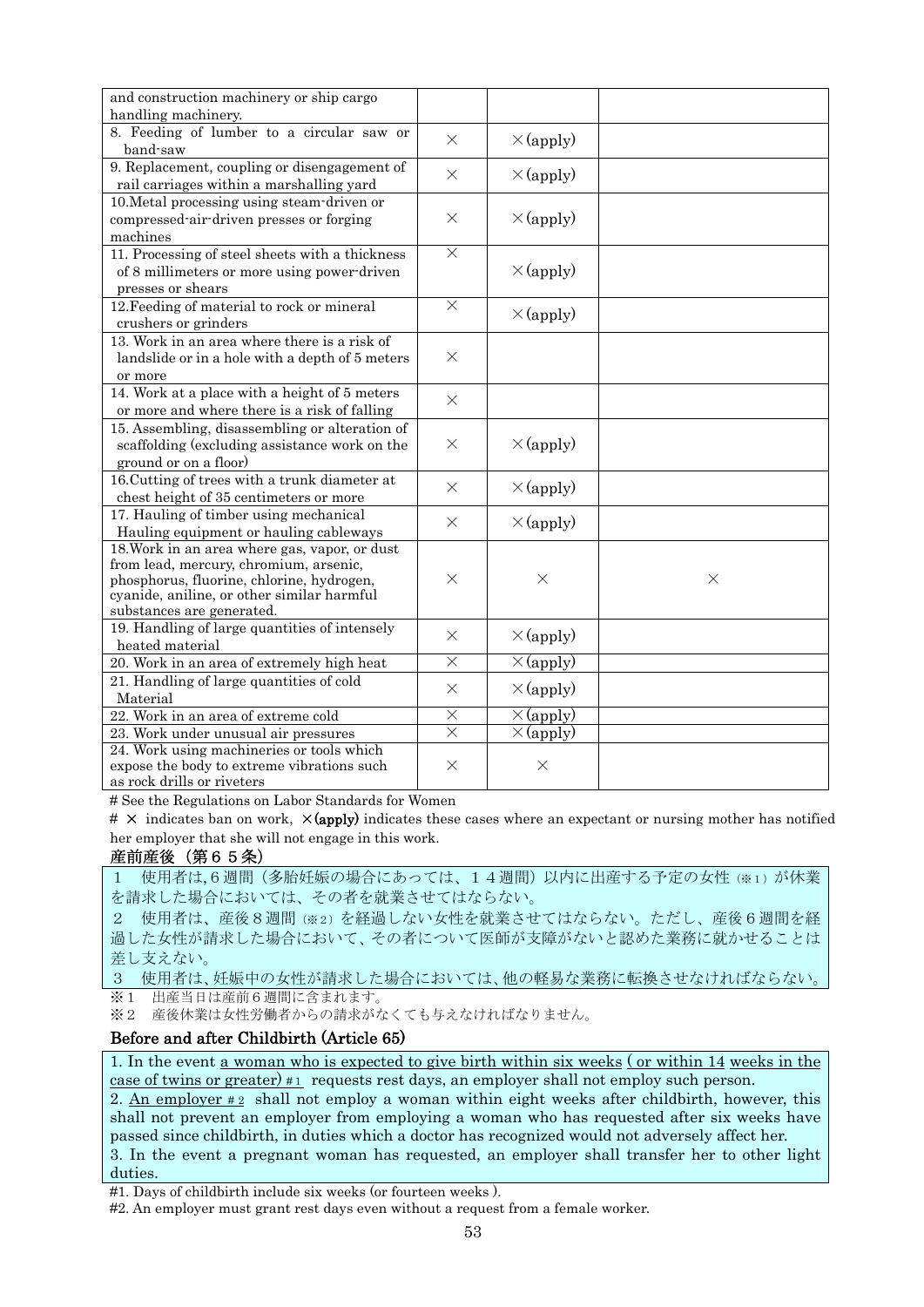

## 妊産婦の労働時間(第66条)

 使用者は、妊産婦が請求した場合においては、第32条の2第1項、第32条の4第1項及び第32条 の5第1項の規定にかかわらず、1週間について第32条第1項の労働時間、1日について同条第2項の 労働時間を超えて労働させてはならない。

2.使用者は、妊産婦が請求した場合においては、第33条第1項及び第3項並びに第36条第1項の規 定にかかわらず、時間外労働をさせてはならず、又は休日に労働させてはならない。

3.使用者は、妊産婦が請求した場合においては、深夜業をさせてはならない。

## Working hours for Expectant and Nursing Mother (Article 67)

 Regardless of the provisions of paragraph 1 of Article 32-2, paragraph 1 of Article 32-4, and paragraph 1 of Article 32-5, an employer, in the event an expectant or nursing mother has requested, shall not have her work weekly working hours in excess of those under paragraph 1 of Article 32 or daily working hours in excess of those under paragraph 2 of the same Article.

2. Regardless of the provisions of paragraph 1 and 3 of Article 33 and paragraph 1 of Article 36, an employer,in the event an expectant or nursing mother has requested, shall not have her work overtime nore work on rest days.

3. An employer, in the event an expectant or nursing mother has requested, shall not have her work at night.

## 育児時間(第67条)

生後満1歳に達しない生児を育てる女性は、弟34条の休憩時間のほか、1 日2回それぞれ少なくと も 30 分の生児を育てるための時間を請求することができる。

## Time for Childcare (Article 67)

 A woman raising an infant under the age of one full year may request time to raise the infant of at least thirty minutes, twice a day, in addition to the rest periods under Article 34.

## 生理日の就業が著しく困難な女性に対する措置(第68条)

使用者は、生理日の就業が著しく困難な女性が休暇を請求したときは、その者を就業させてはならな い。

## Measures for Women for whom Work during Menstrual Periods would be especially Difficult (Article 68)

 When a woman for whom work during menstrual periods would be especially difficult has requested leave, the employer shall not employ such woman on days of the menstrual period.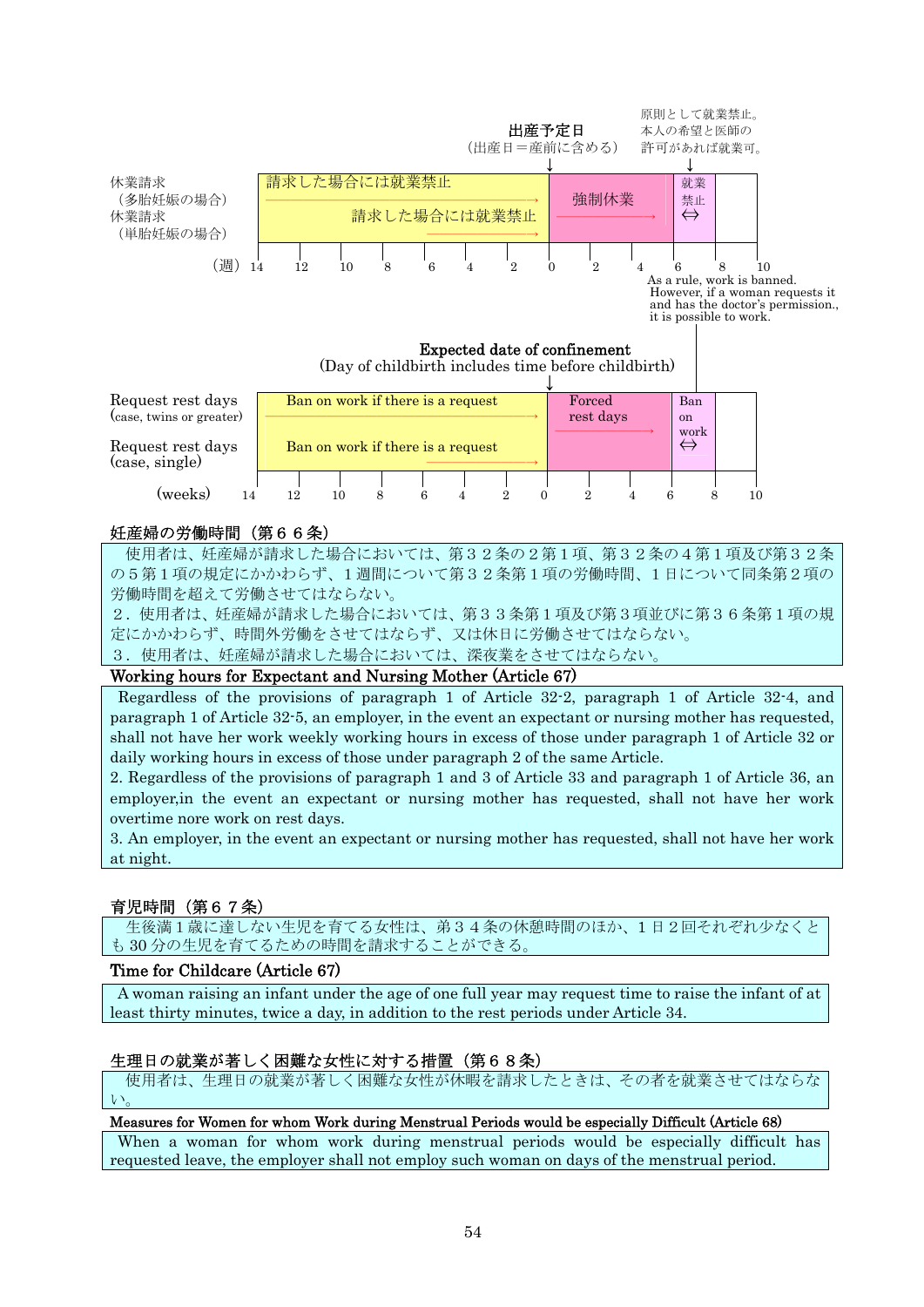## ⑩ 就業規則その他

## 10 Employment Regulations and Others

## 就業規則の作成・届出・変更の義務(第89条、第90条、第92条)

第89条 常時10人以上の労働者を使用する使用者は、次に掲げる事項について就業規則を作成 し、行政官庁に届け出なければならない。次に掲げる事項を変更した場合においても、同様とする。 第90条 使用者は、就業規則の作成又は変更について、当該事業場に、労働者の過半数で組織する 労働組合がある場合においてはその労働組合、労働者の過半数で組織する労働組合がない場合において

は労働者の過半数を代表する者の意見を聴かなければならない。

第92条 就業規則は、法令又は当該事業場について適用される労働協約に反してはならない。

2 行政官庁は、法令又は労働協約に抵触する就業規則の変更を命ずることができる。

※就業規則は、労働基準法などの関係法令、または労働協約に反してはいけません。

## Responsibility for the Creation, Submission and Alteration of Employment Regulations (Article 89, 90, 92)

Article 89. An employer who continuously employed ten or more workers shall draw up rules of employment on the following items and shall submit those rules of employment to the administrative office. In the event the employer alters the following Items, the same shall apply.

Article 90. In drawing up or changing the rules of employment, the employer shall ask the opinion of either a trade union organized by a majority of the workers at the workplace concerned where such a trade union exists or a person representing a majority of the workers where no such trade union exists.

Article 92. The rules of employment shall not infringe any laws and ordinances or any collective agreement applicable to the workplace concerned.

# The rules of employment shall not infringe any laws and ordinances or any collective agreement.

## ■1 必ず記載しなければならない事項

- ① 始業及び終業の時刻、休憩時間、休日、休暇並びに交替制の場合には就業時転換に関する事項
- ② 賃金の決定、計算及び支払いの方法、賃金の締切り及び支払いの時期並びに昇給に関する事項
- ③ 退職に関する事項(解雇の事由を含む)

## ■1. Compulsory Items

- ① Matters pertaining to the time at which work begins and ends, rest periods, rest days, leaves and matters pertaining to shift changes.
- ② Matters pertaining to the methods of determination, computation and payment of wages; the dates for closing wage accounts payments.
- ③ Matters pertaining to retirement (including reasons of dismissal)

## ■2 定めをする場合は記載しなければならない事項

- ① 退職手当に関する事項
- ② 臨時の賃金(賞与)・最低賃金額に関する事項
- ③ 食費・作業用品などの負担に関する事項
- ④ 安全衛生に関する事項
- ⑤ 職業訓練に関する事項
- ⑥ 災害補償、業務外の傷病扶助に関する事項
- ⑦ 表彰、制裁に関する事項
- ⑧ その他全労働者に適用される事項

## ■2. Compulsory Items

- ① Matters pertaining to retirement allowance
- ② Matters pertaining to extraordinary wages and/or minimum wage amounts
- ③ Matters pertaining to cost of food, supplies for work and other such expenses
- ④ Matters pertaining to the safety and health
- ⑤ Matters pertaining to vocational training
- ⑥ Matters pertaining to accident compensation and/or assistance for injury or illness outside the course of employment
- ⑦ Matters pertaining to commendations and/or sanctions
- ⑧ Matters pertaining to other items which apply to all workers at the workplace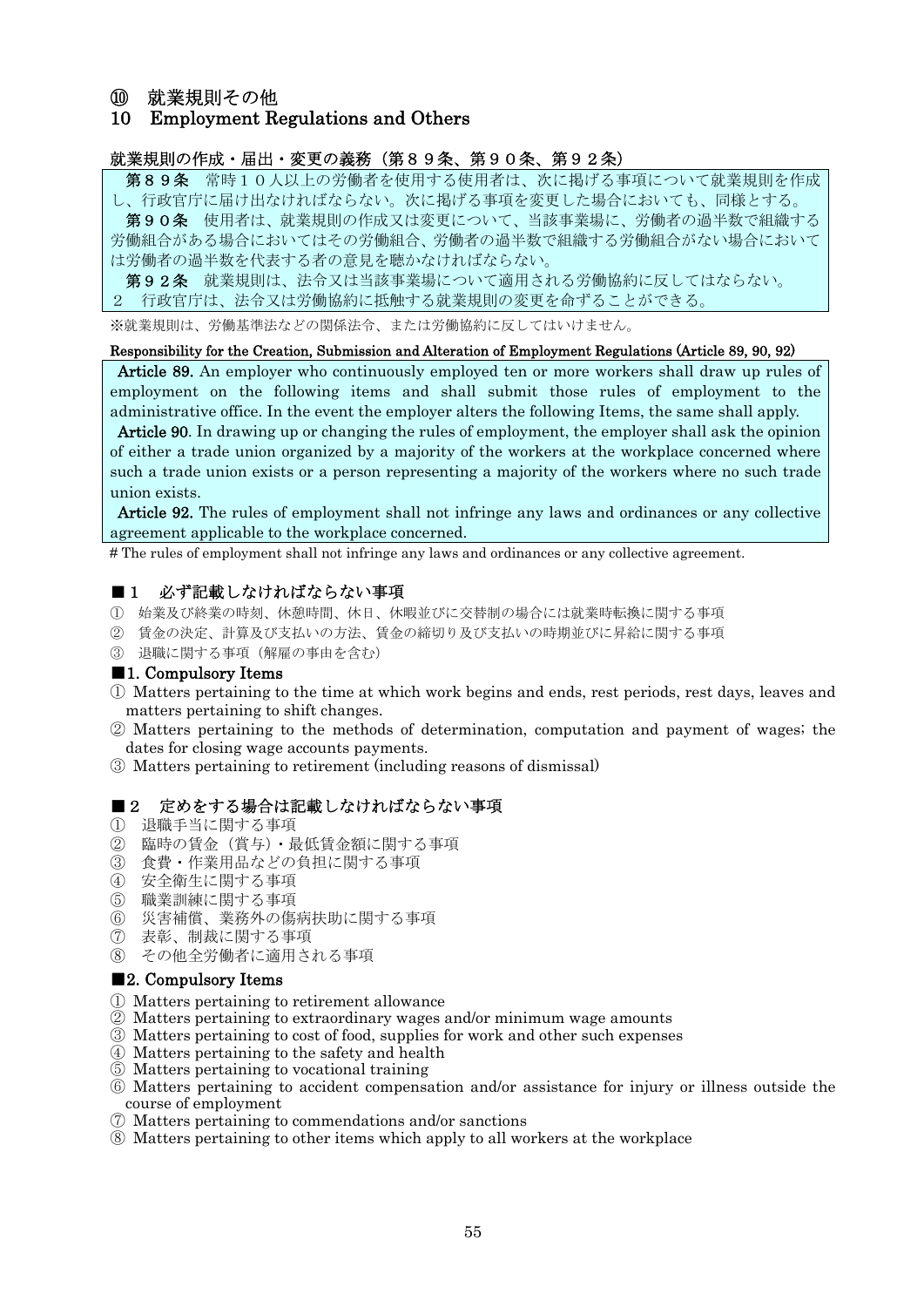

## 制裁規定の制限(第91条)

 就業規則で、労働者に対して減給の制裁を定める場合においては、その減給は、1回の額が平均賃金 の1日分の半額を超え、総額が一賃金支払額における賃金の総額の10分の1を超えてはならない。

## Restrictions on Sanction Regulations (Article 91)

 In the event the rules of employment provide for a decrease in wages as a sanction to a worker, the amount of decrease for a single occasion shall not exceed fifty percent of the daily average wage, and also the total amount of decrease shall not exceed ten percent of the total wages for a single pay period.

## ◆ 減給は、

| 1回の額 | $\overline{\phantom{a}}$ and $\overline{\phantom{a}}$ and $\overline{\phantom{a}}$ | 平均賃金の1日分の半額               |
|------|------------------------------------------------------------------------------------|---------------------------|
|      |                                                                                    | 総 額 ––– 一賃金支払期の賃金総額の10分の1 |
|      | を超えてはいけません。                                                                        |                           |

## ◆ The amount of decrease shall not exceed

for a single occasion  $---50$  percent of the daily average wage the total amount----------- 10 percent of the total wages for a single pay period

## 法令等の周知(第106条)

 使用者は、この法律及びこれに基づく命令の要旨、就業規則、第18条第2項、第21条第1項但し 書、第32条の2第1項、第32条の3、第32条の4第1項、第32条の5第1項、第34条第2項 ただし書、第36条第1項、第38条の2第2項、第38条の3第1項並びに第39条第5項及び第6 項ただし書に規定する協定並びに第38条の4第1項及び第5項に規定する決議を、常時各作業場の見 やすい場所へ掲示し、又は備え付けること、書面を交付することその他の厚生労働省令で定める方法に よって、労働者に周知させなければならない。

## Dissemination of Laws, Ordinances and Others (Article 106)

 An employer shall make known to workers the gist of Labor Standards Law and ordinances issued under this Law, the rules of employment, the written agreement prescribed in paragraph 2 of Article 18, the proviso to paragraph 1 of Article 24, paragraph 1 of Article 32-2, article 32-3, paragraph 1 of Article 32-4, paragraph 1 of 32-5, the proviso to paragraph 2 of Article 34, paragraph 1 of Article 36, paragraph 2 of Article 38-2, paragraph 1 of Article 38-3, and paragraph 5 and the proviso to paragraph 6 of Article 39, and the resolutions prescribed in paragraph 1 and 5 of Article 38-4 by displaying or posting them at all times in a conspicuous location or locations in a workplace, delivering them in writing or by other methods stipulated by a Ministry of Health, Labor and Welfare ordinance.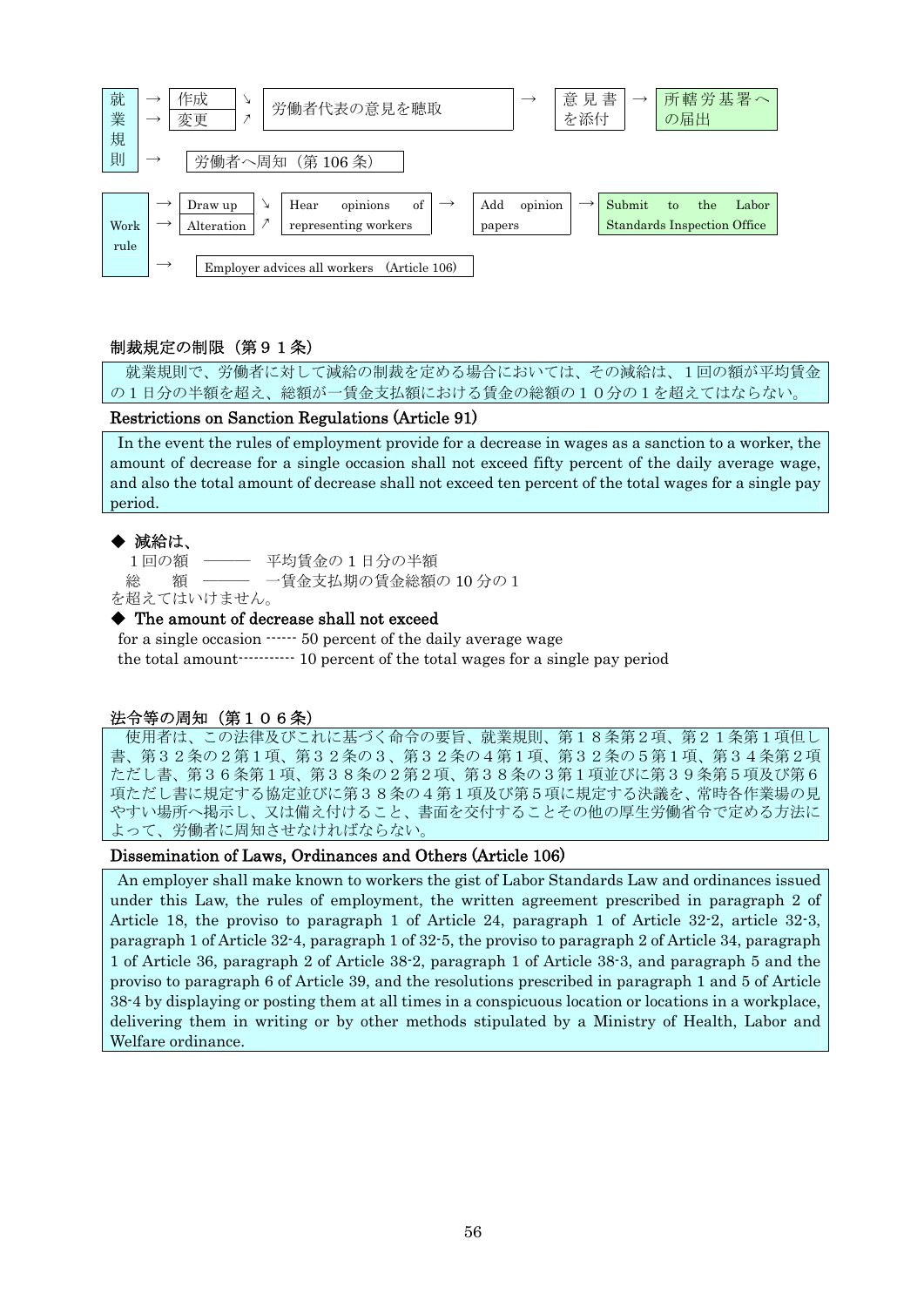